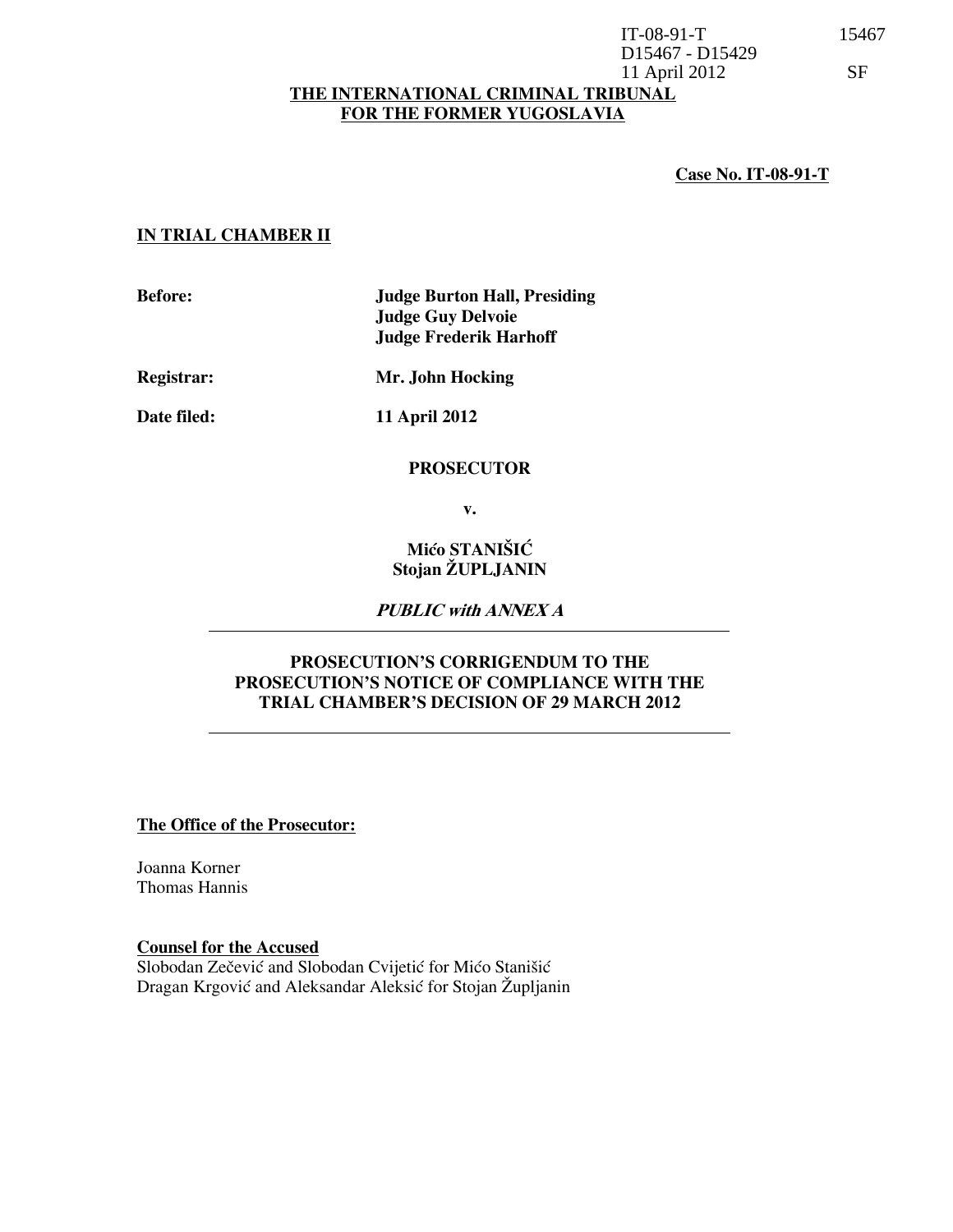Case No. IT-08-91-T

## THE PROSECUTOR

v.

15466

Mićo STANIŠIĆ & Stojan ŽUPLJANIN

## PUBLIC with ANNEX A

## PROSECUTION'S CORRIGENDUM TO THE PROSECUTION'S NOTICE OF COMPLIANCE WITH THE TRIAL CHAMBER'S DECISION OF 29 MARCH 2012

1. On 5 April 2012, the Prosecution filed a Notice of Compliance with the Trial Chamber Decision of 29 March  $2012<sup>1</sup>$  and attached as Annex A, the updated public annex to the Indictment, listing all known victims of killings in Indictment Schedules A and B. The Prosecution hereby files a corrigendum to the Notice.

2. The Prosecution whilst checking for duplicate names in the annex to the Indictment, removed in error one original name from the incident Schedule B4.2 (victims from Omarska camp taken by bus in late July 1992). This occurred as there is another victim with the same name, but who had a different father. The name so removed is no. 19: Mehmed FORI $\acute{C}$ . The Prosecution, additionally, has corrected a spelling error in a victim's surname from the incident Schedule A3.1. The surname at no. 54 should read  $BA\ddot{S}I\dot{C}$ .

3. Accordingly, the Prosecution hereby files an amended version of Annex A to the Indictment listing all known victims of killings in Indictment Schedules A and B.

 $\overline{a}$ 

<sup>&</sup>lt;sup>1</sup> Prosecutor v. Stanišić and Župljanin, Case No. IT-08-91-T, Decision Granting in Part Prosecution's Motion to Reconsider the Trial Chamber's Decision of 27 January 2012 and to Add Further Material to the CHS, 29 March 2012.

 $2^2$  The corresponding ordinal number for this victim in the CHS is 4622.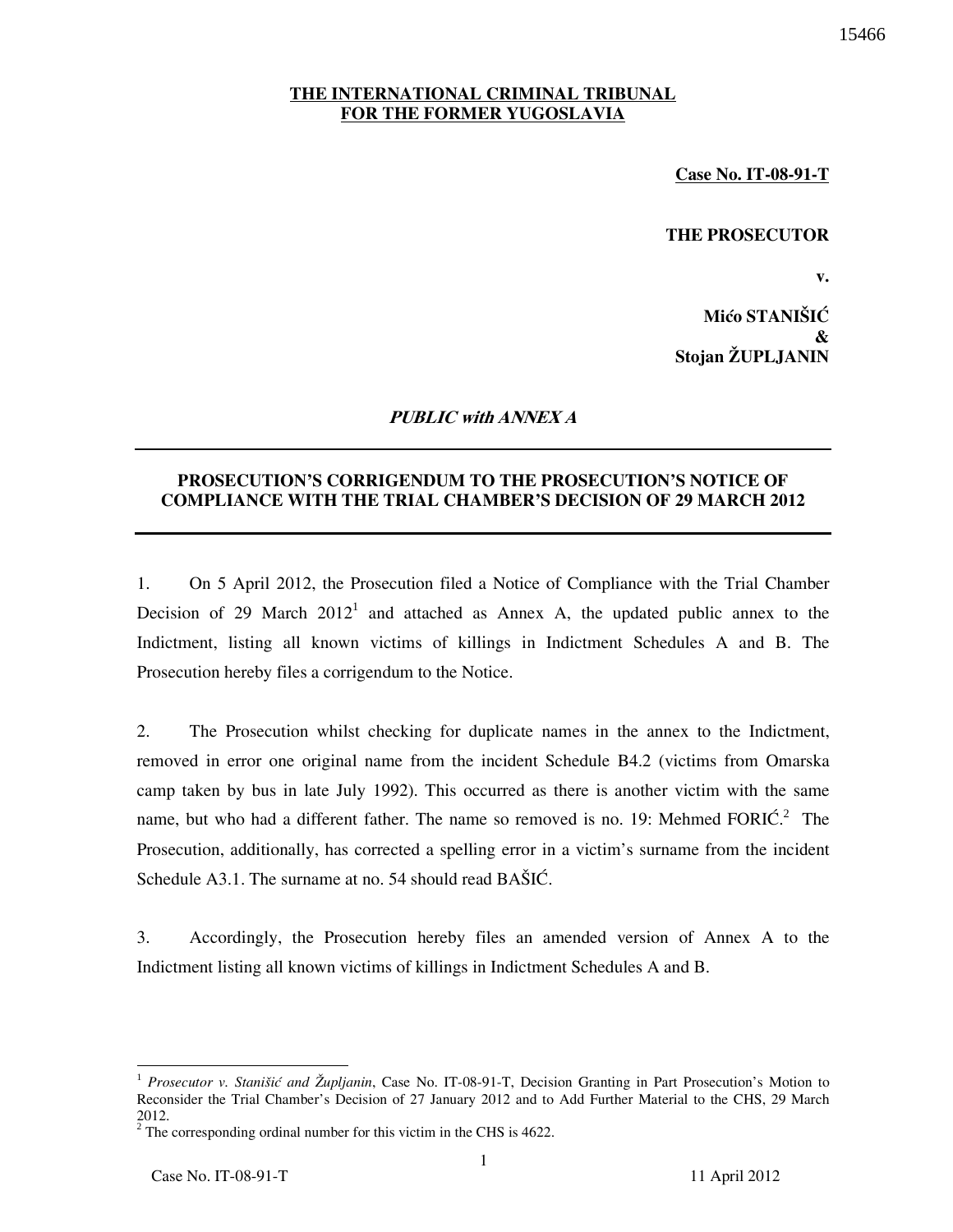Word Count: 236

 $100440$ 

 Joanna Korner Senior Trial Attorney

Dated this 11<sup>th</sup> day of April 2012 At The Hague, The Netherlands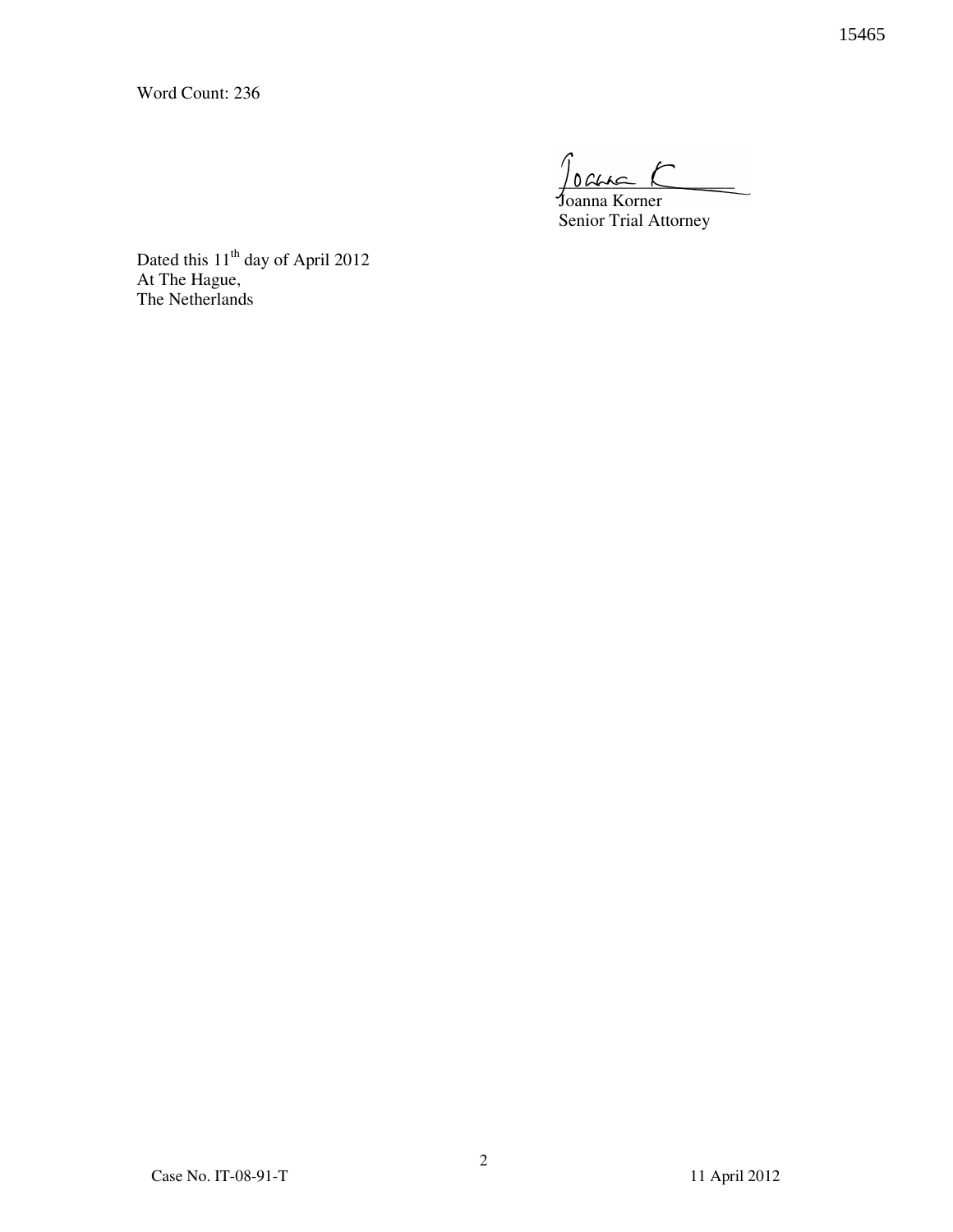# ANNEX A to

## PROSECUTION'S CORRIGENDUM TO THE PROSECUTION'S NOTICE OF COMPLIANCE WITH THE TRIAL CHAMBER'S DECISION OF 29 **MARCH 2012**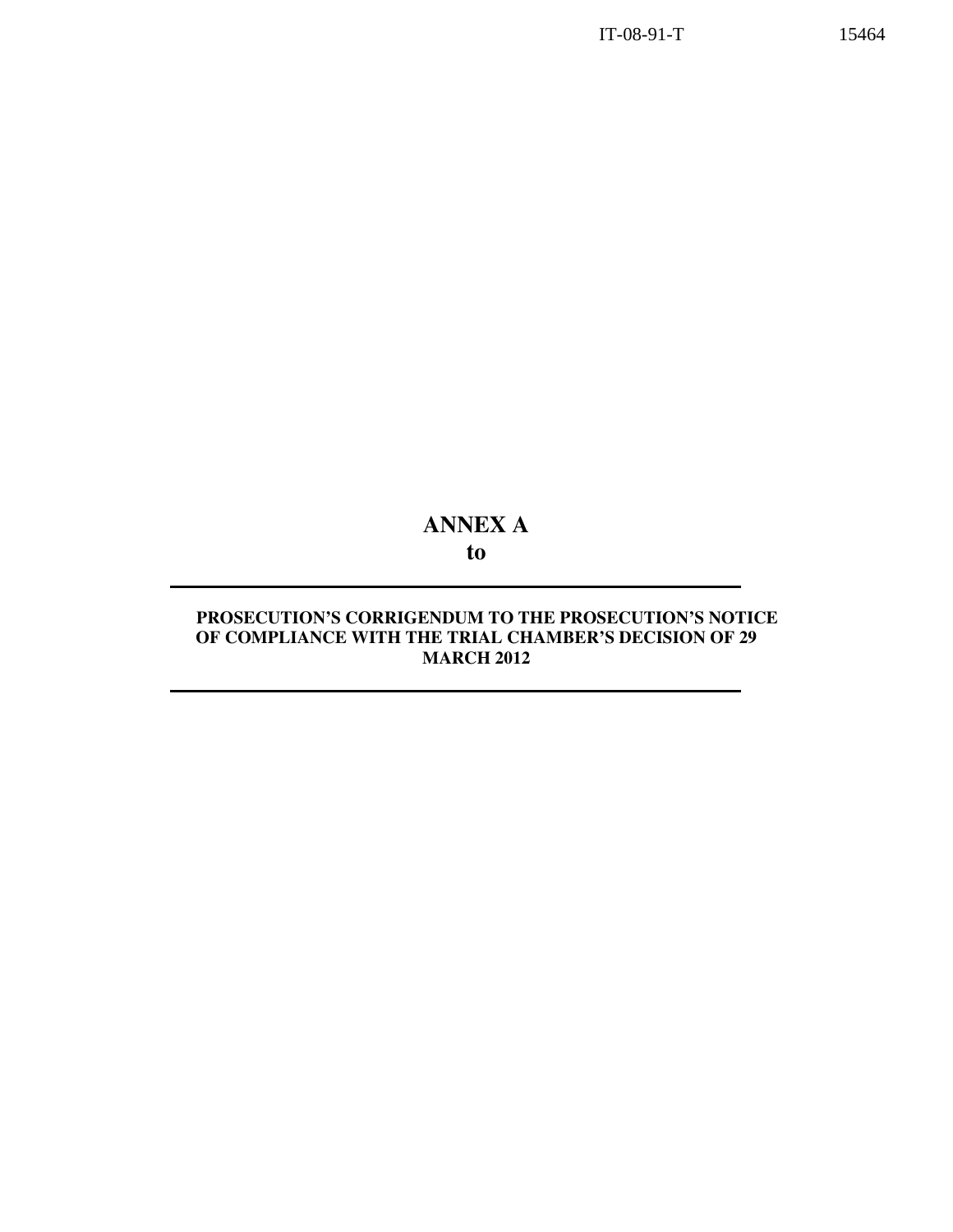## THE INTERNATIONAL CRIMINAL TRIBUNAL FOR THE FORMER YUGOSLAVIA

## CASE No. IT-08-91-T

## THE PROSECUTOR

v.

MIĆO STANIŠIĆ STOJAN ŽUPLJANIN

## PUBLIC UPDATED ANNEX TO SECOND AMENDED CONSOLIDATED INDICTMENT

# Known Victims of killings listed in Schedule A and Schedule B

| Schedule A                     |            |                                |
|--------------------------------|------------|--------------------------------|
| Ključ                          |            |                                |
| 1.1 The killing of a number of | 1.         | ŠUŠNJAR Almedin                |
| people in Biljani on 10 July   | 2.         | ŠUŠNJAR Meho                   |
| 1992.                          | 3.         | ĆEHIĆ Adnan                    |
|                                | 4.         | ĆEHIĆ Ahmo                     |
|                                | 5.         | ĆEHIĆ Asim                     |
|                                | 6.         | <b>ĆEHIĆ</b> Efraim            |
|                                | 7.         | ĆEHIĆ Elvir                    |
|                                | 8.         | <b>ĆEHIĆ</b> Latif             |
|                                | 9.         | ĆEHIĆ Miralem                  |
|                                | 10.        | ĆEHIĆ Nail                     |
|                                | 11.        | ĆEHIĆ Nedžad                   |
|                                | 12.        | ĆEHIĆ Rasim                    |
|                                | 13.        | ĆEHIĆ Suad                     |
|                                | 14.        | ĆEHIĆ Sulejman                 |
|                                | 15.        | ĆEHIĆ Teufik                   |
|                                | 16.        | ČAJIĆ Ale                      |
|                                | 17.        | AVDIĆ Šefko                    |
|                                | 18.        | AVDIĆ Abid                     |
|                                | 19.        | AVDIĆ Abid                     |
|                                | 20.        | AVDIĆ Asim                     |
|                                | 21.        | <b>AVDIĆ</b> Besim             |
|                                | 22.        | <b>AVDIĆ</b> Emsud             |
|                                | 23.        | <b>AVDIC</b> Enes              |
|                                | 24.        | AVDIĆ Ermin                    |
|                                | 25.<br>26. | AVDIĆ Feriz<br>AVDIĆ Fuad      |
|                                | 27.        | AVDIĆ Habib                    |
|                                | 28.        |                                |
|                                |            | AVDIĆ Hajrudin<br>AVDIĆ Hakija |
|                                | 29.<br>30. | AVDIĆ Muharem                  |
|                                | 31.        | AVDIĆ Nail                     |
|                                | 32.        | AVDIĆ Nijaz                    |
|                                | 33.        | <b>AVDIĆ</b> Refik             |
|                                | 34.        | AVDIĆ Sead                     |
|                                | 35.        | AVDIĆ Smail                    |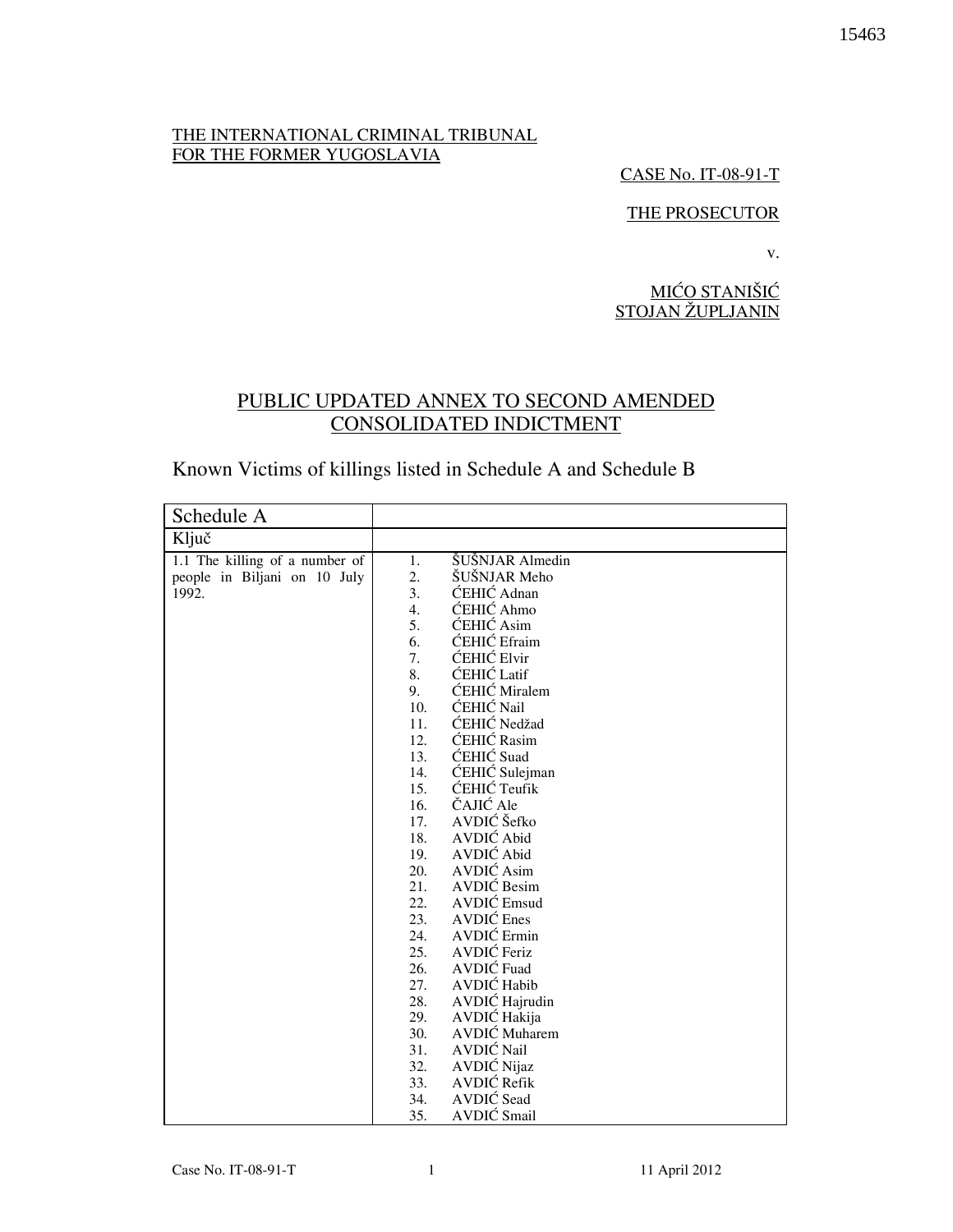| 36. | AVDIC Smajil              |
|-----|---------------------------|
| 37. | <b>BAJRIĆ</b> Ibrahim     |
| 38. | <b>BALAGIĆ</b> Avdo       |
| 39. | <b>BALAGIĆ</b> Abid       |
| 40. | <b>BALAGIĆ</b> Fikret     |
|     |                           |
| 41. | <b>BALAGIĆ</b> Vehbija    |
| 42. | <b>BOTONJIĆ</b> Ćamil     |
| 43. | BOTONJIĆ Ajiz ("Aziz")    |
| 44. | <b>BOTONJIĆ Džafer</b>    |
| 45. | <b>BOTONJIĆ Ejub</b>      |
| 46. | <b>BOTONJIĆ Fadil</b>     |
| 47. | <b>BOTONJIĆ Feriz</b>     |
| 48. | <b>BOTONJIĆ Hamed</b>     |
| 49. | <b>BOTONJIĆ Hamid</b>     |
| 50. | <b>BOTONJIĆ Hikmet</b>    |
| 51. | <b>BOTONJIĆ Hilmo</b>     |
| 52. | <b>BOTONJIĆ Husein</b>    |
| 53. | <b>BOTONJIĆ</b> Muharem   |
| 54. | <b>BOTONJIĆ Mujo</b>      |
| 55. | <b>BOTONJIĆ Nail</b>      |
| 56. | <b>BOTONJIĆ Nijaz</b>     |
| 57. | <b>BOTONJIĆ</b> Omer      |
| 58. | <b>BOTONJIĆ Ramiz</b>     |
| 59. | <b>BOTONJIĆ Rifet</b>     |
| 60. | <b>BOTONJIĆ</b> Sabahudin |
| 61. | BOTONJIĆ Sabrija          |
| 62. | <b>BOTONJIĆ Sadik</b>     |
| 63. | <b>BOTONJIĆ Saim</b>      |
| 64. | <b>BOTONJIĆ</b> Suad      |
| 65. | BOTONJIĆ Sulejman         |
|     |                           |
| 66. | BOTONJIĆ Vehbija          |
| 67. | <b>BOTONJIĆ</b> Zijad     |
| 68. | BOTONJIĆ Zuhdija          |
| 69. | <b>CRNOLIĆ</b> Mesud      |
| 70. | DŽAFERAGIĆ Ahmet          |
| 71. | DŽAFERAGIĆ Almir          |
| 72. | DŽAFERAGIĆ Amira          |
| 73. | DŽAFERAGIĆ Besima         |
| 74. | DŽAFERAGIĆ Hamdija        |
| 75. | DŽAFERAGIĆ Mehmed         |
| 76. | DŽAFERAGIĆ Safet          |
| 77. | DŽAFERAGIĆ Vehbija        |
| 78. | DERVIŠEVIĆ Aiz            |
| 79. | DERVIŠEVIĆ Husein         |
| 80. | DERVIŠEVIĆ Omer           |
| 81. | <b>DOMAZET Asmir</b>      |
| 82. | DOMAZET Derviš            |
| 83. | <b>DOMAZET Fadil</b>      |
| 84. | <b>DOMAZET</b> Fahrudin   |
| 85. | <b>DOMAZET</b> Fuad       |
| 86. | DOMAZET Hajrudin          |
| 87. | DOMAZET Hamdija           |
| 88. | <b>DOMAZET Hamed</b>      |
| 89. | <b>DOMAZET Hamid</b>      |
| 90. | <b>DOMAZET</b> Islam      |
| 91. | <b>DOMAZET Nail</b>       |
| 92. | <b>DOMAZET</b> Mehmed     |
| 93. | DOMAZET Meho              |
| 94. | <b>DOMAZET Rifet</b>      |
| 95. | <b>DOMAZET Safet</b>      |
| 96. | DOMAZET Zijad             |
|     |                           |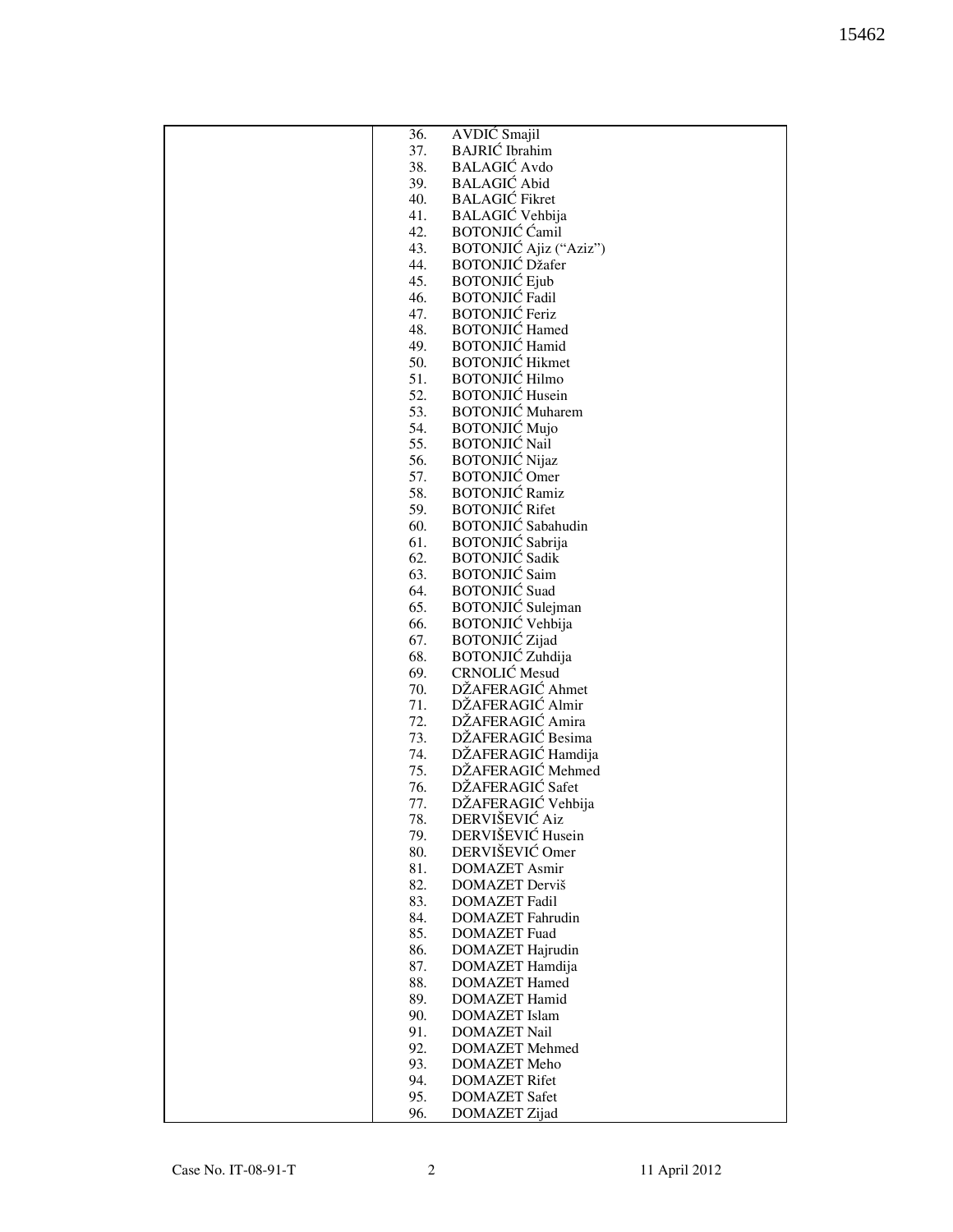| 97.          | HODŽIĆ Abid                            |
|--------------|----------------------------------------|
| 98.          | HODŽIĆ Adil                            |
|              | HODŽIĆ Derviš                          |
| 99.          |                                        |
| 100.         | HODŽIĆ Osman                           |
| 101.         | HODŽIĆ Rufad                           |
| 102.         | JAŠAREVIĆ Almir                        |
| 103.         | JAŠAREVIĆ Bego                         |
| 104.         | JAŠAREVIĆ Besim                        |
| 105.         | JAŠAREVIĆ Enes                         |
| 106.         | JAŠAREVIĆ Kemal                        |
| 107.         | JAŠAREVIĆ Raif                         |
| 108.         | JAŠAREVIĆ Sabit                        |
| 109.         | KAPIDŽIĆ Bećir                         |
| 110.         | KAPIDŽIĆ Jasmin                        |
| 111.         | KUBURAŠ Muharem                        |
| 112.         | KUBURAŠ Nihad                          |
| 113.         | MEŠANOVIĆ Asim                         |
| 114.         | MEŠANOVIĆ Asmir                        |
| 115.         | MEŠANOVIĆ Muhamed                      |
| 116.         | MEŠANOVIĆ Suad                         |
| 117.         | MEŠANOVIĆ Zifad                        |
| 118.         | MUJEZINOVIĆ Asim                       |
| 119.         | MUJEZINOVIĆ Emir                       |
| 120.         | MUJEZINOVIĆ Hamdija                    |
| 121.         | MUJEZINOVIĆ Ismet                      |
|              | MUJEZINOVIĆ Muharem                    |
| 122.<br>123. |                                        |
|              | MUJEZINOVIĆ Najil<br>MUJEZINOVIĆ Osman |
| 124.         |                                        |
| 125.         | MULAHMETOVIĆ Samir                     |
| 126.         | MULAHMETOVIĆ Smajil                    |
| 127.         | OMANOVIĆ Abid                          |
| 128.         | OMANOVIĆ Adil                          |
| 129.         | OMANOVIĆ Elkaz                         |
| 130.         | OMANOVIĆ Enid                          |
| 131.         | OMANOVIĆ Hilmo                         |
| 132.         | <b>OMANOVIĆ Mustafa</b>                |
| 133.         | OMANOVIĆ Omer                          |
| 134.         | OMANOVIĆ Omer                          |
| 135.         | OMANOVIĆ Saudin                        |
| 136.         | OMANOVIĆ Zuhdija                       |
| 137.         | OMERADŽIĆ Džemal                       |
| 138.         | OMERADŽIĆ Salko                        |
| 139.         | PEHADŽIĆ Šerif                         |
| 140.         | SINANOVIĆ Azra                         |
| 141.         | SINANOVIĆ Lejla                        |
| 142.         | SUBAŠIĆ Fadil                          |
| 143.         | SUBAŠIĆ Izedin                         |
| 144.         | ZUKANOVIĆ Hazim                        |
| 145.         | ZUKANOVIĆ Husein                       |
| 146.         | ZUKANOVIĆ Salih                        |
| 147.         | ZUKANOVIĆ Smail                        |
|              |                                        |
|              | <b>ADDITIONAL NAMES</b>                |
| 148.         | ŠLJIVAR Sabit                          |
| 149.         | ĆEHIĆ, Bećo                            |
| 150.         | ĆEHIĆ Hamdija                          |
| 151.         | AVDIĆ Ibrahim                          |
| 152.         | AVDIĆ Ismet                            |
| 153.         | <b>BAHTAGIĆ</b> Enver                  |
| 154.         | <b>BAJRAMOVIĆ Ejub</b>                 |
| 155.         | <b>BOTONJIĆ</b> Ćazim                  |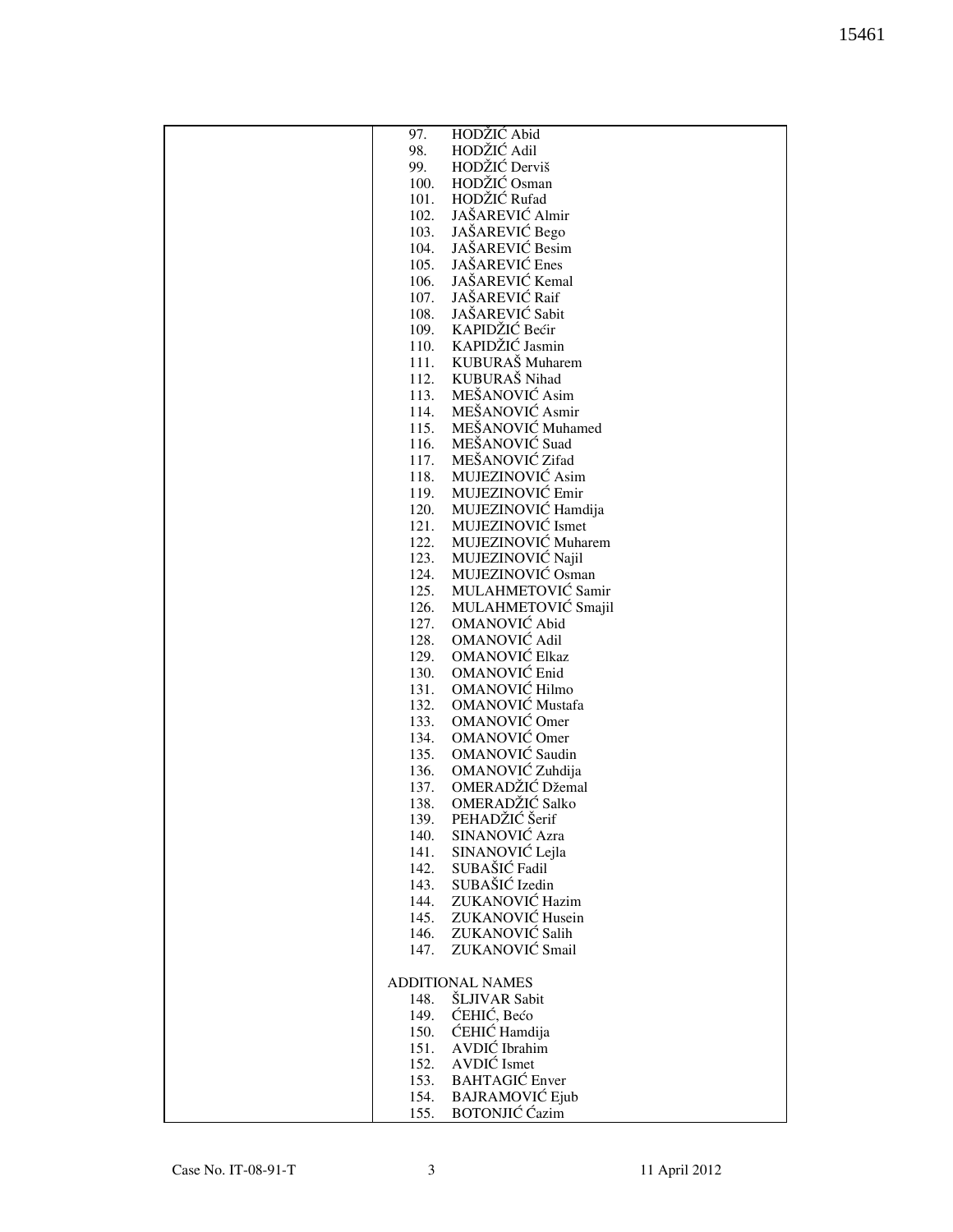|                                 | <b>BOTONJIĆ Hamdija</b><br>156. |
|---------------------------------|---------------------------------|
|                                 | <b>BOTONJIĆ Nail</b><br>157.    |
|                                 |                                 |
|                                 | DŽAFERAGIĆ Abid<br>158.         |
|                                 | DŽAFERAGIĆ Nail<br>159.         |
|                                 | DOŠEN Mato<br>160.              |
|                                 | <b>DOMAZET</b> Asim<br>161.     |
|                                 |                                 |
|                                 | 162.<br>DOMAZET Fajka           |
|                                 | <b>DOMAZET Husein</b><br>163.   |
|                                 | JAŠAREVIĆ Ejub<br>164.          |
|                                 | JAŠAREVIĆ Jusuf                 |
|                                 | 165.                            |
|                                 | MUJEZINOVIĆ Hasib<br>166.       |
|                                 | MUJEZINOVIĆ Smail<br>167.       |
|                                 | OMANOVIĆ Šefkija<br>168.        |
|                                 |                                 |
|                                 | 169.<br><b>OMANOVIĆ</b> Asim    |
|                                 | OMANOVIĆ Pašo<br>170.           |
|                                 | 171. OMANOVIĆ Tehvid            |
|                                 |                                 |
|                                 | ZUKANOVIĆ Mujaga<br>172.        |
|                                 |                                 |
| 1.2 The killing of a number of  | ĆEHIĆ Asim<br>1.                |
|                                 | ĆEHIĆ Husein<br>2.              |
| men in Velagići on 1 June 1992. |                                 |
|                                 | ĆEHIĆ Ilijas<br>3.              |
|                                 | ĆEHIĆ Mirsad<br>4.              |
|                                 | 5. ĆEMAL Sabahudin              |
|                                 | 6. ĆEMAL Saif                   |
|                                 |                                 |
|                                 | 7. ČARKIĆ Elvedin               |
|                                 | 8. ALIČIĆ Ramiz                 |
|                                 | <b>BAJRIĆ</b> Šefik<br>9.       |
|                                 |                                 |
|                                 | 10.                             |
|                                 | 11. BAJRIĆ Fehim                |
|                                 | 12. BAJRIĆ Husein               |
|                                 | 13. BAJRIĆ Ibro                 |
|                                 |                                 |
|                                 | 14. BAJRIĆ Kasim                |
|                                 | 15. BAJRIĆ Memo ("Meho")        |
|                                 | 16. BAJRIĆ Mesud                |
|                                 | 17. BAJRIĆ Muharem              |
|                                 |                                 |
|                                 | 18. BAJRIĆ Mustafa              |
|                                 | 19. BAJRIĆ Rifet                |
|                                 | 20. BAJRIĆ Zikret               |
|                                 | 21. BEČIĆ Emsur ("Emsud")       |
|                                 |                                 |
|                                 | 22. BEČIĆ Refik                 |
|                                 | 23. BILAJAC Šaban               |
|                                 | 24. BUKVIĆ Tifo                 |
|                                 | 25. BURZIĆ Đulaga               |
|                                 |                                 |
|                                 | 26. DELIĆ Almir                 |
|                                 | 27. DELIĆ Emir                  |
|                                 | 28. DELIĆ Fadil                 |
|                                 | 29. DERVIŠEVIĆ Rešid            |
|                                 |                                 |
|                                 | 30. DERVIŠEVIĆ Karanfil         |
|                                 | 31. DERVIŠEVIĆ Safet            |
|                                 | 32. DRAGANOVIĆ Adem             |
|                                 | 33. DRAGANOVIĆ Džemal           |
|                                 |                                 |
|                                 | 34. DRAGANOVIĆ Emsud            |
|                                 | 35. DRAGANOVIĆ Esmin            |
|                                 | 36. DRAGANOVIĆ Fadil            |
|                                 | 37. DRAGANOVIĆ Fehret           |
|                                 |                                 |
|                                 | 38.                             |
|                                 | 39. DRAGANOVIĆ Hamdija          |
|                                 | 40. DRAGANOVIĆ Hilmo            |
|                                 | 41. DRAGANOVIĆ Hilmo            |
|                                 |                                 |
|                                 | 42. DRAGANOVIĆ Mesud            |
|                                 | 43. DRAGANOVIĆ Nijaz            |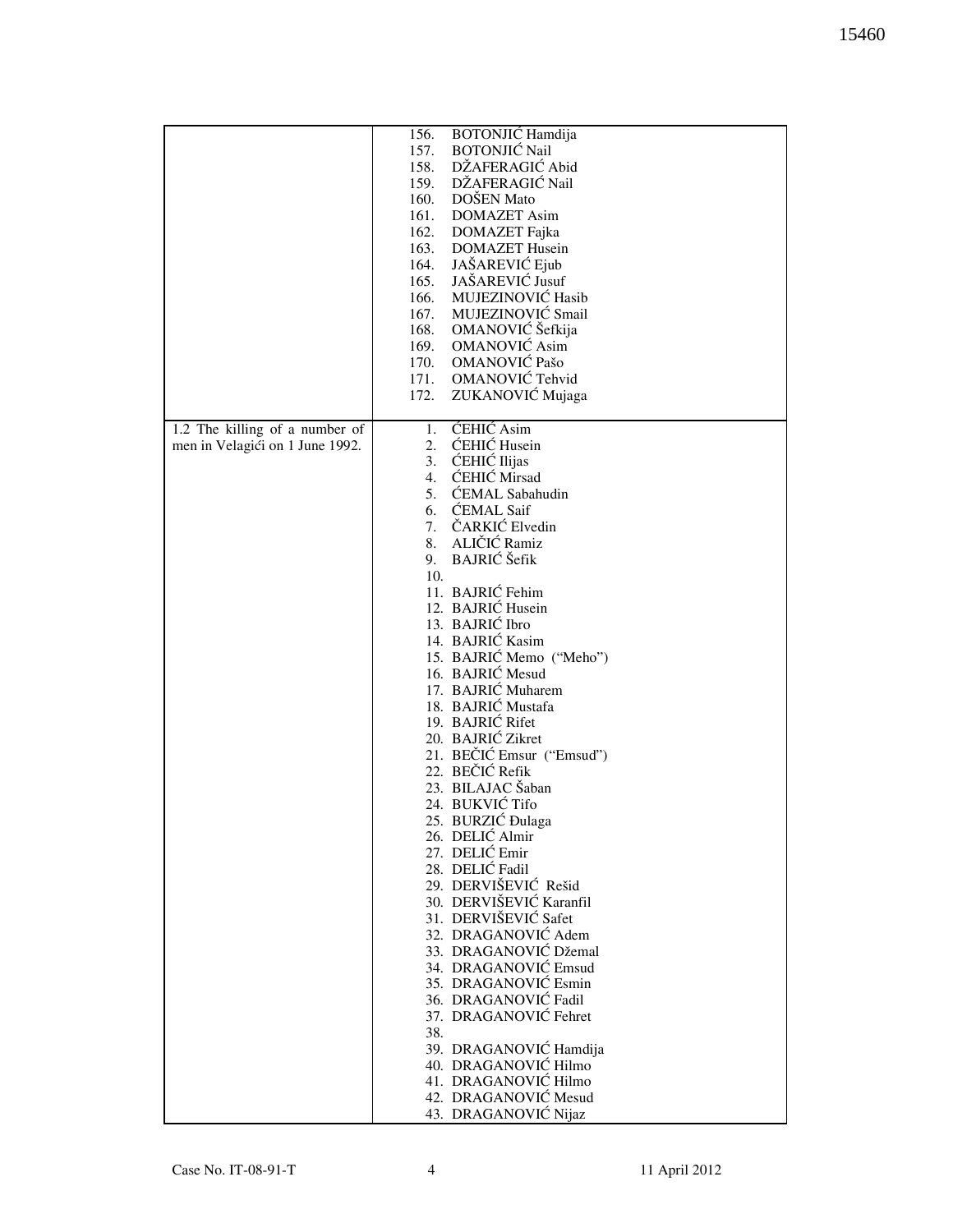|                                | 44. DRAGANOVIĆ Ramiz                                                                                                                   |
|--------------------------------|----------------------------------------------------------------------------------------------------------------------------------------|
|                                | 45. DRAGANOVIĆ Rufat                                                                                                                   |
|                                | 46.                                                                                                                                    |
|                                | 47. DRAGANOVIĆ Safet                                                                                                                   |
|                                | 48. FAZLIĆ Husein                                                                                                                      |
|                                |                                                                                                                                        |
|                                | 49. GROMILIĆ Emir                                                                                                                      |
|                                | 50. HALILOVIĆ Sajim ("Saim")                                                                                                           |
|                                | 51. HOTIĆ Dževad                                                                                                                       |
|                                | 52. JUKIĆ Ismet                                                                                                                        |
|                                | 53. KERANOVIĆ Asim                                                                                                                     |
|                                | 54. KERANOVIĆ Emir                                                                                                                     |
|                                |                                                                                                                                        |
|                                | 55. KERANOVIĆ Jasmin                                                                                                                   |
|                                | 56. KUJUNDŽIĆ Derviš                                                                                                                   |
|                                | 57. MUHELJIĆ Adem                                                                                                                      |
|                                | 58. MUHELJIĆ Dedo                                                                                                                      |
|                                | 59. MURATOVIĆ Ibrahim                                                                                                                  |
|                                |                                                                                                                                        |
|                                | 60. NEDIĆ Nijaz                                                                                                                        |
|                                | 61. NEZIĆ Atif                                                                                                                         |
|                                | 62. NEZIĆ Husein                                                                                                                       |
|                                | 63. NEZIĆ Islam                                                                                                                        |
|                                | 64. NEZIĆ Rezah ("Rezak")                                                                                                              |
|                                | 65. NEZIĆ Safet                                                                                                                        |
|                                |                                                                                                                                        |
|                                | 66. ZEČEVIĆ Esad                                                                                                                       |
|                                | 67. ZEČEVIĆ Omer                                                                                                                       |
|                                | 68. ZUKIĆ Denis                                                                                                                        |
|                                | 69. ZUKIĆ Faik                                                                                                                         |
|                                | 70.                                                                                                                                    |
|                                | 71. ZUKIĆ Hasan                                                                                                                        |
|                                |                                                                                                                                        |
|                                | <b>ADDITIONAL NAMES</b>                                                                                                                |
|                                | 72. BAJRIĆ Nedim                                                                                                                       |
|                                |                                                                                                                                        |
|                                | 73. DRAGANOVIĆ Sufad                                                                                                                   |
|                                | 74. DRAGANOVIĆ Teufik                                                                                                                  |
|                                | 75. KERANOVIĆ Enes                                                                                                                     |
|                                |                                                                                                                                        |
|                                | 76. ZUKIĆ Ramiz                                                                                                                        |
|                                |                                                                                                                                        |
|                                | The victims included other persons whose identities at this time are<br>either not known to or cannot be confirmed by the Prosecution. |
|                                |                                                                                                                                        |
| Kotor Varoš                    |                                                                                                                                        |
|                                |                                                                                                                                        |
| 2.1 The killing of a number of | <b>DUVELEK</b> Ševal<br>1.                                                                                                             |
| men in the settlement of Kotor | AVDIĆ Samir<br>2.                                                                                                                      |
| and on the way from Kotor to   | 3. FIFIĆ Idriz                                                                                                                         |
| the Medical centre in Kotor    | 4. MAHMUTAGIĆ Suljo                                                                                                                    |
| and in front of the<br>Varoš   | 5. VILIĆ Mevludin ("Melvin")                                                                                                           |
|                                | VILIĆ Rešid                                                                                                                            |
| Medical Centre in Kotor Varoš  | 6.                                                                                                                                     |
| on 25 June 1992.               |                                                                                                                                        |
|                                | The killing in front of the Medical Centre:                                                                                            |
|                                | 1. ĐUVELEK Šerif                                                                                                                       |
|                                | 2. AVDIĆ Emir                                                                                                                          |
|                                | 3. AVDIĆ Miralem                                                                                                                       |
|                                | 4. BAŠIĆ Ramiz                                                                                                                         |
|                                |                                                                                                                                        |
|                                | 5. BUDIMIR Tomo                                                                                                                        |
|                                | 6. FIFIĆ Ismet                                                                                                                         |
|                                | 7. FIFIĆ Esed                                                                                                                          |
|                                | 8. FIFIĆ Sakib                                                                                                                         |
|                                | 9. KLJAJIĆ Ivo                                                                                                                         |
|                                | 10. MATIJEVIĆ Ivica                                                                                                                    |
|                                |                                                                                                                                        |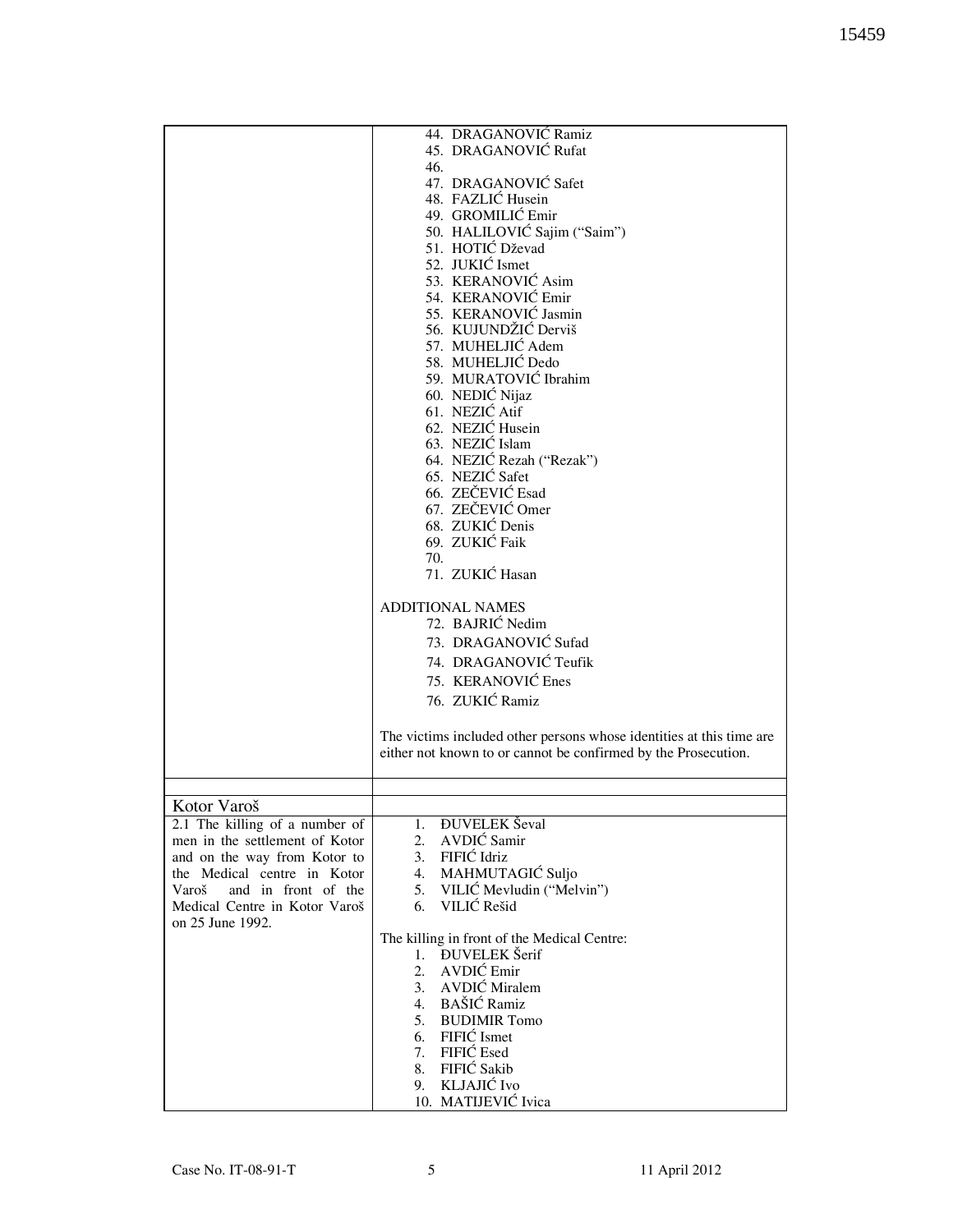| 11. MATIJEVIĆ Rudo ("Rudolf")<br>12. SALČINOVIĆ Fikret<br>13. SKOPLJAK Muharem<br>14. SMAILOVIĆ Muhamed<br>15. TERZIĆ Hajro<br>16. VILIĆ Kasim<br>17. ZEHER Suljo<br>18. ZEHER Mujo<br><b>ADDITIONAL NAMES</b><br>19. FIFIĆ Đasima<br>20. FIFIĆ Hidajet<br>21. FIFIĆ Sadik<br>22. JURINOVIĆ Ivica<br>23. MUMINOVIĆ Esad<br>24. VILIĆ Muharem<br>The victims included other persons whose identities at this time are<br>either not known to or cannot be confirmed by the Prosecution.<br>Prijedor<br>3.1 The killing of a number of<br>ŠAHURIĆ Adem's daughter<br>1.<br>ŠAHURIĆ Adem's wife<br>2.<br>people in Kozarac and the<br>3. BAHONJIĆ Nihad<br>surrounding areas.<br>4. BEŠIĆ Mustafa<br>5. BEŠIĆ Salih<br>6.<br>7. BEŠIĆ Vasif<br>8. BEGOVIĆ Ibrahim<br>9. BLAŽEVIĆ Adem<br>10. DŽONLAGIĆ ("ĐONLAGIĆ") Fehim<br>11. ELEZOVIĆ Edhem<br>12. ELEZOVIĆ ("Amir"), son of Edhem<br>13. ELEZOVIĆ ("Halil"), son of Edhem<br>14.<br>15.<br>16. ELEZOVIĆ Hasim<br>17. ELKASOVIĆ Osme<br>18. ELKASOVIĆ Sakib<br>19.<br>20. FORIĆ Hanifa<br>21.<br>22.<br>23. GARIBOVIĆ Atif<br>24. GARIBOVIĆ Husein<br>25. GARIBOVIĆ Mina<br>26. GARIBOVIC Šerifa<br>27. HADŽIĆ Halid<br>28. HODŽIĆ Fikret<br>29. HUSKIĆ Šero ("Šerif")<br>30. HUSKIĆ Edhem<br>31. HUSKIĆ Enver<br>32. HUSKIĆ Šuhra<br>33. JASKIĆ Abas ("Abaz")<br>34. JASKIĆ Nijaz<br>35. JAVOR Alija<br>36. KENJAR family, six members<br>37. KENJAR Munib<br>38. KOSURAN Asim<br>39. KRAJINA Hamed |  |
|-------------------------------------------------------------------------------------------------------------------------------------------------------------------------------------------------------------------------------------------------------------------------------------------------------------------------------------------------------------------------------------------------------------------------------------------------------------------------------------------------------------------------------------------------------------------------------------------------------------------------------------------------------------------------------------------------------------------------------------------------------------------------------------------------------------------------------------------------------------------------------------------------------------------------------------------------------------------------------------------------------------------------------------------------------------------------------------------------------------------------------------------------------------------------------------------------------------------------------------------------------------------------------------------------------------------------------------------------------------------------------------------------------------------------------------------------------|--|
|                                                                                                                                                                                                                                                                                                                                                                                                                                                                                                                                                                                                                                                                                                                                                                                                                                                                                                                                                                                                                                                                                                                                                                                                                                                                                                                                                                                                                                                       |  |
|                                                                                                                                                                                                                                                                                                                                                                                                                                                                                                                                                                                                                                                                                                                                                                                                                                                                                                                                                                                                                                                                                                                                                                                                                                                                                                                                                                                                                                                       |  |
|                                                                                                                                                                                                                                                                                                                                                                                                                                                                                                                                                                                                                                                                                                                                                                                                                                                                                                                                                                                                                                                                                                                                                                                                                                                                                                                                                                                                                                                       |  |
|                                                                                                                                                                                                                                                                                                                                                                                                                                                                                                                                                                                                                                                                                                                                                                                                                                                                                                                                                                                                                                                                                                                                                                                                                                                                                                                                                                                                                                                       |  |
|                                                                                                                                                                                                                                                                                                                                                                                                                                                                                                                                                                                                                                                                                                                                                                                                                                                                                                                                                                                                                                                                                                                                                                                                                                                                                                                                                                                                                                                       |  |
|                                                                                                                                                                                                                                                                                                                                                                                                                                                                                                                                                                                                                                                                                                                                                                                                                                                                                                                                                                                                                                                                                                                                                                                                                                                                                                                                                                                                                                                       |  |
|                                                                                                                                                                                                                                                                                                                                                                                                                                                                                                                                                                                                                                                                                                                                                                                                                                                                                                                                                                                                                                                                                                                                                                                                                                                                                                                                                                                                                                                       |  |
|                                                                                                                                                                                                                                                                                                                                                                                                                                                                                                                                                                                                                                                                                                                                                                                                                                                                                                                                                                                                                                                                                                                                                                                                                                                                                                                                                                                                                                                       |  |
|                                                                                                                                                                                                                                                                                                                                                                                                                                                                                                                                                                                                                                                                                                                                                                                                                                                                                                                                                                                                                                                                                                                                                                                                                                                                                                                                                                                                                                                       |  |
|                                                                                                                                                                                                                                                                                                                                                                                                                                                                                                                                                                                                                                                                                                                                                                                                                                                                                                                                                                                                                                                                                                                                                                                                                                                                                                                                                                                                                                                       |  |
|                                                                                                                                                                                                                                                                                                                                                                                                                                                                                                                                                                                                                                                                                                                                                                                                                                                                                                                                                                                                                                                                                                                                                                                                                                                                                                                                                                                                                                                       |  |
|                                                                                                                                                                                                                                                                                                                                                                                                                                                                                                                                                                                                                                                                                                                                                                                                                                                                                                                                                                                                                                                                                                                                                                                                                                                                                                                                                                                                                                                       |  |
|                                                                                                                                                                                                                                                                                                                                                                                                                                                                                                                                                                                                                                                                                                                                                                                                                                                                                                                                                                                                                                                                                                                                                                                                                                                                                                                                                                                                                                                       |  |
|                                                                                                                                                                                                                                                                                                                                                                                                                                                                                                                                                                                                                                                                                                                                                                                                                                                                                                                                                                                                                                                                                                                                                                                                                                                                                                                                                                                                                                                       |  |
|                                                                                                                                                                                                                                                                                                                                                                                                                                                                                                                                                                                                                                                                                                                                                                                                                                                                                                                                                                                                                                                                                                                                                                                                                                                                                                                                                                                                                                                       |  |
|                                                                                                                                                                                                                                                                                                                                                                                                                                                                                                                                                                                                                                                                                                                                                                                                                                                                                                                                                                                                                                                                                                                                                                                                                                                                                                                                                                                                                                                       |  |
|                                                                                                                                                                                                                                                                                                                                                                                                                                                                                                                                                                                                                                                                                                                                                                                                                                                                                                                                                                                                                                                                                                                                                                                                                                                                                                                                                                                                                                                       |  |
|                                                                                                                                                                                                                                                                                                                                                                                                                                                                                                                                                                                                                                                                                                                                                                                                                                                                                                                                                                                                                                                                                                                                                                                                                                                                                                                                                                                                                                                       |  |
|                                                                                                                                                                                                                                                                                                                                                                                                                                                                                                                                                                                                                                                                                                                                                                                                                                                                                                                                                                                                                                                                                                                                                                                                                                                                                                                                                                                                                                                       |  |
|                                                                                                                                                                                                                                                                                                                                                                                                                                                                                                                                                                                                                                                                                                                                                                                                                                                                                                                                                                                                                                                                                                                                                                                                                                                                                                                                                                                                                                                       |  |
|                                                                                                                                                                                                                                                                                                                                                                                                                                                                                                                                                                                                                                                                                                                                                                                                                                                                                                                                                                                                                                                                                                                                                                                                                                                                                                                                                                                                                                                       |  |
|                                                                                                                                                                                                                                                                                                                                                                                                                                                                                                                                                                                                                                                                                                                                                                                                                                                                                                                                                                                                                                                                                                                                                                                                                                                                                                                                                                                                                                                       |  |
|                                                                                                                                                                                                                                                                                                                                                                                                                                                                                                                                                                                                                                                                                                                                                                                                                                                                                                                                                                                                                                                                                                                                                                                                                                                                                                                                                                                                                                                       |  |
|                                                                                                                                                                                                                                                                                                                                                                                                                                                                                                                                                                                                                                                                                                                                                                                                                                                                                                                                                                                                                                                                                                                                                                                                                                                                                                                                                                                                                                                       |  |
|                                                                                                                                                                                                                                                                                                                                                                                                                                                                                                                                                                                                                                                                                                                                                                                                                                                                                                                                                                                                                                                                                                                                                                                                                                                                                                                                                                                                                                                       |  |
|                                                                                                                                                                                                                                                                                                                                                                                                                                                                                                                                                                                                                                                                                                                                                                                                                                                                                                                                                                                                                                                                                                                                                                                                                                                                                                                                                                                                                                                       |  |
|                                                                                                                                                                                                                                                                                                                                                                                                                                                                                                                                                                                                                                                                                                                                                                                                                                                                                                                                                                                                                                                                                                                                                                                                                                                                                                                                                                                                                                                       |  |
|                                                                                                                                                                                                                                                                                                                                                                                                                                                                                                                                                                                                                                                                                                                                                                                                                                                                                                                                                                                                                                                                                                                                                                                                                                                                                                                                                                                                                                                       |  |
|                                                                                                                                                                                                                                                                                                                                                                                                                                                                                                                                                                                                                                                                                                                                                                                                                                                                                                                                                                                                                                                                                                                                                                                                                                                                                                                                                                                                                                                       |  |
|                                                                                                                                                                                                                                                                                                                                                                                                                                                                                                                                                                                                                                                                                                                                                                                                                                                                                                                                                                                                                                                                                                                                                                                                                                                                                                                                                                                                                                                       |  |
|                                                                                                                                                                                                                                                                                                                                                                                                                                                                                                                                                                                                                                                                                                                                                                                                                                                                                                                                                                                                                                                                                                                                                                                                                                                                                                                                                                                                                                                       |  |
|                                                                                                                                                                                                                                                                                                                                                                                                                                                                                                                                                                                                                                                                                                                                                                                                                                                                                                                                                                                                                                                                                                                                                                                                                                                                                                                                                                                                                                                       |  |
|                                                                                                                                                                                                                                                                                                                                                                                                                                                                                                                                                                                                                                                                                                                                                                                                                                                                                                                                                                                                                                                                                                                                                                                                                                                                                                                                                                                                                                                       |  |
|                                                                                                                                                                                                                                                                                                                                                                                                                                                                                                                                                                                                                                                                                                                                                                                                                                                                                                                                                                                                                                                                                                                                                                                                                                                                                                                                                                                                                                                       |  |
|                                                                                                                                                                                                                                                                                                                                                                                                                                                                                                                                                                                                                                                                                                                                                                                                                                                                                                                                                                                                                                                                                                                                                                                                                                                                                                                                                                                                                                                       |  |
|                                                                                                                                                                                                                                                                                                                                                                                                                                                                                                                                                                                                                                                                                                                                                                                                                                                                                                                                                                                                                                                                                                                                                                                                                                                                                                                                                                                                                                                       |  |
|                                                                                                                                                                                                                                                                                                                                                                                                                                                                                                                                                                                                                                                                                                                                                                                                                                                                                                                                                                                                                                                                                                                                                                                                                                                                                                                                                                                                                                                       |  |
|                                                                                                                                                                                                                                                                                                                                                                                                                                                                                                                                                                                                                                                                                                                                                                                                                                                                                                                                                                                                                                                                                                                                                                                                                                                                                                                                                                                                                                                       |  |
|                                                                                                                                                                                                                                                                                                                                                                                                                                                                                                                                                                                                                                                                                                                                                                                                                                                                                                                                                                                                                                                                                                                                                                                                                                                                                                                                                                                                                                                       |  |
|                                                                                                                                                                                                                                                                                                                                                                                                                                                                                                                                                                                                                                                                                                                                                                                                                                                                                                                                                                                                                                                                                                                                                                                                                                                                                                                                                                                                                                                       |  |
|                                                                                                                                                                                                                                                                                                                                                                                                                                                                                                                                                                                                                                                                                                                                                                                                                                                                                                                                                                                                                                                                                                                                                                                                                                                                                                                                                                                                                                                       |  |
|                                                                                                                                                                                                                                                                                                                                                                                                                                                                                                                                                                                                                                                                                                                                                                                                                                                                                                                                                                                                                                                                                                                                                                                                                                                                                                                                                                                                                                                       |  |
|                                                                                                                                                                                                                                                                                                                                                                                                                                                                                                                                                                                                                                                                                                                                                                                                                                                                                                                                                                                                                                                                                                                                                                                                                                                                                                                                                                                                                                                       |  |
|                                                                                                                                                                                                                                                                                                                                                                                                                                                                                                                                                                                                                                                                                                                                                                                                                                                                                                                                                                                                                                                                                                                                                                                                                                                                                                                                                                                                                                                       |  |
|                                                                                                                                                                                                                                                                                                                                                                                                                                                                                                                                                                                                                                                                                                                                                                                                                                                                                                                                                                                                                                                                                                                                                                                                                                                                                                                                                                                                                                                       |  |
|                                                                                                                                                                                                                                                                                                                                                                                                                                                                                                                                                                                                                                                                                                                                                                                                                                                                                                                                                                                                                                                                                                                                                                                                                                                                                                                                                                                                                                                       |  |
|                                                                                                                                                                                                                                                                                                                                                                                                                                                                                                                                                                                                                                                                                                                                                                                                                                                                                                                                                                                                                                                                                                                                                                                                                                                                                                                                                                                                                                                       |  |
|                                                                                                                                                                                                                                                                                                                                                                                                                                                                                                                                                                                                                                                                                                                                                                                                                                                                                                                                                                                                                                                                                                                                                                                                                                                                                                                                                                                                                                                       |  |
|                                                                                                                                                                                                                                                                                                                                                                                                                                                                                                                                                                                                                                                                                                                                                                                                                                                                                                                                                                                                                                                                                                                                                                                                                                                                                                                                                                                                                                                       |  |
|                                                                                                                                                                                                                                                                                                                                                                                                                                                                                                                                                                                                                                                                                                                                                                                                                                                                                                                                                                                                                                                                                                                                                                                                                                                                                                                                                                                                                                                       |  |
|                                                                                                                                                                                                                                                                                                                                                                                                                                                                                                                                                                                                                                                                                                                                                                                                                                                                                                                                                                                                                                                                                                                                                                                                                                                                                                                                                                                                                                                       |  |
|                                                                                                                                                                                                                                                                                                                                                                                                                                                                                                                                                                                                                                                                                                                                                                                                                                                                                                                                                                                                                                                                                                                                                                                                                                                                                                                                                                                                                                                       |  |
|                                                                                                                                                                                                                                                                                                                                                                                                                                                                                                                                                                                                                                                                                                                                                                                                                                                                                                                                                                                                                                                                                                                                                                                                                                                                                                                                                                                                                                                       |  |
|                                                                                                                                                                                                                                                                                                                                                                                                                                                                                                                                                                                                                                                                                                                                                                                                                                                                                                                                                                                                                                                                                                                                                                                                                                                                                                                                                                                                                                                       |  |
|                                                                                                                                                                                                                                                                                                                                                                                                                                                                                                                                                                                                                                                                                                                                                                                                                                                                                                                                                                                                                                                                                                                                                                                                                                                                                                                                                                                                                                                       |  |
|                                                                                                                                                                                                                                                                                                                                                                                                                                                                                                                                                                                                                                                                                                                                                                                                                                                                                                                                                                                                                                                                                                                                                                                                                                                                                                                                                                                                                                                       |  |
|                                                                                                                                                                                                                                                                                                                                                                                                                                                                                                                                                                                                                                                                                                                                                                                                                                                                                                                                                                                                                                                                                                                                                                                                                                                                                                                                                                                                                                                       |  |
|                                                                                                                                                                                                                                                                                                                                                                                                                                                                                                                                                                                                                                                                                                                                                                                                                                                                                                                                                                                                                                                                                                                                                                                                                                                                                                                                                                                                                                                       |  |
|                                                                                                                                                                                                                                                                                                                                                                                                                                                                                                                                                                                                                                                                                                                                                                                                                                                                                                                                                                                                                                                                                                                                                                                                                                                                                                                                                                                                                                                       |  |
|                                                                                                                                                                                                                                                                                                                                                                                                                                                                                                                                                                                                                                                                                                                                                                                                                                                                                                                                                                                                                                                                                                                                                                                                                                                                                                                                                                                                                                                       |  |
|                                                                                                                                                                                                                                                                                                                                                                                                                                                                                                                                                                                                                                                                                                                                                                                                                                                                                                                                                                                                                                                                                                                                                                                                                                                                                                                                                                                                                                                       |  |
|                                                                                                                                                                                                                                                                                                                                                                                                                                                                                                                                                                                                                                                                                                                                                                                                                                                                                                                                                                                                                                                                                                                                                                                                                                                                                                                                                                                                                                                       |  |
|                                                                                                                                                                                                                                                                                                                                                                                                                                                                                                                                                                                                                                                                                                                                                                                                                                                                                                                                                                                                                                                                                                                                                                                                                                                                                                                                                                                                                                                       |  |
|                                                                                                                                                                                                                                                                                                                                                                                                                                                                                                                                                                                                                                                                                                                                                                                                                                                                                                                                                                                                                                                                                                                                                                                                                                                                                                                                                                                                                                                       |  |
|                                                                                                                                                                                                                                                                                                                                                                                                                                                                                                                                                                                                                                                                                                                                                                                                                                                                                                                                                                                                                                                                                                                                                                                                                                                                                                                                                                                                                                                       |  |
|                                                                                                                                                                                                                                                                                                                                                                                                                                                                                                                                                                                                                                                                                                                                                                                                                                                                                                                                                                                                                                                                                                                                                                                                                                                                                                                                                                                                                                                       |  |
|                                                                                                                                                                                                                                                                                                                                                                                                                                                                                                                                                                                                                                                                                                                                                                                                                                                                                                                                                                                                                                                                                                                                                                                                                                                                                                                                                                                                                                                       |  |
|                                                                                                                                                                                                                                                                                                                                                                                                                                                                                                                                                                                                                                                                                                                                                                                                                                                                                                                                                                                                                                                                                                                                                                                                                                                                                                                                                                                                                                                       |  |
|                                                                                                                                                                                                                                                                                                                                                                                                                                                                                                                                                                                                                                                                                                                                                                                                                                                                                                                                                                                                                                                                                                                                                                                                                                                                                                                                                                                                                                                       |  |
|                                                                                                                                                                                                                                                                                                                                                                                                                                                                                                                                                                                                                                                                                                                                                                                                                                                                                                                                                                                                                                                                                                                                                                                                                                                                                                                                                                                                                                                       |  |
|                                                                                                                                                                                                                                                                                                                                                                                                                                                                                                                                                                                                                                                                                                                                                                                                                                                                                                                                                                                                                                                                                                                                                                                                                                                                                                                                                                                                                                                       |  |
|                                                                                                                                                                                                                                                                                                                                                                                                                                                                                                                                                                                                                                                                                                                                                                                                                                                                                                                                                                                                                                                                                                                                                                                                                                                                                                                                                                                                                                                       |  |
|                                                                                                                                                                                                                                                                                                                                                                                                                                                                                                                                                                                                                                                                                                                                                                                                                                                                                                                                                                                                                                                                                                                                                                                                                                                                                                                                                                                                                                                       |  |
|                                                                                                                                                                                                                                                                                                                                                                                                                                                                                                                                                                                                                                                                                                                                                                                                                                                                                                                                                                                                                                                                                                                                                                                                                                                                                                                                                                                                                                                       |  |
|                                                                                                                                                                                                                                                                                                                                                                                                                                                                                                                                                                                                                                                                                                                                                                                                                                                                                                                                                                                                                                                                                                                                                                                                                                                                                                                                                                                                                                                       |  |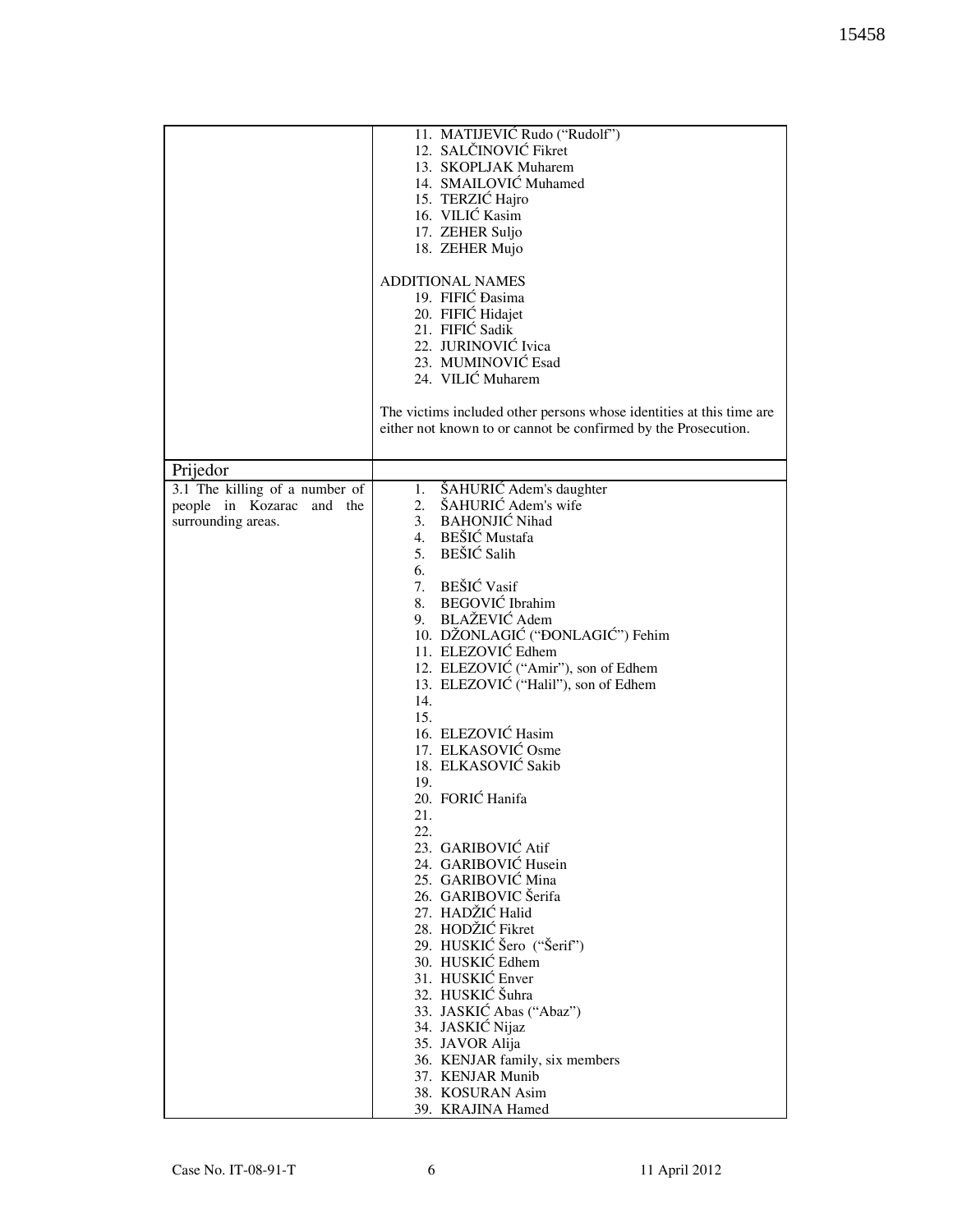|                      | 40. KRAJINA Hamed's wife                                             |
|----------------------|----------------------------------------------------------------------|
|                      | 41. LNU "Seki" FNU, son of Fadil                                     |
|                      | 42. LNU Tale                                                         |
|                      | 43. MEDUNJANIN Aris ("Haris")                                        |
|                      | 44. MUJAGIĆ Esad                                                     |
|                      | 45. PIDIĆ Ibrahim                                                    |
|                      | 46. POLJAK Ibro                                                      |
|                      | 47. SENADIN FNU AKA "Saša"                                           |
|                      | 48. SOFTIĆ Hamet                                                     |
|                      | 49. VELIĆ Mesud                                                      |
|                      | 50. VELIĆ Mustafa                                                    |
|                      |                                                                      |
|                      | <b>ADDITIONAL NAMES</b>                                              |
|                      | 51. ŠAHURIĆ Šerifa                                                   |
|                      |                                                                      |
|                      | 52. ŠAHURIĆ Mehmed                                                   |
|                      | 53. ALIĆ Ekrem                                                       |
|                      | 54. BAŠIĆ Šefika                                                     |
|                      | 55. BAŠIĆ Muhamed                                                    |
|                      | 56. BEŠIĆ Hanifa                                                     |
|                      |                                                                      |
|                      | 57. BEŠIĆ Senad                                                      |
|                      | 58. ELEZOVIĆ Samir                                                   |
|                      | 59. ELKASOVIĆ Osman                                                  |
|                      | 60. FAZLIĆ Mustafa                                                   |
|                      | 61. FORIĆ Alija                                                      |
|                      | 62. FORIĆ Amir                                                       |
|                      |                                                                      |
|                      | 63. FORIĆ Jusuf                                                      |
|                      | 64. FORIĆ Lutvija                                                    |
|                      | 65. FORIĆ Smail                                                      |
|                      | 66. FORIĆ Teufik                                                     |
|                      | 67. HUSKIĆ Mina                                                      |
|                      | 68. JAKUPOVIĆ Atif                                                   |
|                      |                                                                      |
|                      | 69. JAKUPOVIĆ Kemal                                                  |
|                      | 70. JAKUPOVIĆ Samed                                                  |
|                      | 71. JAKUPOVIĆ Zilhad                                                 |
|                      | 72. MUJANOVIĆ Đemila                                                 |
|                      | 73. MUJKANOVIĆ Bajro                                                 |
|                      | 74. MUJKANOVIĆ Ibrahim                                               |
|                      | 75. ORUČ Himzo                                                       |
|                      |                                                                      |
|                      | 76. PIDIĆ Irfan                                                      |
|                      | 77. SOFTIĆ Halida                                                    |
|                      | 78. SOFTIĆ Hase                                                      |
|                      | 79. ZENKIĆ Arif                                                      |
|                      |                                                                      |
|                      | The victims included other persons whose identities at this time are |
|                      | either not known to or cannot be confirmed by the Prosecution.       |
|                      |                                                                      |
|                      |                                                                      |
| 3.2 Removed incident |                                                                      |
|                      |                                                                      |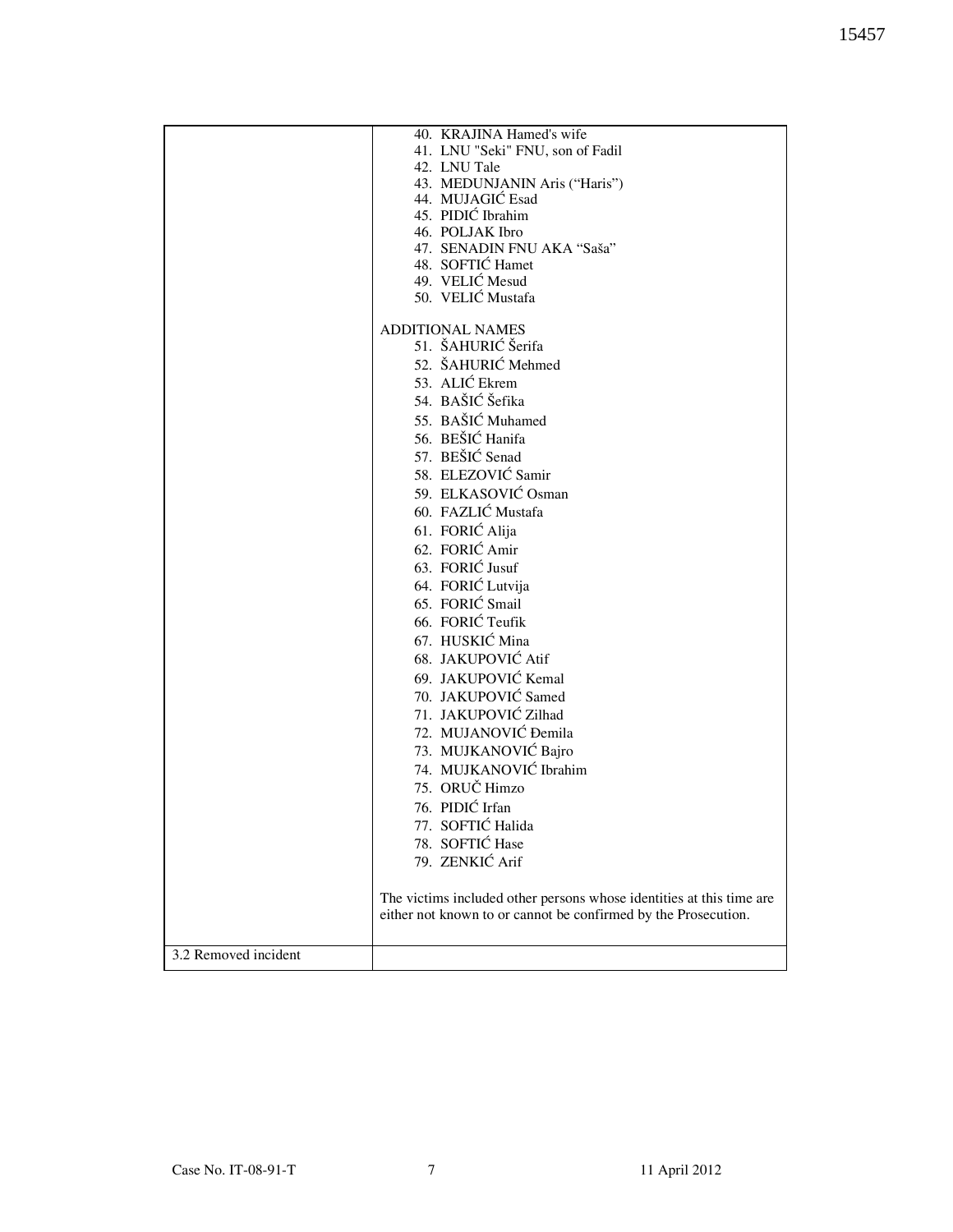| 3.3 The killing of a number of | Bišćani:                                                  |
|--------------------------------|-----------------------------------------------------------|
| people in the villages of the  | 1. ŠABANOVIĆ Izet                                         |
| Brdo area including Čarakovo   | ŠABANOVIĆ Jasmin<br>2.                                    |
| and surrounding areas<br>and   | ŠABANOVIĆ Ferid<br>3.                                     |
| Biščani.                       | 4.<br>ŠVRAKA Muharem                                      |
|                                | 5. ALAGIĆ ("Fikret"), son of Jusuf                        |
|                                | 6. ALIŠIĆ FNU                                             |
|                                | 7. AVDIĆ FNU AKA "Eka"                                    |
|                                | 8. AVDIĆ Muhamed                                          |
|                                | 9. DŽOLIĆ Besim                                           |
|                                | 10. DEDIĆ ("Nermin"), son of Rifet                        |
|                                | 11. DEDIĆ ("Sulejman"), the other son of Rifet            |
|                                | 12. DEDIĆ Rifet                                           |
|                                | 13. DURATOVIĆ FNU AKA "Bita" or "Mita"                    |
|                                | 14. DURATOVIĆ Hazim                                       |
|                                | 15. DURATOVIĆ Husnija                                     |
|                                | 16. DURATOVIĆ Ismet, father of Zlatan, not son of Husnija |
|                                | 17. DURATOVIĆ Ismet, son of Husnija                       |
|                                | 18. DURATOVIĆ Mehmed                                      |
|                                | 19. DURATOVIĆ Seno ("Senad")                              |
|                                | 20. DURATOVIĆ Zemira                                      |
|                                | 21. DURATOVIĆ Zlatan                                      |
|                                | 22. DURATOVIC Đula                                        |
|                                | 23. DURATOVIC Ešef                                        |
|                                | 24. DURATOVIC Ekrem                                       |
|                                | 25. DURATOVIC Mithet                                      |
|                                | 26.                                                       |
|                                | 27. EJUPOVIĆ Irfan                                        |
|                                | 28. EJUPOVIĆ Nedžad                                       |
|                                | 29. HADŽIĆ Husnija                                        |
|                                | 30. HADŽIĆ Muhamed                                        |
|                                | 31. HEGIĆ Hadžalija                                       |
|                                | 32. HEGIĆ Hasan                                           |
|                                | 33. HEGIĆ Husein                                          |
|                                | 34. HEGIĆ Ismet                                           |
|                                | 35. HEGIĆ Mujo                                            |
|                                | 36. HEGIĆ Salih                                           |
|                                | 37. KADIĆ Abdulah                                         |
|                                | 38. KADIĆ Amir                                            |
|                                | 39. KADIĆ Bego                                            |
|                                | 40. KADIĆ Enes                                            |
|                                | 41. KADIĆ Faruk                                           |
|                                | 42. KADIĆ Ferid                                           |
|                                | 43. KADIĆ Hajdar                                          |
|                                | 44. KADIĆ Hamzalija                                       |
|                                | 45. KADIĆ Huse                                            |
|                                | 46. KADIĆ Isak                                            |
|                                | 47. KADIĆ Meho ("Mehmed")                                 |
|                                | 48. KADIĆ Mirzet                                          |
|                                | 49. KADIĆ Mujaga                                          |
|                                | 50. KADIĆ Mujo                                            |
|                                | 51. KADIĆ Sead                                            |
|                                | 52. KADIĆ Sejad                                           |
|                                | 53. KADIĆ Sulejman                                        |
|                                | 54. KADIRIĆ Šerif                                         |
|                                | 55. KADIRIĆ Šaban                                         |
|                                | 56. KADIRIĆ Agan                                          |
|                                | 57. KADIRIĆ Avdo                                          |
|                                | 58.                                                       |
|                                | 59. KADIRIĆ Emdžad                                        |
|                                | 60.                                                       |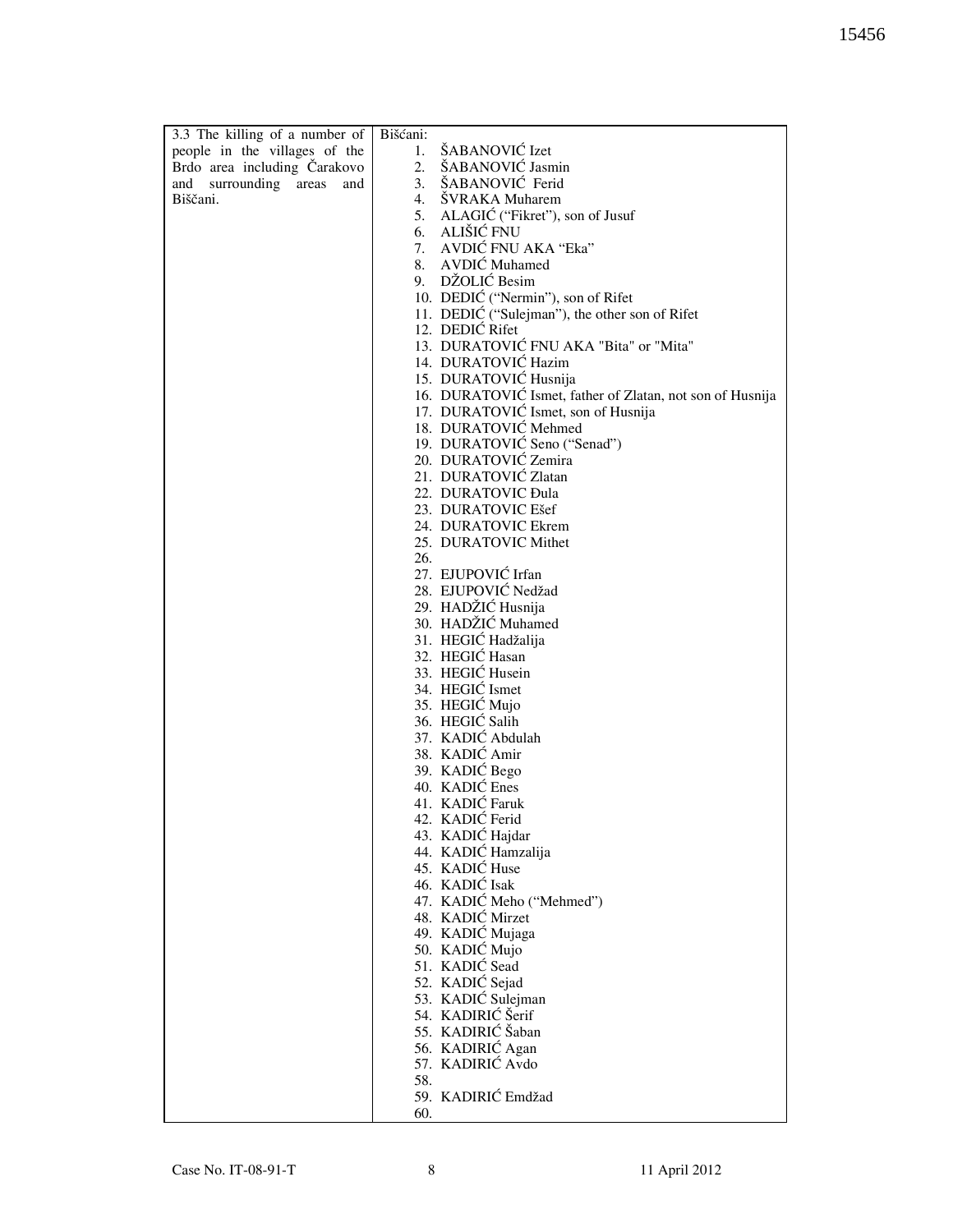| 61. KADIRIĆ Emsud                     |
|---------------------------------------|
| 62. KADIRIĆ Enes                      |
| 63. KADIRIĆ Ermin                     |
| 64. KADIRIĆ FNU AKA "Žuti"            |
| 65. KADIRIĆ FNU AKA "Peka"            |
| 66. KADIRIĆ Hase ("Hasan")            |
| 67. KADIRIĆ Husein                    |
| 68. KADIRIĆ Mirsad                    |
| 69.                                   |
|                                       |
| 70. KADIRIĆ Nihad                     |
| 71. KADIRIĆ Omer                      |
| 72. KADIRIĆ Rašid                     |
| 73. KADIRIĆ Rasim                     |
| 74. KADIRIĆ Safet                     |
| 75. KADIRIĆ Salih                     |
| 76. KADIRIĆ Samir                     |
| 77. KARAGIĆ Šefik                     |
| 78. KARAGIĆ Derviš                    |
| 79. KARAGIĆ Fikret                    |
| 80. KARAGIĆ FNU                       |
| 81. KARAGIĆ Hamzo                     |
| 82.                                   |
| 83. KARAGIĆ Ifet                      |
| 84. KARAGIĆ Munib                     |
| 85. KARAGIĆ FNU AKA "Saša"            |
| 86. KARAGIĆ Salih                     |
|                                       |
| 87. KARAGIĆ Salko                     |
| 88. KARAGIĆ Samir                     |
| 89.                                   |
| 90. KARAGIĆ Saud                      |
| 91. KARAGIĆ Seno and his two sons FNU |
| 92. KARAGIĆ Suad                      |
| 93. KARAGIĆ Uzeir ("Huzeir")          |
| 94. KEKIĆ Halid                       |
| 95. KEKIĆ Nurija                      |
| 96. KEKIĆ Sabahudin                   |
| 97. KEKIĆ Emsud                       |
| 98. LNU Admir (from Hambarine)        |
| 99. MEDIĆ Mirsad                      |
| 100.MRKALJ Elvedin                    |
| 101.MRKALJ Emsud                      |
| 102. MRKALJ ("Denis"), son of Nijaz   |
| 103.MRKALJ ("Ermin"), son of Nijaz    |
|                                       |
| 104.MRKALJ Halid                      |
| 105.MRKALJ Hamdija                    |
| 106.MRKALJ Ifet                       |
| 107. MRKALJ Isak                      |
| 108.MRKALJ Kasim                      |
| 109. MRKALJ Latif                     |
| 110.MRKALJ Mirhad                     |
| 111.MRKALJ Smajil                     |
| 112. PELAK Muharem                    |
| 113.PORČIĆ Sead                       |
| 114.RIZVANOVIĆ Hasan                  |
| 115.RIZVANOVIĆ Hase                   |
| 116.TREPIĆ Husein                     |
| 117. VOJNIKOVIĆ Elvir                 |
|                                       |
| <b>ADDITIONAL NAMES</b>               |
| 118. HEGIĆ Damir                      |
|                                       |
| 119. HEGIĆ Hilmija                    |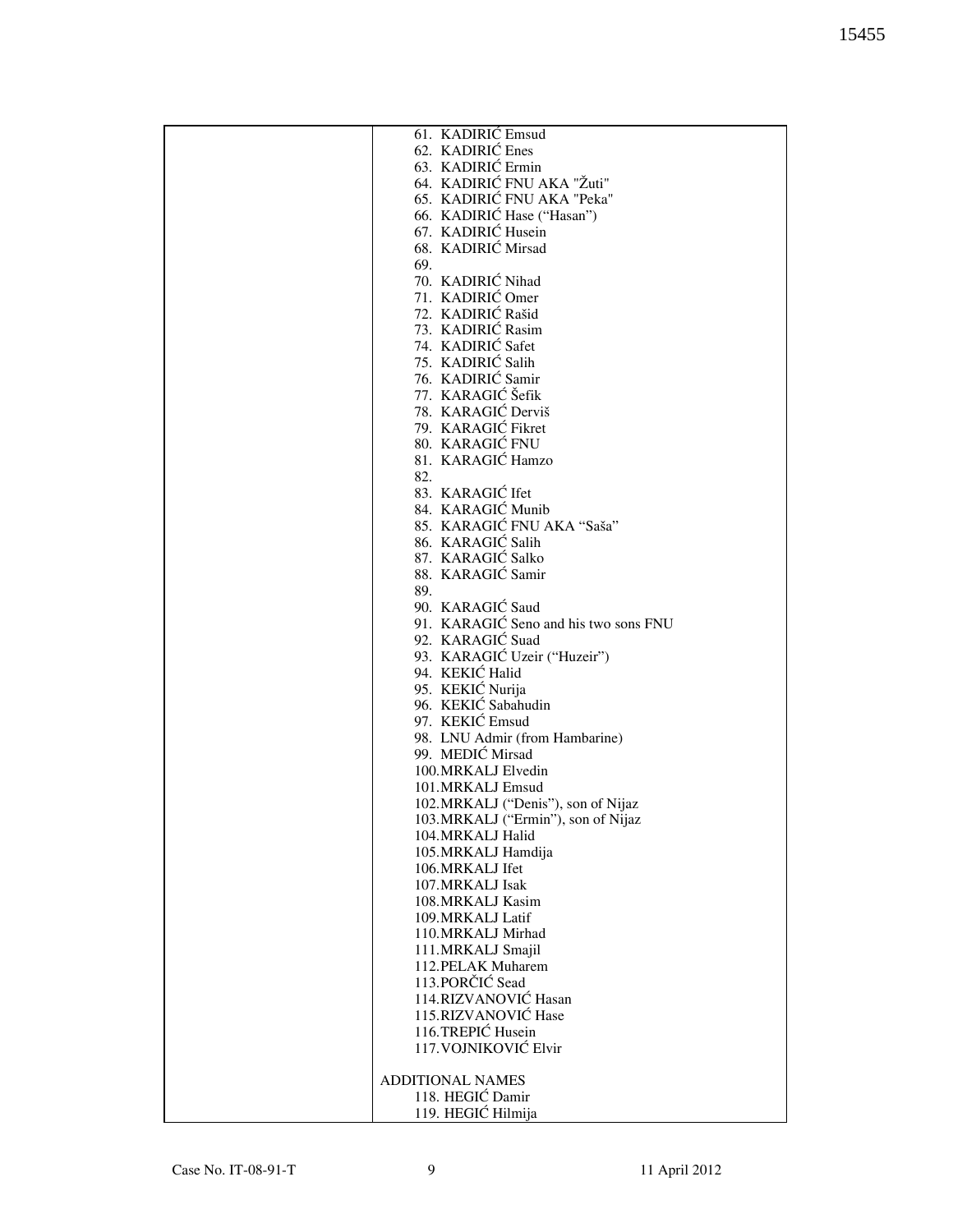| 120.HEGIĆ Alija                        |
|----------------------------------------|
| 121.HEGIĆ Fikret                       |
| 122.HEGIĆ Nazmija                      |
|                                        |
| 123.HEGIĆ Nihad                        |
|                                        |
|                                        |
| Čarakovo and surrounding areas:        |
| 1. DŽANANOVIĆ Azema                    |
| 2. DŽANANOVIĆ Vejsil                   |
| 3. DIZDAREVIĆ Nazif                    |
|                                        |
| 4. HOPOVAC Adem                        |
| 5. HOPOVAC FNU                         |
| 6. HOPOVAC FNU                         |
|                                        |
| 7. HOPOVAC Hamdija                     |
| 8. HOPOVAC Huse                        |
| 9. HOPOVAC Mahmut's sister             |
|                                        |
| 10. HOPOVAC Mahmut's sister's daughter |
| 11. HOPOVAC Suad                       |
| 12. KARUPOVIĆ Fehim                    |
|                                        |
| 13. MALOVČIĆ ("MALOJČIĆ Fadil")        |
| 14. MUŠIC Badema                       |
| 15. REDŽIĆ Asim                        |
| 16. REDŽIĆ Ešef                        |
|                                        |
| 17. REDŽIĆ Naila                       |
| 18. REDŽIĆ Namir                       |
| 19. REDŽIĆ Nizad ("Nizam")             |
| 20. REDŽIĆ Rubija                      |
|                                        |
| 21. REDŽIĆ Sabahudin                   |
| 22. REDŽIĆ Vahid                       |
| 23. SALIHOVIĆ Huse                     |
|                                        |
| 24. SIJEČIĆ Ermin                      |
| 25. SIJEČIĆ Husein                     |
| 26. SIJEČIĆ Jasmin                     |
| 27. SIMBEGOVIĆ Hasib                   |
|                                        |
|                                        |
| <b>ADDITIONAL NAMES</b>                |
| 28. ŽERIĆ Arif                         |
|                                        |
| 29. ČAUŠEVIĆ Emir                      |
| 30. AVDIĆ Rajif                        |
| 31. AVDIĆ Reuf                         |
|                                        |
| 32. BEHLIĆ Anel                        |
| 33. BEHLIĆ Aziz                        |
| 34. BEHLIĆ Bibo                        |
|                                        |
| 35. BEHLIĆ Ermin                       |
| 36. BEHLIĆ Zerina                      |
| 37. BRKIĆ Omer                         |
|                                        |
| 38. DEDIĆ FNU                          |
| 39. DEMIROVIĆ Fatima                   |
| 40. DIZDAREVIĆ Sulejman                |
|                                        |
| 41. DURATOVIĆ Denijel                  |
| 42. FIKIĆ Hamdija                      |
| 43. KADIĆ Gane                         |
| 44. KADIĆ Idriz                        |
|                                        |
| 45. KADIRIĆ Suad                       |
| 46. KAHTERAN Haso                      |
| 47. KAHTERAN Kemal                     |
|                                        |
| 48. KALTAK Admir                       |
| 49. KLJAJIĆ Husein                     |
| 50. KLJAJIĆ Muhamed                    |
|                                        |
| 51. MEDIĆ Halil                        |
|                                        |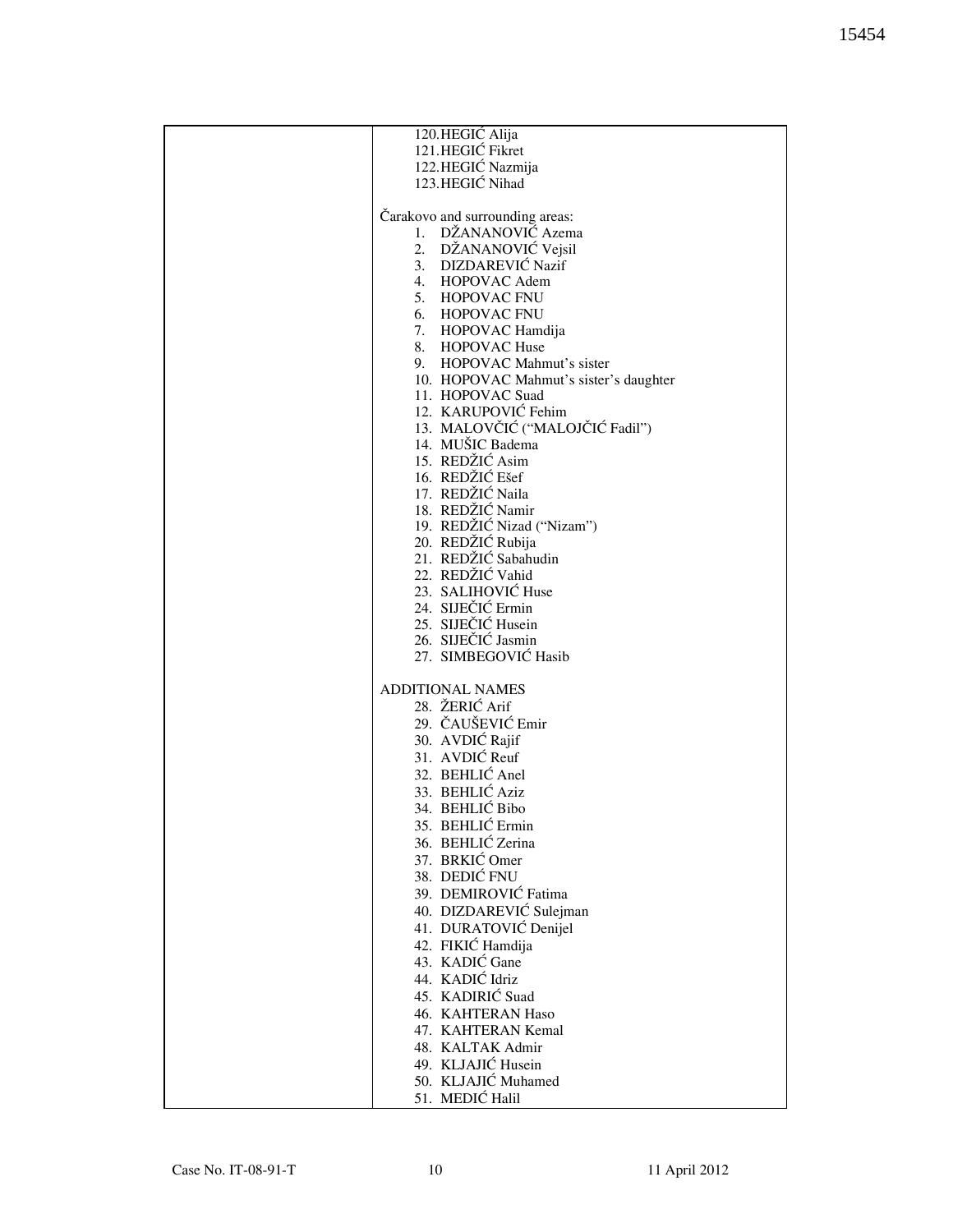|                                                                                                       | 52. MUJDŽIĆ Avdo<br>53. MUJDŽIĆ Rahim<br>54. MUJDŽIĆ Redžep<br>55. MUSIĆ Edina<br>56. MUSIĆ Fahrudin<br>57. MUSIĆ Hasib<br>58. MUSIĆ Zekir<br>59. REDŽIĆ Ajka<br>60. REDŽIĆ Eniz<br>61. REKIĆ Ramiz<br>62. RIZVANOVIĆ Haso<br>63. SIJAČIĆ Hašim<br>64. SUŠIĆ Husein<br>65. SUŠIĆ Rasim<br>The victims included other persons whose identities at this time are<br>either not known to or cannot be confirmed by the Prosecution. |
|-------------------------------------------------------------------------------------------------------|----------------------------------------------------------------------------------------------------------------------------------------------------------------------------------------------------------------------------------------------------------------------------------------------------------------------------------------------------------------------------------------------------------------------------------|
| 3.4 The killing of a number of<br>men at the Ljubija football<br>stadium and the surrounding<br>areas | 1. DURATOVIĆ Ermin<br>2. DURATOVIĆ Fikret<br>3. DURATOVIĆ Said<br>4. EJUPOVIĆ Sakib<br>5. FIKIĆ Reuf<br>6. HAMULIĆ Ismet<br>7. KADIRIĆ Nećko<br>8. KARAGIĆ Ferid<br>9. KARAGIĆ Mustafa<br>10. KRKIĆ Peno<br>11. KRKIĆ FNU AKA "Saša"<br>12. LNU Ferid AKA "Bijeli"<br>13. MEDIĆ Rašid<br>14. NASIĆ Irfan<br>15. PETROVAC Muharem                                                                                                 |
|                                                                                                       | <b>ADDITIONAL NAMES</b><br>16. ČANČAR Suvad<br>17. ČAUŠEVIĆ Ekrem<br>18. AVDIĆ Ismet<br>19. CRLJENKOVIĆ Amir<br>20. DEDIĆ Emsud<br>21. DEDIĆ Samir<br>22. DURATOVIĆ Ekrem<br>23. FATIMIĆ Edin<br>24. HAMULIĆ FNU<br>25. HEGIĆ Besim<br>26. HOPOVAC Islam<br>27. HOPOVAC Razim<br>28. HUJIĆ Meho<br>29. HUJIĆ Rifet<br>30. JAMASTAGIĆ FNU<br>31. JUJIĆ Hasan<br>32. KADIĆ Armin                                                   |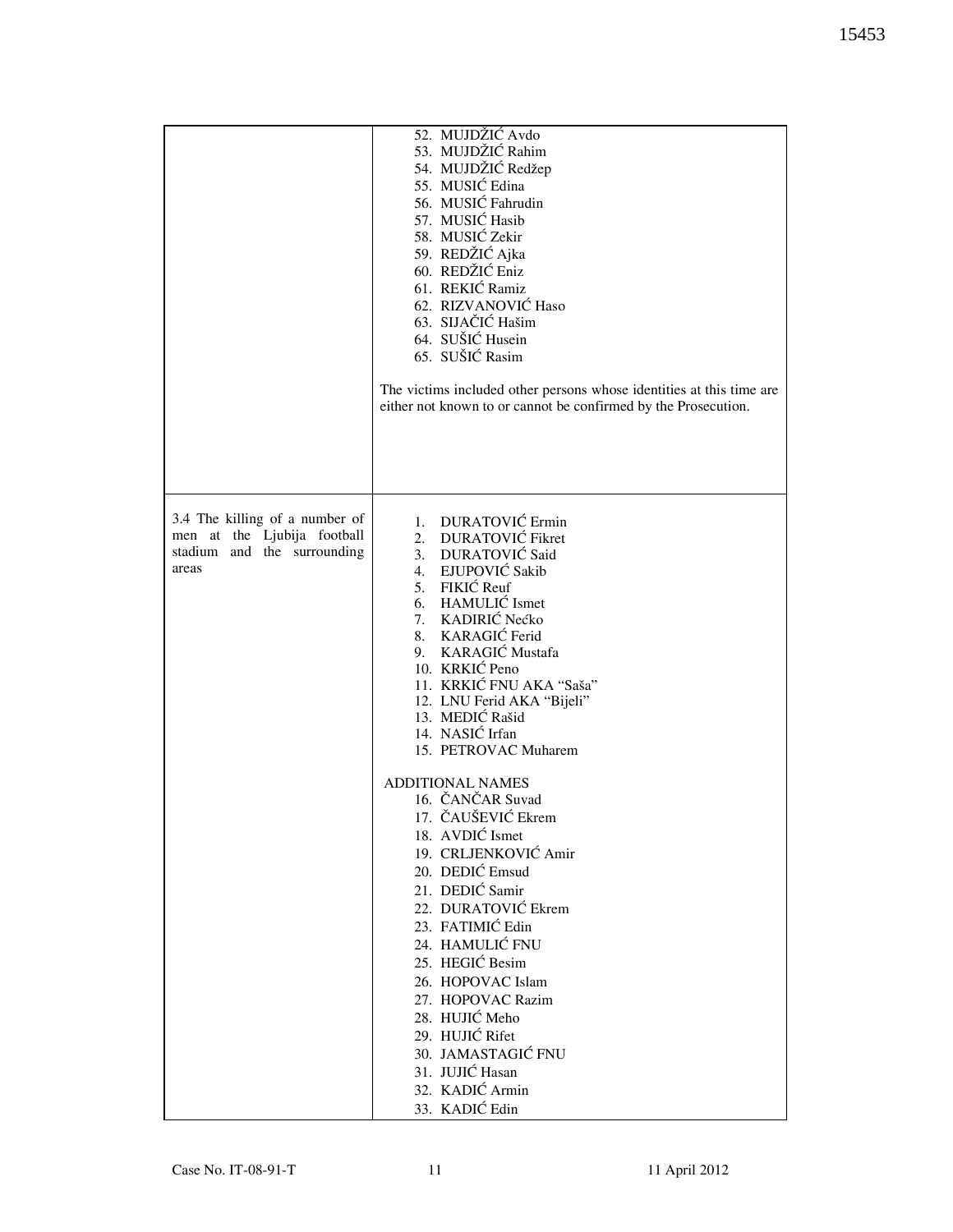|                                 | 34. KADIĆ Elvis                                                      |
|---------------------------------|----------------------------------------------------------------------|
|                                 | 35. KADIĆ Vahidin                                                    |
|                                 | 36. KADIĆ Zejnil                                                     |
|                                 | 37. KADIRIĆ Šabahudin                                                |
|                                 | 38. KADIRIĆ Hilmija                                                  |
|                                 | 39. KEKIĆ Asmir                                                      |
|                                 |                                                                      |
|                                 | 40. KEKIĆ Esad                                                       |
|                                 | 41. KEKIĆ Jasmir                                                     |
|                                 | 42. KEKIĆ Nurudin                                                    |
|                                 | 43. KEKIĆ Ramo                                                       |
|                                 | 44. KEKIĆ Senad                                                      |
|                                 | 45. KEKIĆ Suvad                                                      |
|                                 | 46. MUHIĆ FNU                                                        |
|                                 |                                                                      |
|                                 | 47. MULALIĆ Suad                                                     |
|                                 | 48. MUSIĆ Muho                                                       |
|                                 | 49. SIJEČIĆ Edin                                                     |
|                                 |                                                                      |
|                                 | The victims included other persons whose identities at this time are |
|                                 | either not known or cannot be confirmed by the Prosecution.          |
|                                 |                                                                      |
| Višegrad                        |                                                                      |
|                                 | 1. ŠEHIĆ Enver                                                       |
| 4.1 The killing of about 70     |                                                                      |
| people in the house of Adem     | 2. ŠEHIĆ Faruk                                                       |
| Omeragić on Pionirska street in | 3. ŠEHIĆ Haraga                                                      |
| Nova Mahala in Višegrad.        | 4. ŠEHIĆ Kada                                                        |
|                                 | 5. AJANOVIĆ Mula                                                     |
|                                 | 6. DELIJA Adis                                                       |
|                                 | 7. DELIJA Ajnija                                                     |
|                                 | 8. DELIJA Jasmina                                                    |
|                                 | 9. LNU Hasema                                                        |
|                                 | 10. JAŠAREVIĆ Hajra                                                  |
|                                 | 11. JAŠAREVIĆ Meho                                                   |
|                                 | 12. JAŠAREVIĆ Mujo                                                   |
|                                 | 13. JAŠAREVIĆ Tima                                                   |
|                                 | 14. KURSPAHIĆ Šaha                                                   |
|                                 | 15. KURSPAHIĆ Šeila ("Šejla")                                        |
|                                 | 16. KURSPAHIĆ Aiša                                                   |
|                                 | 17. KURSPAHIĆ Aida                                                   |
|                                 | 18. KURSPAHIĆ Ajka                                                   |
|                                 | 19. KURSPAHIĆ Alija                                                  |
|                                 | 20.                                                                  |
|                                 | 21. KURSPAHIĆ Almir                                                  |
|                                 | 22. KURSPAHIĆ Aner                                                   |
|                                 | 23. KURSPAHIĆ Bećar                                                  |
|                                 | 24. KURSPAHIĆ Bisera                                                 |
|                                 | 25. KURSPAHIĆ Bula                                                   |
|                                 | 26. KURSPAHIĆ Dževa                                                  |
|                                 | 27. KURSPAHIĆ Enesa                                                  |
|                                 | 28. KURSPAHIĆ FNU                                                    |
|                                 | 29. KURSPAHIĆ Haša                                                   |
|                                 | 30. KURSPAHIĆ Hajrija                                                |
|                                 | 31. KURSPAHIĆ Halida                                                 |
|                                 | 32.                                                                  |
|                                 | 33. KURSPAHIĆ Hasan                                                  |
|                                 |                                                                      |
|                                 | 34. KURSPAHIĆ Hasiba                                                 |
|                                 | 35. KURSPAHIĆ Hasnija                                                |
|                                 | 36. KURSPAHIĆ Hata                                                   |
|                                 | 37. KURSPAHIĆ Ifeta                                                  |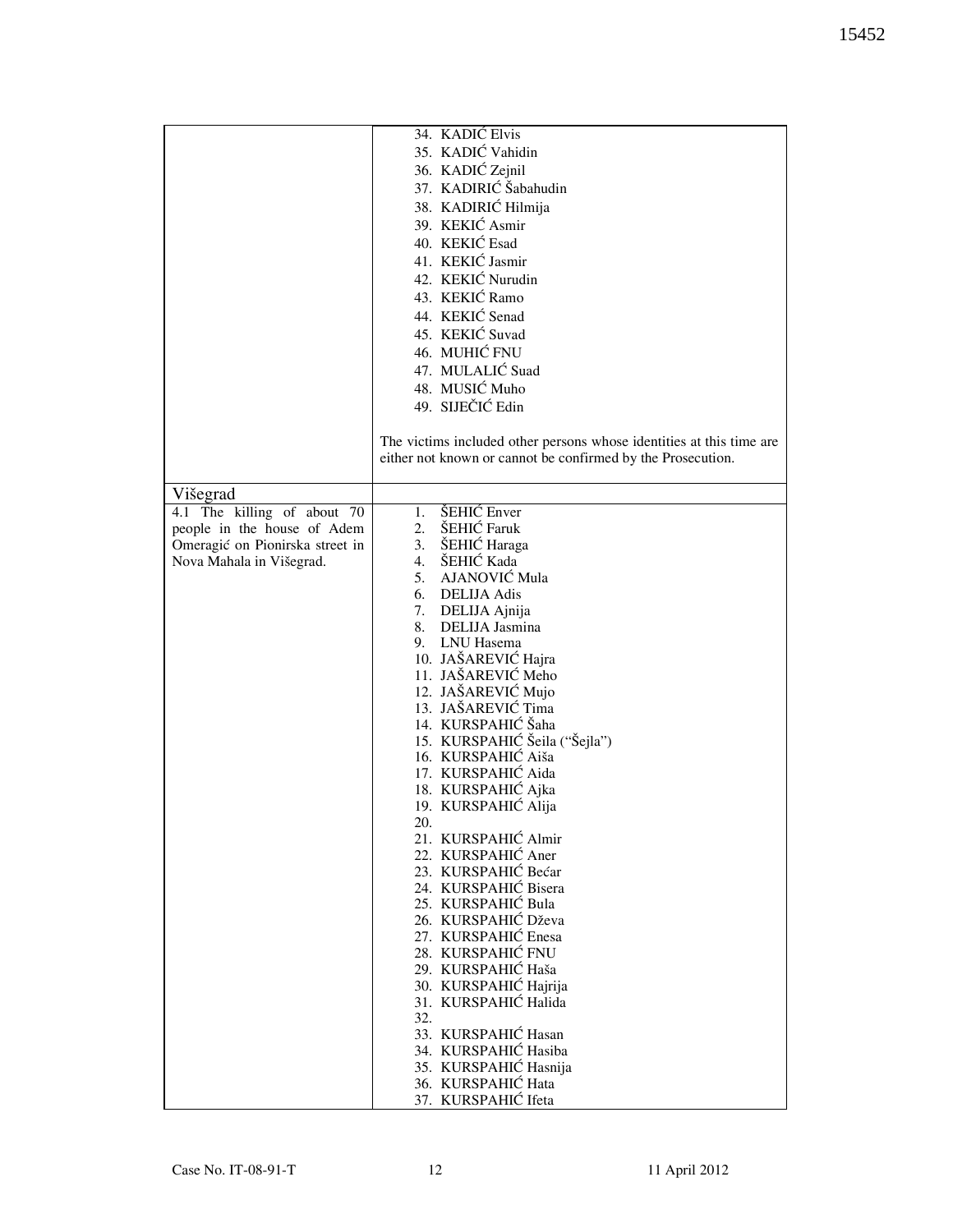|                                | 38. KURSPAHIĆ Igabala                                                |
|--------------------------------|----------------------------------------------------------------------|
|                                | 39. KURSPAHIĆ Ismet                                                  |
|                                | 40. KURSPAHIĆ Ismeta                                                 |
|                                | 41. KURSPAHIĆ Izeta                                                  |
|                                | 42.                                                                  |
|                                | 43.                                                                  |
|                                | 44. KURSPAHIĆ Lejla                                                  |
|                                | 45. KURSPAHIĆ Maida                                                  |
|                                | 46. KURSPAHIĆ Medina                                                 |
|                                | 47. KURSPAHIĆ Medo                                                   |
|                                | 48. KURSPAHIĆ Mejra                                                  |
|                                | 49. KURSPAHIĆ Meva                                                   |
|                                | 50. KURSPAHIĆ Mina                                                   |
|                                | 51. KURSPAHIĆ Mirela                                                 |
|                                | 52. KURSPAHIĆ Mujerisa                                               |
|                                | 53. KURSPAHIĆ Munevera                                               |
|                                | 54. KURSPAHIĆ Munira (12 years old)                                  |
|                                | 55. KURSPAHIĆ Munira (55 years old)                                  |
|                                | 56. KURSPAHIĆ Osman                                                  |
|                                | 57. KURSPAHIĆ Pašija                                                 |
|                                | 58. KURSPAHIĆ Ramiza                                                 |
|                                | 59. KURSPAHIĆ Sabiha                                                 |
|                                | 60. KURSPAHIĆ Sadeta                                                 |
|                                | 61. KURSPAHIĆ Safa                                                   |
|                                | 62. KURSPAHIĆ Sajma ("Sajmija")                                      |
|                                | 63. KURSPAHIĆ Seniha                                                 |
|                                | 64. KURSPAHIĆ Sumbula                                                |
|                                | 65. KURSPAHIĆ Vahid                                                  |
|                                | 66. MEMIŠEVIĆ Fazila                                                 |
|                                | 67. MEMIŠEVIĆ Redžo                                                  |
|                                | 68. SADIKOVIĆ Rabija                                                 |
|                                | 69. VELIĆ Nurka                                                      |
|                                | 70. VELIĆ Tima                                                       |
|                                | 71. VILA Jasmina                                                     |
|                                |                                                                      |
|                                | The victims included other persons whose identities at this time are |
|                                | either not known to or cannot be confirmed by the Prosecution.       |
|                                |                                                                      |
| Vlasenica                      |                                                                      |
| 5.1 The killing of a number of | 1. ALIČEVIĆ Huso                                                     |
| people in the village of Drum. | HODŽIĆ Osmo<br>2.                                                    |
|                                | <b>JAHIĆ</b> Ekrem<br>3.                                             |
|                                | JAHIĆ Meho<br>4.                                                     |
|                                | KIČIĆ FNU<br>5.                                                      |
|                                | 6. KIČIĆ Jasmin                                                      |
|                                | 7. MALEŠEVAC Hadžo                                                   |
|                                | 8. SALIHOVIĆ Braco                                                   |
|                                | SALIHOVIĆ Fadil<br>9.                                                |
|                                | 10. SALIHOVIĆ Goro                                                   |
|                                | <b>ADDITIONAL NAME</b>                                               |
|                                | 11. HODŽIĆ Nedžad                                                    |
|                                | The victims included other persons whose identities at this time are |
|                                | either not known to or cannot be confirmed by the Prosecution.       |
|                                |                                                                      |
|                                |                                                                      |
| Schedule B                     |                                                                      |
| Banja Luka                     |                                                                      |
| A number of<br>non-Serb<br>1.1 | BIŠĆEVIĆ ("BIŠČEVIĆ") Edin<br>1.                                     |
| prisoners suffocated in trucks | <b>BURNIĆ</b> Enver<br>2.                                            |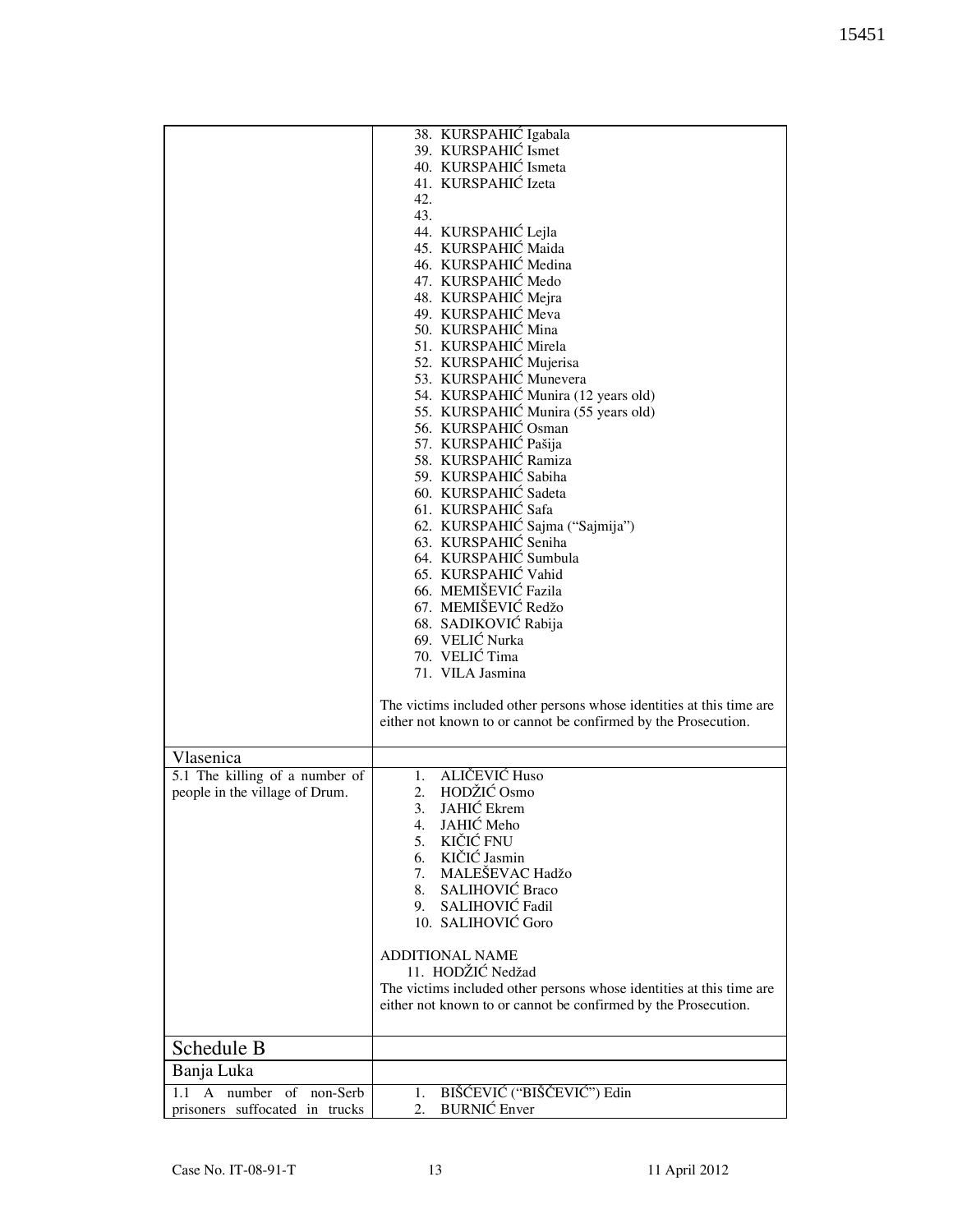| while being transported from    | 3. DELIĆ Adem ("Adam") AKA "Dedo"                                                                                                      |
|---------------------------------|----------------------------------------------------------------------------------------------------------------------------------------|
| Betonirka detention facility in | 4. DELIĆ Mirhad AKA "Mirhet" AKA "Crnogorac"                                                                                           |
| Sanski Most to Manjača camp.    | 5. HALILOVIĆ Mustafa                                                                                                                   |
|                                 | 6. HODŽIĆ Himzo ("Hivzo")                                                                                                              |
|                                 | 7. HUKANOVIĆ Sevdaga                                                                                                                   |
|                                 | 8. JAKUPOVIĆ Adem                                                                                                                      |
|                                 | 9. KAMIĆ Fadil                                                                                                                         |
|                                 | 10. MATANOVIĆ Vinko                                                                                                                    |
|                                 | 11. MATARIĆ ("MATERIĆ") Besim                                                                                                          |
|                                 | 12. MAUZNER ("MAUZER") Ventislav AKA Vjenceslav                                                                                        |
|                                 | 13. MEHIĆ Izet                                                                                                                         |
|                                 | 14. MLINAR Josip                                                                                                                       |
|                                 | 15. MUŠIĆ Ibrahim AKA Ibro AKA "Hadžija"                                                                                               |
|                                 | 16. MUHIĆ Nedžad                                                                                                                       |
|                                 | 17. MUHIĆ Dževad AKA "Rane"                                                                                                            |
|                                 | 18. MUJADŽIĆ Zijad                                                                                                                     |
|                                 | 19. TALIĆ Kemal                                                                                                                        |
|                                 | 20. TUTIĆ Ivica AKA "Ilija"                                                                                                            |
|                                 |                                                                                                                                        |
|                                 | <b>ADDITIONAL NAMES</b>                                                                                                                |
|                                 | 21. ALAGIĆ Teufik                                                                                                                      |
|                                 | 22. BAJRAKTAREVIĆ Jasmin                                                                                                               |
|                                 | 23. DURMIŠEVIĆ Salahudin                                                                                                               |
|                                 |                                                                                                                                        |
|                                 | 24. HADŽIĆ Mustafa                                                                                                                     |
|                                 | 25. HODŽIĆ Ismet                                                                                                                       |
|                                 | 26. HODŽIĆ Mustafa                                                                                                                     |
|                                 | 27. JUSIĆ Ramo                                                                                                                         |
|                                 | 28. KERIĆ Atif                                                                                                                         |
|                                 | 29. MALINOVIĆ ("HALIMOVIĆ") Mirsad                                                                                                     |
|                                 |                                                                                                                                        |
|                                 | 30. PRŠIĆ Muharem                                                                                                                      |
|                                 | The victims included other persons whose identities at this time are<br>either not known to or cannot be confirmed by the Prosecution. |
| 1.2 The killing of a number of  | 1. BAŠIĆ Nihad                                                                                                                         |
| men in front of the Manjača     | 2. BABIĆ Sead AKA "Sejo" AKA "Đuzin" AKA "Said"                                                                                        |
| camp.                           | 3. CRNALIĆ Dedo                                                                                                                        |
|                                 | 4. KRAK Nezir                                                                                                                          |
|                                 | 5. TOKMADŽIĆ Zvonko                                                                                                                    |
|                                 |                                                                                                                                        |
|                                 | <b>ADDITIONAL NAMES</b>                                                                                                                |
|                                 | 6. ALIŠIĆ Jasmin                                                                                                                       |
|                                 | 7. AVDIĆ Nihad                                                                                                                         |
|                                 | 8. BALIĆ Adem                                                                                                                          |
|                                 | 9. BALIĆ Meho                                                                                                                          |
|                                 | 10. CERIĆ Deda                                                                                                                         |
|                                 |                                                                                                                                        |
|                                 | 11. DŽAFIĆ Samir                                                                                                                       |
|                                 | 12. DENIĆ Osman                                                                                                                        |
|                                 | 13. HADŽIAHMETOVIĆ Medin                                                                                                               |
|                                 | 14. JAKUPOVIĆ Kemal                                                                                                                    |
|                                 |                                                                                                                                        |
|                                 | The victims included other persons whose identities at this time are                                                                   |
|                                 | either not known to or cannot be confirmed by the Prosecution.                                                                         |
|                                 |                                                                                                                                        |
|                                 |                                                                                                                                        |
| Donji Vakuf                     |                                                                                                                                        |
| 2.1 A number of men died as a   | ŠURKOVIĆ ("ŠUTKOVIĆ") Naim<br>1.                                                                                                       |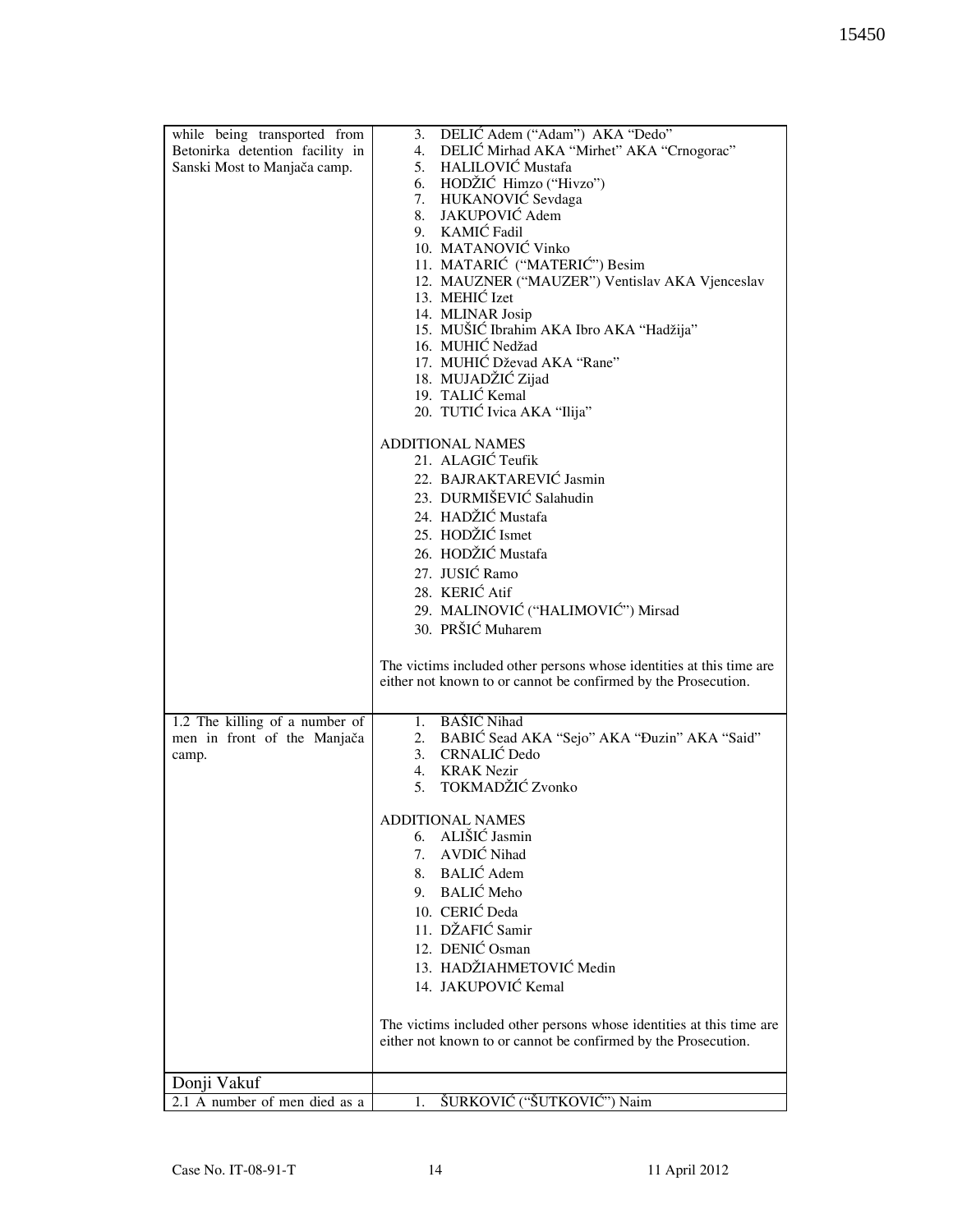| result of beatings at Vrbas<br>Promet factory or after they<br>were taken away.<br>2.2 A number of men died as a | 2. ČAUK ("ČALUK") Nurija<br>MEHDIĆ ("MEHTIĆ") Hamid<br>3.<br>4.<br>MRŠIĆ Ljuban ("Ljubomir")<br>5. OMERAGIĆ Mahmut<br>SAMIĆ ("SMAJIĆ") Ismet<br>6.<br>7. SOFTIĆ Midhat<br>The victims included other persons whose identities at this time are<br>either not known to or cannot be confirmed by the Prosecution.<br><b>OMERAGIĆ Hasan</b><br>$1 -$                                                                                                                                                                                                                                                                                                                    |
|------------------------------------------------------------------------------------------------------------------|-----------------------------------------------------------------------------------------------------------------------------------------------------------------------------------------------------------------------------------------------------------------------------------------------------------------------------------------------------------------------------------------------------------------------------------------------------------------------------------------------------------------------------------------------------------------------------------------------------------------------------------------------------------------------|
| result of beatings at the TO<br>warehouse.                                                                       | SOFTIĆ ("SOFIĆ") Abdurahman<br>2.<br><b>ADDITIONAL NAME</b><br><b>OMERAGIC</b> Jusuf<br>3.                                                                                                                                                                                                                                                                                                                                                                                                                                                                                                                                                                            |
| Kotor Varoš                                                                                                      |                                                                                                                                                                                                                                                                                                                                                                                                                                                                                                                                                                                                                                                                       |
| 3.1 Removed Incident                                                                                             |                                                                                                                                                                                                                                                                                                                                                                                                                                                                                                                                                                                                                                                                       |
| 3.2 A number of men died as a<br>result of beatings in the prison<br>building.                                   | BEHARIĆ Enver AKA "Čuta"<br>1.<br><b>BJELOBRK Mato</b><br>2.<br>3. HODŽIĆ Smajo<br>4. MARIĆ Stipo<br>5.<br>6. VILIĆ Avdo                                                                                                                                                                                                                                                                                                                                                                                                                                                                                                                                              |
|                                                                                                                  | <b>ADDITIONAL NAMES</b><br>7. BERBIĆ Sejfo<br>8. GRGIĆ Zdravko<br>9. MARIĆ Tomo<br>10. MARUNOVIĆ Zoran<br>11. PRLJA Hasan<br>12. SULTANIĆ Ibrahim<br>The victims included other persons whose identities at this time are<br>either not known to or cannot be confirmed by the Prosecution.                                                                                                                                                                                                                                                                                                                                                                           |
| Prijedor                                                                                                         |                                                                                                                                                                                                                                                                                                                                                                                                                                                                                                                                                                                                                                                                       |
| 4.1 The killing of a number of<br>men in "Room 3" at Keraterm<br>camp.                                           | Approximately 200 prisoners from Brdo detained in Room 3<br>including but not restricted to<br>ALIŠKOVIĆ Abuzeit<br>1.<br>2. ALIŠKOVIĆ Adil<br>3.<br>ALIŠKOVIĆ Dževad<br>ALIŠKOVIĆ Emir<br>4.<br>ALIŠKOVIĆ Emsud<br>5.<br>ALIŠKOVIĆ Eniz<br>6.<br>ALIŠKOVIĆ Esad<br>7.<br>ALIŠKOVIĆ Fuad<br>8.<br>ALIŠKOVIĆ Fikret<br>9.<br>ALIŠKOVIĆ Halid<br>10.<br>ALIŠKOVIĆ Ifet<br>11.<br>ALIŠKOVIĆ Izet<br>12.<br>ALIŠKOVIĆ Jasmin ("Jasim")<br>13.<br>ALIŠKOVIĆ Jusuf<br>14.<br>ALIŠKOVIĆ Mesud<br>15.<br>ALIŠKOVIĆ Nazmija<br>16.<br>ALIŠKOVIĆ Nedžad<br>17.<br>ALIŠKOVIĆ Sejad ("Sead")<br>18.<br>ALIŠKOVIĆ Senad<br>19.<br>ALIŠKOVIĆ Vahid<br>20.<br>ALIŠKOVIĆ Velid<br>21. |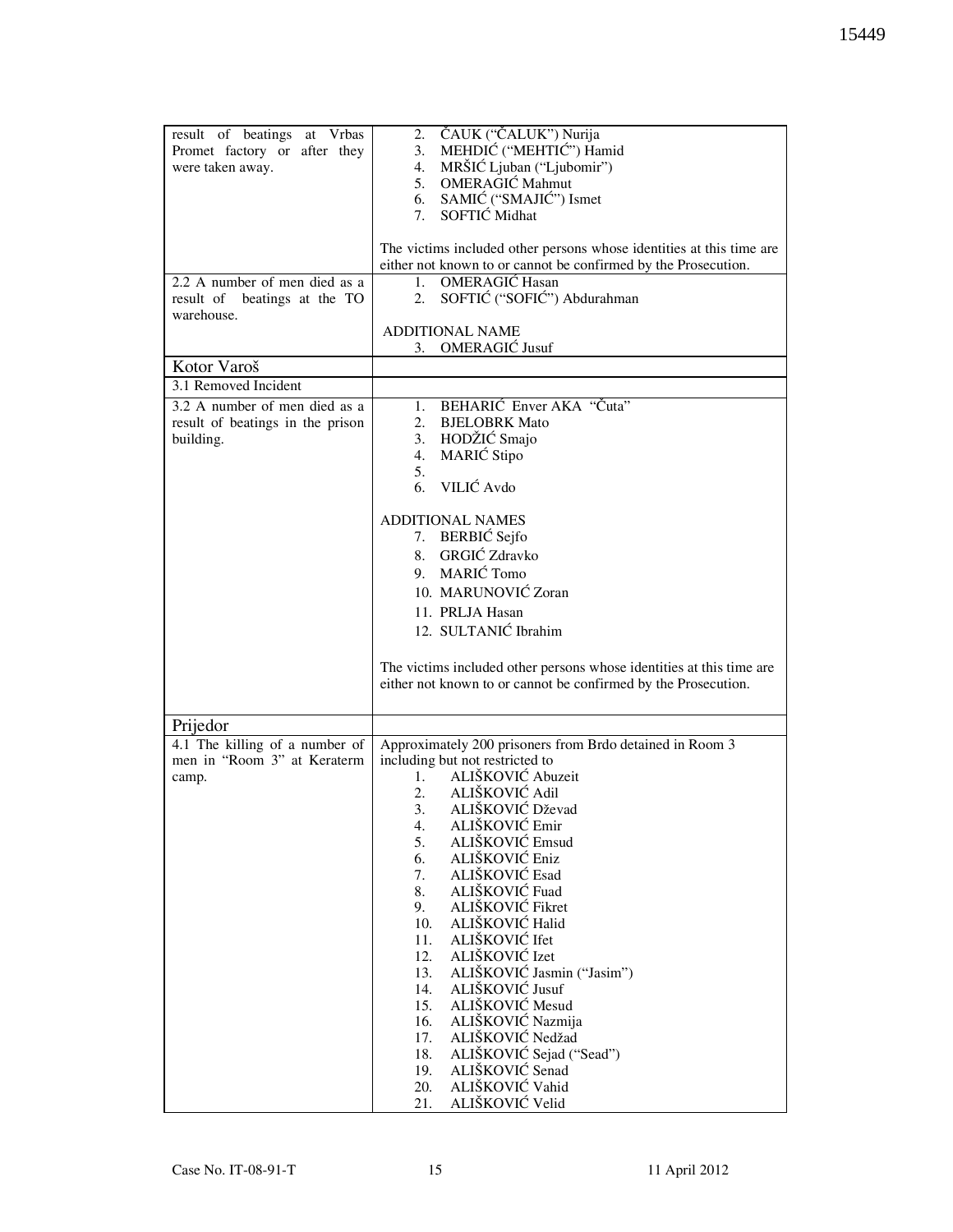|     | <b>AVDIC</b> Nihad                   |
|-----|--------------------------------------|
| 22. |                                      |
| 23. | AVDIĆ Asim                           |
| 24. | AVDIĆ Bego                           |
| 25. | AVDIĆ Damir                          |
| 26. | AVDIĆ Fahrudin                       |
| 27. | AVDIĆ Ismet                          |
|     |                                      |
| 28. | AVDIĆ Mehmed                         |
| 29. | <b>AVDIĆ Rizad</b>                   |
| 30. | AVDIĆ Samir                          |
| 31. | AVDIĆ Sejfo                          |
| 32. | AVDIĆ Suad                           |
| 33. | AVDIĆ Zinad                          |
| 34. | <b>BEGOVIĆ</b> Muharem               |
|     |                                      |
| 35. | BEGOVIĆ Nazmija                      |
| 36. | <b>BEHLIC</b> Behzad                 |
| 37. | <b>BILALOVIĆ Dževad</b>              |
| 38. | <b>BILALOVIĆ</b> Ismet               |
| 39. | <b>BILALOVIĆ</b> Mehmed              |
| 40. | BILALOVIĆ Šaban                      |
| 41. | CRLJENKOVIĆ Derviš                   |
|     |                                      |
| 42. | CRLJENKOVIĆ Emir                     |
| 43. | CRLJENKOVIĆ Hasan                    |
| 44. | CRLJENKOVIĆ Mirsad                   |
| 45. | CRLJENKOVIĆ Nurij                    |
| 46. | CRLJENKOVIĆ Nurija                   |
| 47. | CRLJENKOVIĆ Ramo                     |
| 48. | <b>CRLJENKOVIĆ Safet</b>             |
|     |                                      |
| 49. | <b>CRLJENKOVIĆ Salko</b>             |
| 50. | CRLJENKOVIĆ Senad                    |
| 51. | CRLJENKOVIĆ Šukrija                  |
| 52. | ČAUŠEVIĆ Ćazim                       |
| 53. | ČAUŠEVIĆ Enver                       |
| 54. | ČAUŠEVIĆ Jasim                       |
| 55. | ČAUŠEVIĆ Midhet ("Midhat")           |
|     |                                      |
| 56. | ČAUŠEVIĆ Mirhad                      |
| 57. | ČAUŠEVIĆ Mirzet                      |
| 58. | ČAUŠEVIĆ Nihad                       |
| 59. | ČAUŠEVIĆ Samed                       |
| 60. | ČAUŠEVIĆ Saud ("Suad")               |
| 61. | DURATOVIĆ Asmir                      |
| 62. | DURATOVIĆ Bećo                       |
|     |                                      |
| 63. | DURATOVIĆ Derviš                     |
| 64. | DURATOVIĆ Emin                       |
| 65. | DURATOVIĆ Hasib                      |
| 66. | DURATOVIĆ Husnija                    |
| 67. | DURATOVIĆ Ismet                      |
| 68. | DURATOVIĆ Kasim                      |
| 69. | DURATOVIĆ Muhamed                    |
| 70. | DURATOVIĆ Nihad                      |
|     |                                      |
| 71. | <b>DURATOVIĆ Ramo</b>                |
| 72. | DURATOVIĆ Salih                      |
| 73. | <b>DURATOVIĆ</b> Sead                |
| 74. | DURATOVIĆ Senad                      |
| 75. | DURATOVIĆ Mirhad ("Mirsad") AKA Mita |
| 76. | DŽAMASTAGIĆ Damir                    |
| 77. | DŽAMASTAGIĆ Derviš                   |
|     |                                      |
| 78. | DŽAMASTAGIĆ Ermin                    |
| 79. | DŽAMASTAGIĆ Ferid                    |
| 80. | DŽAMASTAGIĆ Hasan AKA "Sivi"         |
| 81. | DŽAMASTAGIĆ Hasir                    |
| 82. | DŽAMASTAGIĆ Ifet                     |
|     |                                      |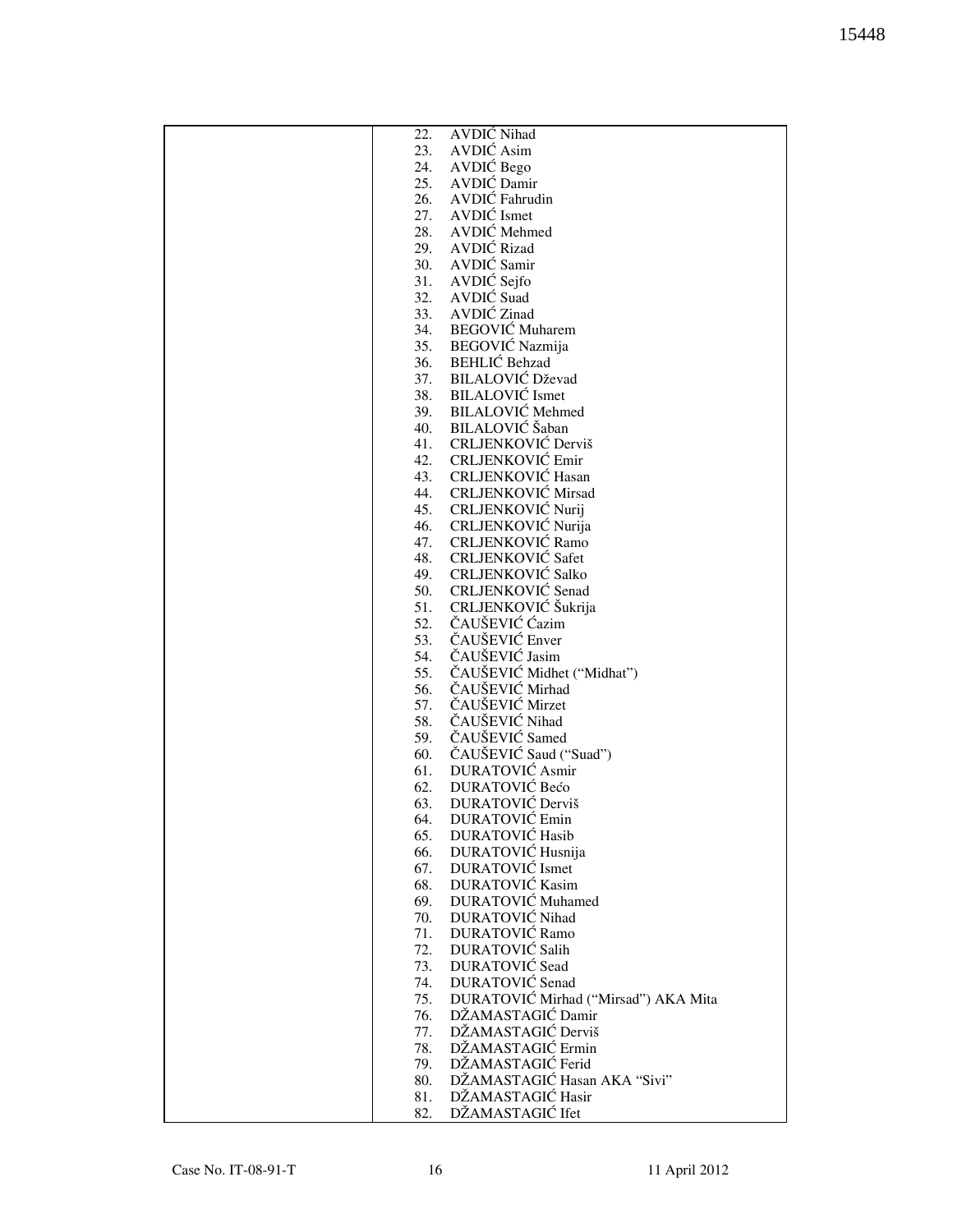| 83. | DŽAMASTAGIĆ Nijaz               |
|-----|---------------------------------|
| 84. | DŽAMASTAGIĆ Said                |
| 85. | DŽAMASTAGIĆ Samir               |
|     |                                 |
| 86. | DŽAMASTAGIĆ Sulejman            |
| 87. | EJUPOVIĆ Dževad ("Džemal")      |
| 88. | EJUPOVIĆ Iris                   |
|     | 89. FAZLIĆ Adem                 |
|     | 90. FAZLIĆ Besim                |
| 91. | FAZLIĆ Đemo ("Džemal")          |
| 92. | FAZLIĆ Džafer                   |
|     |                                 |
| 93. | FAZLIĆ Emsud                    |
|     | 94. FAZLIĆ Fadil                |
| 95. | FAZLIĆ Fudo                     |
|     | 96. FAZLIĆ Ismet                |
|     | 97. FAZLIĆ Kasim                |
|     | 98. FAZLIĆ Kemo ("Kemal")       |
| 99. | FAZLIĆ Mustafa                  |
|     |                                 |
|     | 100. FAZLIĆ Nihad               |
|     | 101. FAZLIĆ Sead                |
|     | 102. FIKIĆ Husein               |
|     | 103. FIKIĆ Refik                |
|     | 104. HABIBOVIĆ Senad            |
|     | 105. HALILOVIĆ Muharem          |
|     | 106. HAMULIĆ Fadil              |
|     |                                 |
|     | 107. HAMULIĆ Razim              |
|     | 108. HODŽIĆ Izet                |
|     | 109. HODŽIĆ Mirsad              |
|     | 110. HODŽIĆ Mustafa ("Musto")   |
|     | 111. HODŽIĆ Šerif               |
|     | 112. JUJIĆ Sulejman             |
|     | 113. KADIĆ Hajder               |
|     |                                 |
|     | 114. KADIRIĆ Mirhet             |
|     | 115. KARAGIĆ Sulejman           |
|     | 116. KARAHODŽIĆ Husein          |
|     | 117. KARDUMOVIĆ Asmir           |
|     | 118. KARDUMOVIĆ Mehmedalija     |
|     | 119. KARDUMOVIĆ Sakib           |
|     | 120. KARDUMOVIĆ Samir           |
|     | 121. LNU FNU AKA "Kiba"         |
|     |                                 |
|     | 122. MEDIĆ FNU AKA "Džole"      |
|     | 123. MEDIĆ Fikret AKA Jovo      |
|     | 124. MUHIĆ Ćamil ("Čamil")      |
|     | 125. MUHIĆ Dursum               |
|     | 126. MUHIĆ Ismet                |
|     | 127. MUJADŽIĆ Asim              |
|     | 128. MUJADŽIĆ Ćazim ("Čazim")   |
|     | 129. MUJADŽIĆ Đemo              |
|     |                                 |
|     | 130. MUJADŽIĆ Hasan             |
|     | 131. MUJADŽIĆ Kasim             |
|     | 132. MUJADŽIĆ Kemal             |
|     | 133. MUJADŽIĆ Rasim ("Razim")   |
|     | 134. NASIĆ Dijaz                |
|     | 135. NASIĆ Emsud                |
|     | 136. NASIĆ Mehmed               |
|     |                                 |
|     | 137. NASIĆ Nijaz                |
|     | 138. NOVKINIĆ Rahim             |
|     | 139. PETROVAC Elvis             |
|     | 140. RAMČEVSKI Rifet            |
|     | 141. RAMČINOVIĆ Sulejman        |
|     | 142. RAMOLIĆ ("RAMULIĆ") Dževad |
|     | 143. RAMOLIĆ Emdžad             |
|     |                                 |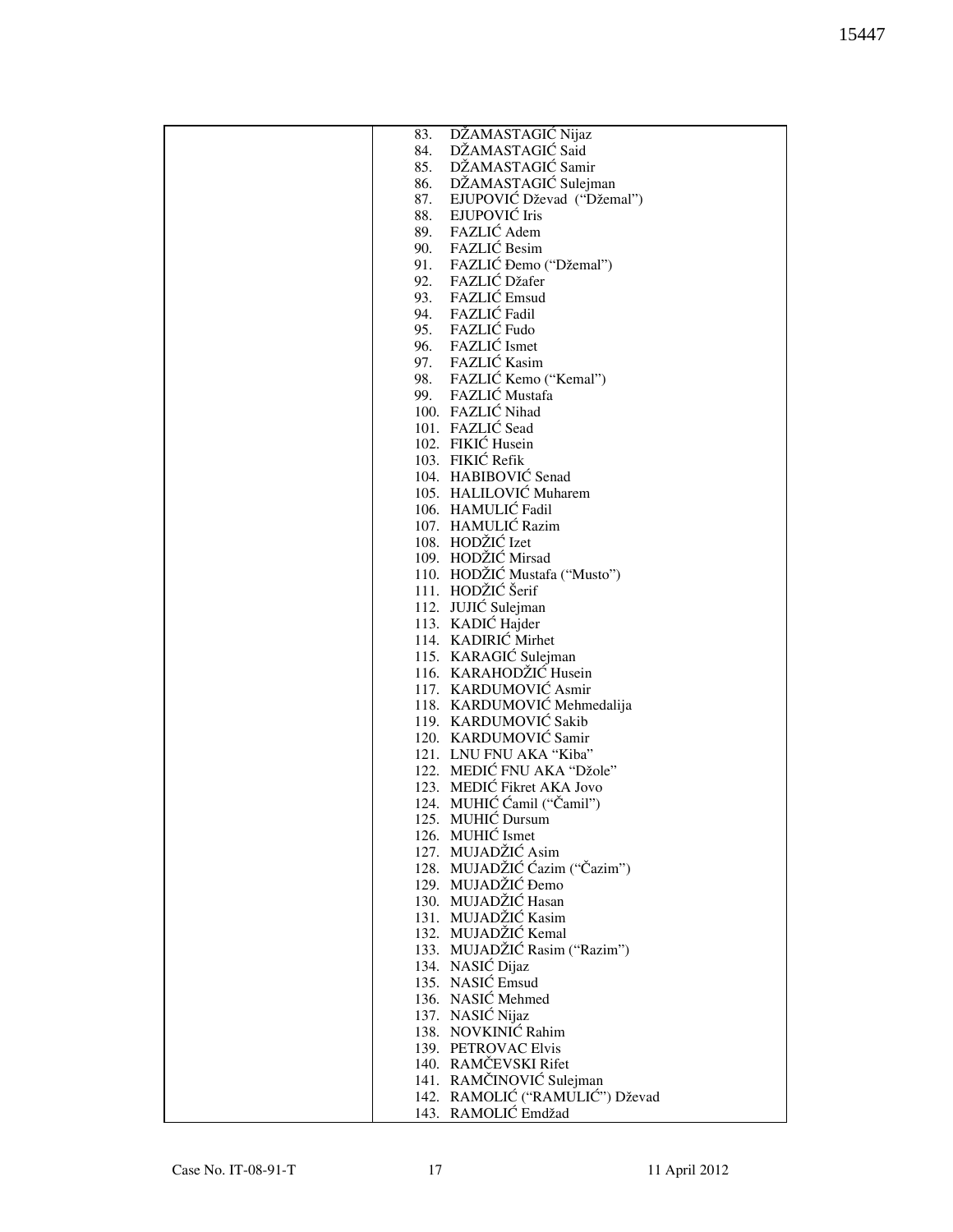|                                | 144. RAMOLIĆ ("RAMULIĆ") Enes                                        |
|--------------------------------|----------------------------------------------------------------------|
|                                | 145. RAMOLIĆ ("RAMULIĆ") Huzeir                                      |
|                                | 146. RAMOLIĆ ("RAMULIĆ") Kasim                                       |
|                                | 147. RAMOLIĆ ("RAMULIĆ") Mustafa                                     |
|                                | 148. RAMOLIĆ ("RAMULIĆ") Nedžad                                      |
|                                | 149. RAMOLIĆ ("RAMULIĆ") Samir                                       |
|                                | 150. REKANOVIĆ Smajil                                                |
|                                | 151. RIZVANOVIĆ Mesud                                                |
|                                | 152. SADIĆ Asmir                                                     |
|                                | 153. SELIMOVIĆ Bajazid                                               |
|                                | 154. SELIMOVIĆ Fuad                                                  |
|                                | 155. SELIMOVIĆ Nedžad                                                |
|                                | 156. SELIMOVIĆ Nihad                                                 |
|                                | 157. SELIMOVIĆ Said                                                  |
|                                | 158. SELIMOVIĆ Sejad                                                 |
|                                | 159. SELIMOVIĆ Velid                                                 |
|                                | 160. SIKIRIĆ Ferid AKA "Eka"                                         |
|                                | 161. SIKIRIĆ Mehmedalija                                             |
|                                | 162. SIKIRIĆ Muharem                                                 |
|                                | 163. SIKIRIĆ Smajil                                                  |
|                                | 164. SIVAC Muharem                                                   |
|                                | 165.                                                                 |
|                                | 166. ŽERIĆ Ismet                                                     |
|                                | 167. ŽERIĆ Saud                                                      |
|                                | 168. ŽERIĆ Sead                                                      |
|                                | 169.                                                                 |
|                                |                                                                      |
|                                | The victims included other persons whose identities at this time are |
|                                | either not known to or cannot be confirmed by the Prosecution.       |
|                                |                                                                      |
|                                | On 25 July 1992 approximately 20 prisoners from the Brdo region      |
|                                | detained in Room 3 including but not restricted to                   |
|                                | 1.                                                                   |
|                                | 2. ŠOLAJA FNU                                                        |
|                                | 3. BAJIĆ Ismet                                                       |
|                                | 4.                                                                   |
|                                | 5. HABIBOVIĆ Adim ("Adem")                                           |
|                                | 6. HOPOVAC Azir                                                      |
|                                | 7. KARUPOVIĆ Ismet                                                   |
|                                | 8. KARUPOVIĆ Mesud                                                   |
|                                | MUSIĆ Šerbo<br>9.                                                    |
|                                |                                                                      |
|                                | <b>ADDITIONAL NAMES</b>                                              |
|                                | 10. ČAUŠEVIĆ Eniz                                                    |
|                                | 11. DŽOLIĆ Husein                                                    |
|                                | 12. FIFIĆ Husein                                                     |
|                                | 13. HADŽIĆ Muharem                                                   |
|                                |                                                                      |
|                                | 14. KARUPOVIĆ Enes                                                   |
|                                | 15. MUSIĆ Adem                                                       |
|                                | 16. MUSIĆ Ahmet                                                      |
|                                | 17. SIKIRIĆ Fadil                                                    |
|                                |                                                                      |
|                                | The victims included other persons whose identities at this time are |
|                                | either not known to or cannot be confirmed by the Prosecution        |
|                                |                                                                      |
|                                |                                                                      |
| 4.2 The killing of a number of | These killed during the whole period of time                         |
| people at Omarska camp and at  | ŠERIĆ FNU AKA "Dževan"<br>1.                                         |
| various places after they were | ŠERIĆ Nedžad<br>2.                                                   |
| taken from the camp.           | 3.<br>ŠOLAJA Ljubomir                                                |
|                                |                                                                      |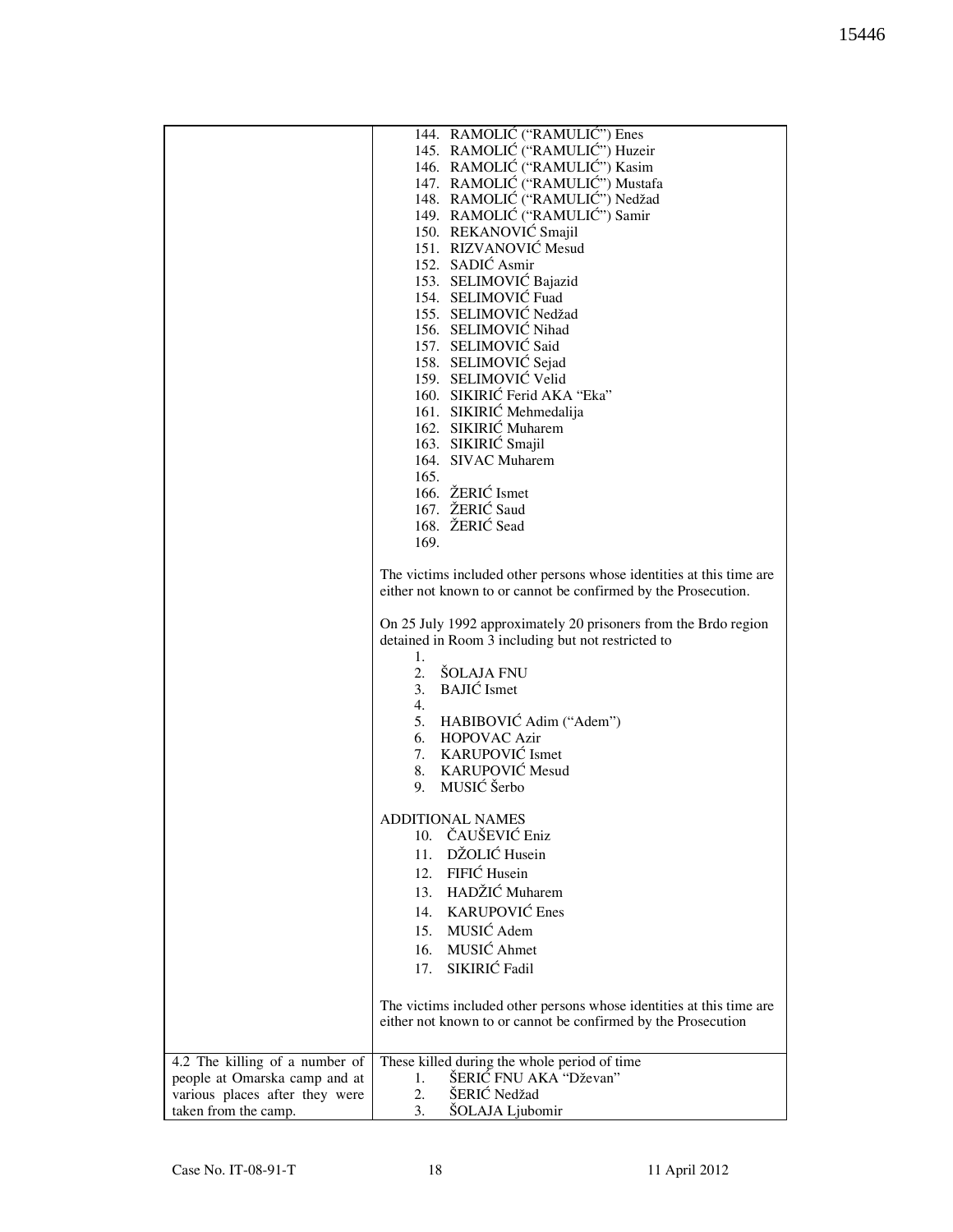| 4.  | ŠOLAJA Miroslav                        |
|-----|----------------------------------------|
| 5.  | ĆEHAJIĆ Muhamed                        |
| 6.  | AVDIĆ FNU                              |
| 7.  | <b>BAHONJIĆ</b> Islam                  |
|     |                                        |
| 8.  | BALIĆ Hamdija                          |
| 9.  | BARIŠIĆ Jozo ("Joso")                  |
| 10. | BARIŠIĆ Vladimir                       |
| 11. |                                        |
| 12. | BEŠIREVIĆ Mugbila                      |
|     | 13. BEŠIREVIĆ Zlatan                   |
|     | 14. BEGIĆ Enez, dr. ("Eniz")           |
|     | 15. BEHADŽIĆ Alija                     |
|     | 16. BILETIĆ Ilija                      |
|     | 17. BURAZEROVIĆ Muhamed                |
|     | 18. CERIĆ Amer ("Amir")                |
|     | 19. CERIĆ FNU                          |
|     |                                        |
|     | 20. CRNALIĆ Asmir ("Armin") AKA "Vica" |
|     | 21. CRNALIĆ FNU AKA "Čaruga"           |
|     | 22. CRNALIĆ Mustafa AKA Mujo           |
|     | 23. CRNALIĆ Zijad                      |
|     | 24. CRNKIĆ Esef ("Ešef")               |
|     | 25. CRNKIĆ Husein                      |
|     | 26. DAUTOVIĆ Edvin                     |
|     | 27. DEDIĆ Ahil                         |
|     | 28. DROBIĆ Ilijaz                      |
|     | 29. EJUPOVIĆ Fadil                     |
|     | 30. EJUPOVIĆ Ismet                     |
|     | 31. EKINOVIĆ Adnan                     |
|     | 32. EKINOVIĆ Omer                      |
|     | 33. FIKIĆ Said                         |
|     | 34. GARIBOVIĆ Džemal                   |
|     |                                        |
|     | 35. GARIBOVIĆ Dževad                   |
| 36. | <b>GARIBOVIĆ Derviš</b>                |
|     | 37. GARIBOVIĆ Enes                     |
|     | 38. GARIBOVIĆ Ferid                    |
|     | 39. GARIBOVIĆ Hamdo ("Hamdija")        |
|     | 40. GARIBOVIĆ Hasan                    |
|     | 41. GARIBOVIĆ Hasib                    |
|     | 42. GARIBOVIĆ Hilmija                  |
|     | 43. GARIBOVIĆ Irfan                    |
| 44. | GARIBOVIĆ Senad                        |
| 45. | GARIBOVIĆ Suad                         |
| 46. | GARIBOVIĆ Sulejman                     |
| 47. | GARIBOVIĆ Tahir                        |
| 48. | HADŽALIĆ Rizah                         |
| 49. | HADŽIĆ Hajra                           |
| 50. | HARAMBAŠIĆ Fikret                      |
| 51. | HODŽIĆ Ismet                           |
|     |                                        |
| 52. | HRNIĆ Daljia ("Dalija")                |
| 53. | HRNIĆ Jasmin                           |
| 54. | <b>JAKUPOVIĆ Azur</b>                  |
| 55. | JAKUPOVIĆ Idriz                        |
| 56. | JAKUPOVIĆ Iljaz                        |
| 57. | JAKUPOVIĆ Mirsad                       |
| 58. | KAHRIMANOVIĆ Muharem                   |
| 59. | KAPETANOVIĆ Asaf ("Asef")              |
| 60. | KAPETANOVIĆ Burho ("Burhanudin")       |
| 61. | KAPETANOVIĆ Mehmedalija                |
| 62. | KARABAŠIĆ Emir                         |
| 63. | <b>KARAGIĆ</b> Emir                    |
| 64. | <b>KARDUM</b> Gordan                   |
|     |                                        |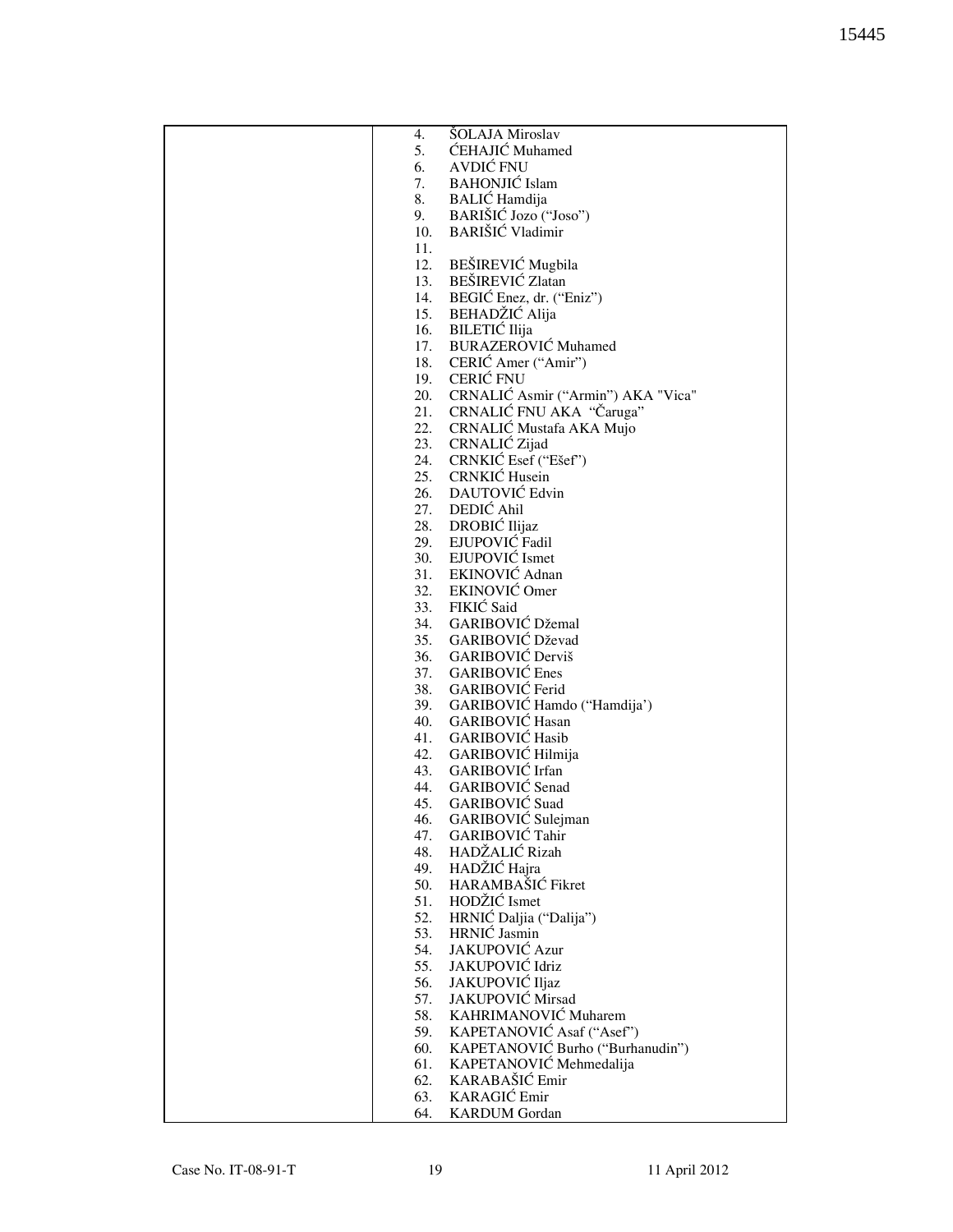| KOMŠIĆ FNU AKA "Aco"<br>65.                                          |
|----------------------------------------------------------------------|
| 66.<br><b>LNU Aziz</b>                                               |
| 67.<br>LNU Islam                                                     |
| 68.<br>LNU Mahmut                                                    |
| 69.                                                                  |
| LNU Ibro, dr.                                                        |
| 70.<br>LNU Meho, dr.                                                 |
| 71.<br>MAHMULJIN Osman                                               |
| 72.<br>MAHMULJIN Velida                                              |
| 73.<br><b>MAHMULJIN Zijad</b>                                        |
| MAHMUTOVIĆ Meho<br>74.                                               |
|                                                                      |
| MEŠIĆ FNU<br>75.                                                     |
| MEDUNJANIN Bećir<br>76.                                              |
| MEHMEDAGIĆ Esad<br>77.                                               |
| <b>MLINAR Slavko</b><br>78.                                          |
| 79. MUŠIĆ Ilijaz                                                     |
|                                                                      |
| MUJADŽIĆ Fikret<br>80.                                               |
| MUJAGIĆ Fikret<br>81.                                                |
| MUJAGIĆ Fikret<br>82.                                                |
| MUJKANOVIĆ Abdulah<br>83.                                            |
| MUJKANOVIĆ Fajzo<br>84.                                              |
|                                                                      |
| MUJKANOVIĆ Kadir<br>85.                                              |
| 86.                                                                  |
| MUJKANOVIĆ Senad<br>87.                                              |
| NASIĆ FNU<br>88.                                                     |
| NASIĆ Mehmedalija<br>89.                                             |
|                                                                      |
| OKANOVIĆ Ibahim<br>90.                                               |
| PAŠIĆ Jusuf<br>91.                                                   |
| 92. PAVIĆ Željko                                                     |
| PEZO Ćamil<br>93.                                                    |
| PUŠKAR Abdulah<br>94.                                                |
| RAMADANOVIĆ Safet                                                    |
| 95.                                                                  |
| 96. RAMIĆ Hankin                                                     |
| SARAJLIĆ Mehmedalia<br>97.                                           |
| SARIĆ Silvijo ("Silvije")<br>98.                                     |
| 99.<br>SIKURA ("SIKORA") Željko, dr.                                 |
|                                                                      |
| 100. SIVAC Šefik                                                     |
| 101. SULJIĆ FNU                                                      |
| 102. TADŽIĆ Huse                                                     |
| 103. TADŽIĆ Mustafa                                                  |
| 104. TURSIĆ Mehmed                                                   |
|                                                                      |
| 105. ZGOG Bajram                                                     |
| 106. ZULJANOVIC Rufad                                                |
|                                                                      |
| The victims included other persons whose identities at this time are |
| either not known to or cannot be confirmed by the Prosecution.       |
|                                                                      |
|                                                                      |
| Approximately 50 men and women were taken from Omarska camp          |
| on a bus in late July 1992. Remains of at least some of them         |
| exhumed from exhumation site in Jama Lisac                           |
|                                                                      |
| 1. DŽIHIC Fahrudin                                                   |
| 2. DŽIHIC Sabit                                                      |
|                                                                      |
| 3. ALIĆ Bahrija                                                      |
| 4. ALIĆ Besim                                                        |
| 5. ALIĆ Meho ("Mehmed")                                              |
| 6. ALIĆ Muhamed                                                      |
| 7. ALIĆ Mustafa                                                      |
|                                                                      |
| 8. ALIĆ Smail                                                        |
| 9. ALIĆ Zijad                                                        |
| 10. ALIĆ Zilhad ("Ziljad")                                           |
| 11. BALIĆ Fadil                                                      |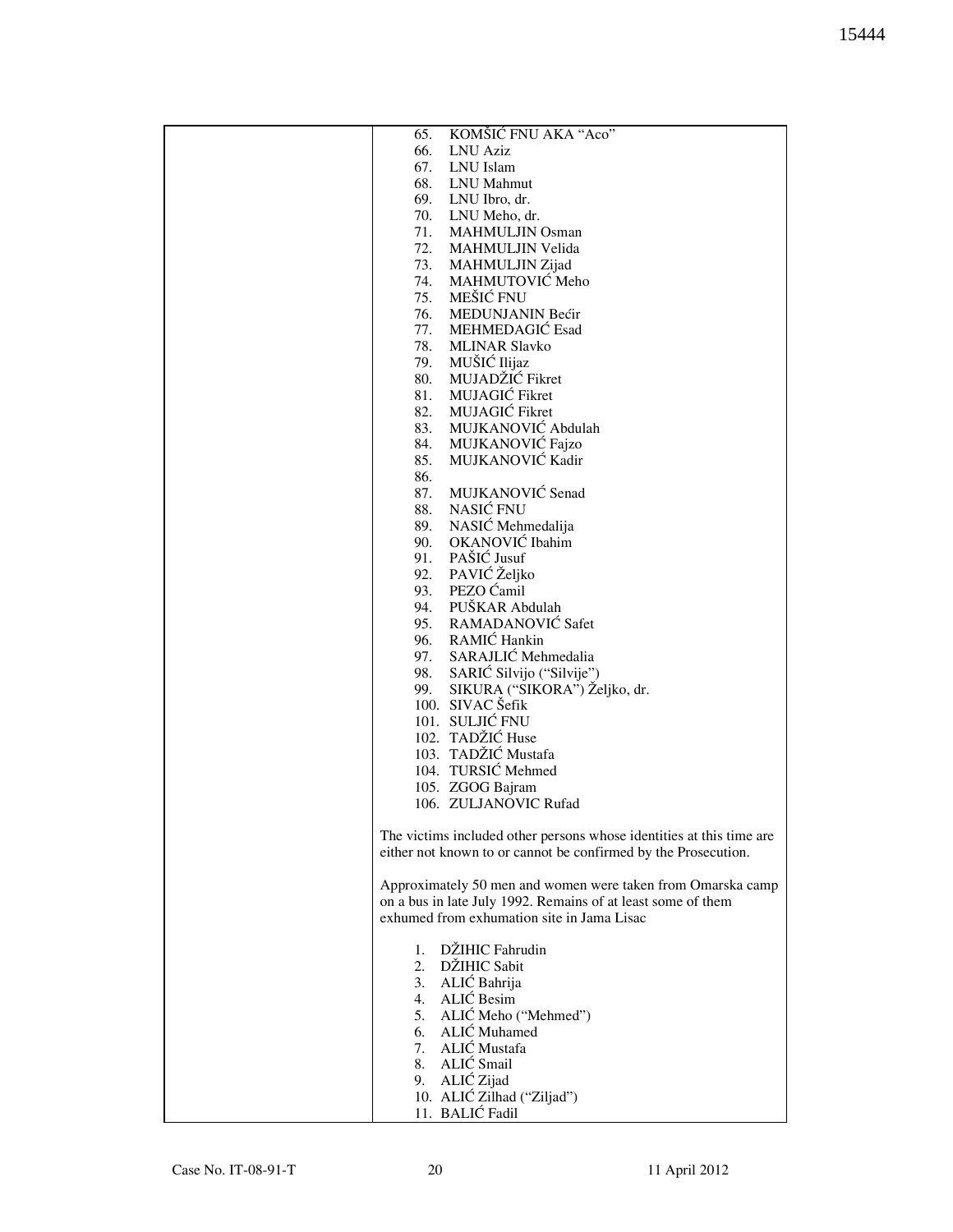| 12. BALIĆ Mahmud ("Mahmut")   |
|-------------------------------|
| 13. DAUTOVIĆ Edna             |
| 14. ELKAZ Mehmed              |
|                               |
| 15. FORIĆ Adem                |
| 16. FORIĆ Emir                |
| 17. FORIĆ Faud                |
|                               |
| 18. FORIĆ Hajro               |
| 19. FORIC Mehmed              |
| 20. FORIĆ Mehmed              |
| 21. FORIĆ Munib               |
|                               |
| 22. FORIĆ Said ("Sajid")      |
| 23. FORIĆ Semir ("Samir")     |
| 24. HRUSTIĆ Dzevad ("Dževad") |
| 25. JASKIĆ Fikret             |
|                               |
| 26. JAVOR Bahrija             |
| 27. KESIĆ Fahrudin            |
| 28. MEDUNJANIN Sadeta         |
| 29. RUSTIĆ Mahmud             |
|                               |
| 30. TERZIĆ Mirsad             |
| 31. VELIĆ Meho                |
| 32. VELIĆ Miralem             |
|                               |
|                               |
| <b>ADDITIONAL NAMES</b>       |
| 33. ČEHAJIĆ Muhamed           |
| 34. ČOLIĆ Fadil               |
| 35. ALIĆ Ekrem                |
|                               |
| 36. ALIĆ Eno                  |
| 37. ALIĆ Esad                 |
| 38. ALIĆ Mirsad               |
| 39. ALIĆ Suad                 |
|                               |
| 40. ALIĆ Suad                 |
| 41. ALISIĆ Mirsad             |
| 42. ARAŠ Ismet                |
| 43. ATAROVIĆ Ahmet            |
|                               |
| 44. AVDAGIĆ Hamdija           |
| 45. BAHONJIĆ Emsud            |
| 46. BEŠIĆ Dževad              |
|                               |
| 47. BEŠIĆ Edin                |
| 48. BEŠIĆ Ekrem               |
| 49. BEŠIĆ Suad                |
| 50. BURAZOVIĆ Ismail          |
|                               |
| 51. CRNALIĆ Ziko              |
| 52. DŽIHIĆ Sabahudin          |
| 53. DENIĆ Ibrahim             |
| 54. DEUMIĆ Akib               |
|                               |
| 55. ERGELIĆ Muhamed           |
| 56. FAZLIĆ Muhamed            |
| 57. FORIĆ Amir ("Armin")      |
| 58. FORIĆ Bahrija             |
|                               |
| 59. GANIĆ Sulejman            |
| 60. GARIBOVIČ Suvad           |
| 61. GROZDANIĆ Dževad          |
| 62. GROZDANIĆ Senad           |
|                               |
| 63. HABIBOVIĆ Meho ("Mahmut") |
| 64. HADŽALAGIĆ Rizo           |
| 65. HODŽIĆ Zilhad             |
| 66. JAKUPOVIĆ Hajrudin        |
|                               |
| 67. JAKUPOVIĆ Muhamed         |
| 68. JAKUPOVIĆ Nihad           |
| 69. KERENOVIĆ Omer            |
|                               |
| 70. KODŽIĆ Emir               |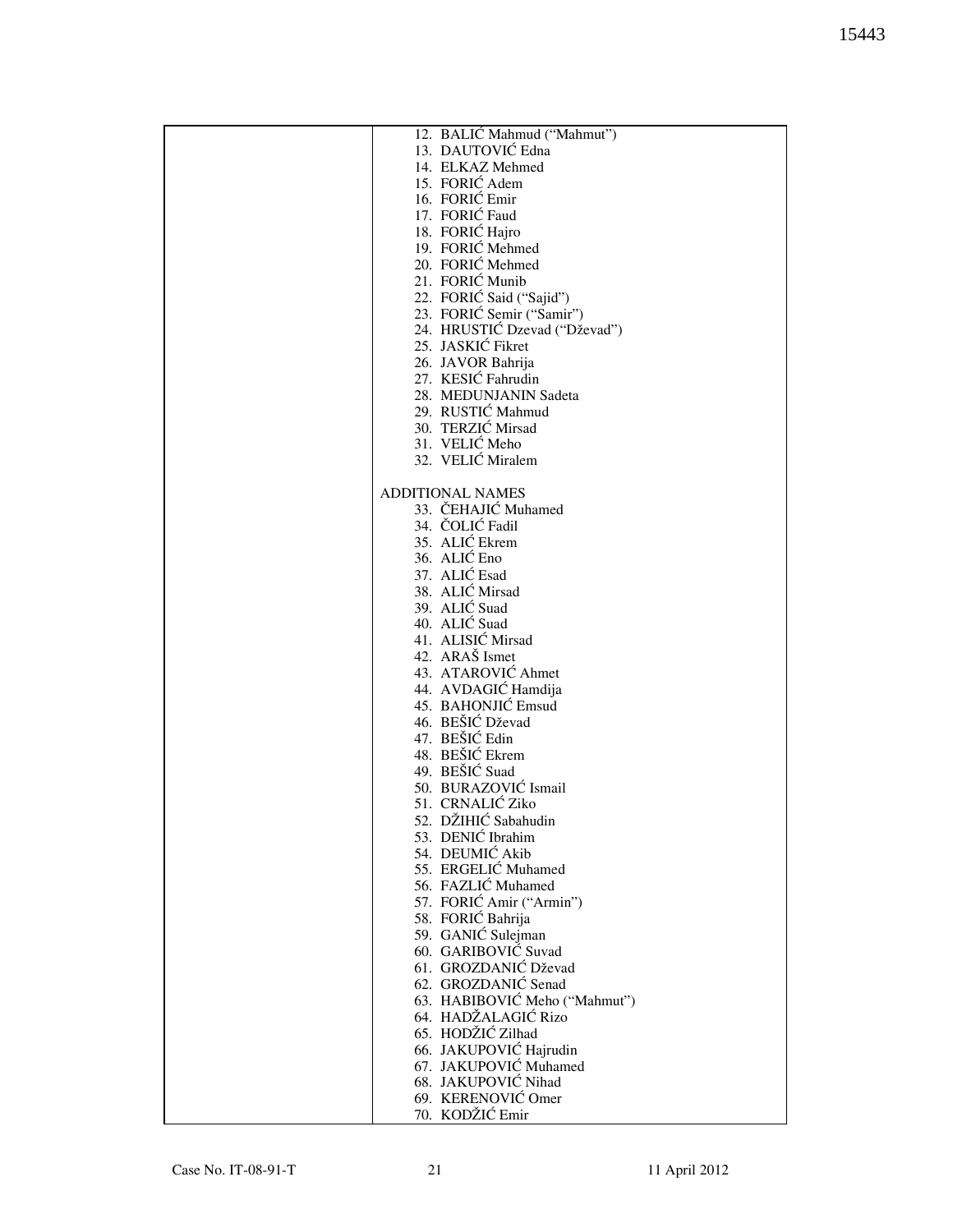|                                    | 71. KOMŠIĆ Aleksandar                                                |
|------------------------------------|----------------------------------------------------------------------|
|                                    |                                                                      |
|                                    | 72. KRAJIŠNIK Juso                                                   |
|                                    | 73. LISIĆ Mirzet                                                     |
|                                    | 74. MAHMULJIN Omer                                                   |
|                                    | 75. MARIĆ Stjepan                                                    |
|                                    | 76. MATANOVIĆ Drago                                                  |
|                                    | 77. MEŠIĆ Halim                                                      |
|                                    | 78. MEMIĆ Nijaz                                                      |
|                                    | 79. MUŠIĆ Ilijaz                                                     |
|                                    | 80. MUJAGIĆ Edin                                                     |
|                                    |                                                                      |
|                                    | 81. MUJDŽIĆ Fikret                                                   |
|                                    | 82. MURETČEHAJIĆ ("MURATČEHAJIĆ") Edin                               |
|                                    | 83. MURETČEHAJIĆ ("MURATČEHAJIĆ") Jusuf                              |
|                                    | 84. PAUNOVIĆ Živko                                                   |
|                                    | 85. PAUNOVIĆ Ibrahim                                                 |
|                                    | 86. PEHADŽIĆ Alijna ("Alija")                                        |
|                                    | 87. POLJAK Zijad                                                     |
|                                    | 88. PUŠKAR Husein                                                    |
|                                    |                                                                      |
|                                    | 89. RAMADANI ("RAMADANOVIĆ") Senadin                                 |
|                                    | 90. REŠIĆ Samir                                                      |
|                                    | 91. SADIKOVIĆ Ago                                                    |
|                                    | 92. SARAJLIĆ Fikret                                                  |
|                                    | 93. SULJANOVIĆ FNU                                                   |
|                                    | 94. SULJANOVIĆ Rufad                                                 |
|                                    | 95. TADŽIĆ Husein                                                    |
|                                    |                                                                      |
|                                    |                                                                      |
|                                    | The victims included other persons whose identities at this time are |
|                                    | either not known to or cannot be confirmed by the Prosecution.       |
|                                    |                                                                      |
|                                    |                                                                      |
| Sanski Most                        |                                                                      |
| 5.1 Removed Incident               |                                                                      |
|                                    |                                                                      |
| Skender Vakuf                      |                                                                      |
| 6.1 The execution of a large       | 1. ŽERIĆ Ferid                                                       |
| of<br>number<br>men<br>from<br>the | 2. ŽERIĆ Refik                                                       |
| Trnopolje camp at the Vlašić       | 3. ŽERIĆ Sakib                                                       |
| mountain.                          | ŠABANOVIĆ Almir<br>4.                                                |
|                                    | ŠLJIVAR Omer - father Imšir<br>5.                                    |
|                                    | 6. ŠLJIVAR Omer – father Halil                                       |
|                                    | 7. ĐONLAGIĆ Emir                                                     |
|                                    |                                                                      |
|                                    | <b>DONLAGIC</b> Senad<br>8.                                          |
|                                    | ĆUSTIĆ Hilmija<br>9.                                                 |
|                                    | 10. ĆUSTIĆ Ismet                                                     |
|                                    | 11. ČAUŠEVIĆ Besim                                                   |
|                                    | 12. ČAUŠEVIĆ Eniz                                                    |
|                                    | 13. ČAUŠEVIĆ Mirzet                                                  |
|                                    | 14. ČAUŠEVIĆ Nedžad                                                  |
|                                    |                                                                      |
|                                    |                                                                      |
|                                    | 15. ČAUŠEVIĆ Nizvet                                                  |
|                                    | 16. ČAUŠEVIĆ Said                                                    |
|                                    | 17. ČAUŠEVIĆ Sanel                                                   |
|                                    | 18. ČOLIĆ Edin                                                       |
|                                    | 19. ČOLIĆ Hamdija                                                    |
|                                    | 20. ČOLIĆ Hasan                                                      |
|                                    |                                                                      |
|                                    | 21. ČOROLIĆ Emin                                                     |
|                                    | 22. ADŽEMOVIĆ Sabahudin                                              |
|                                    | 23. ALAGIĆ Edin                                                      |
|                                    | 24. ALIŠIĆ Armin                                                     |
|                                    | 25. ALIŠIĆ Edin                                                      |
|                                    | 26. ALIĆ Ilijaz<br>27. ALIĆ Mujo                                     |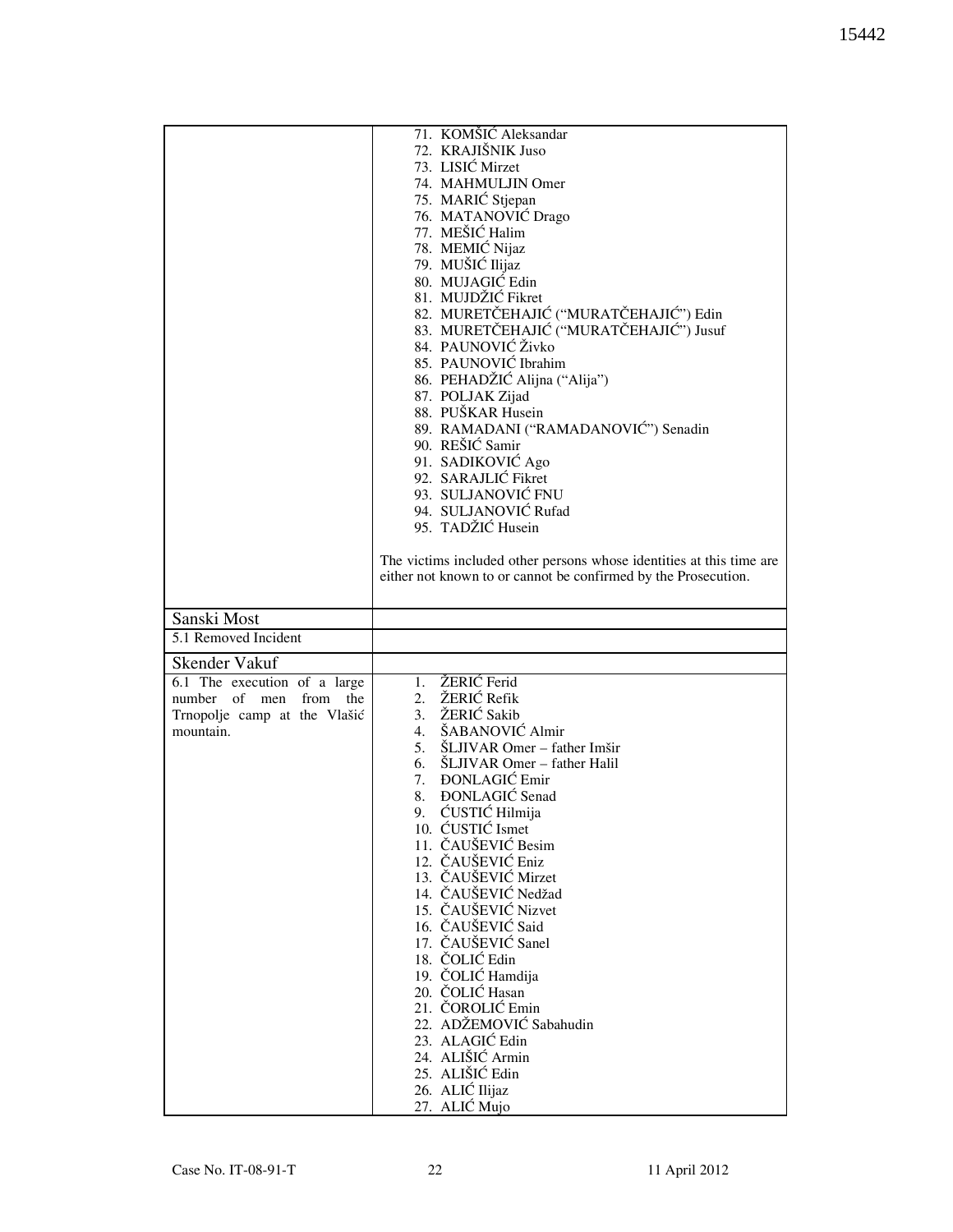| 28. ALIĆ Sead                 |
|-------------------------------|
| 29. ANTUNOVIĆ Dominko         |
|                               |
| 30. ANTUNOVIĆ Ilija           |
| 31. ANTUNOVIĆ Janko           |
| 32. ARIFAGIĆ Enver            |
| 33. ARIFAGIĆ Mehmed           |
|                               |
| 34. AVDIĆ Mehmed              |
| 35. AVDIĆ Rasim               |
| 36. AVDIĆ Sead                |
| 37. AVDIĆ Sejad               |
|                               |
| 38. BAŠIĆ Nihad               |
| 39. BAŠIĆ Rasim               |
| 40. BAHONJIĆ Esad             |
| 41. BAJRIĆ Šerif              |
|                               |
| 42. BAJRIĆ Zafir              |
| 43. BALIĆ Jusuf               |
| 44. BEŠIĆ Bećir               |
| 45. BEŠIĆ Beso                |
|                               |
| 46. BEŠIĆ Mustafa             |
| 47. BEŠIĆ Nedib               |
| 48. BEŠIĆ Nermin              |
| 49. BEŠIĆ Nihad               |
|                               |
| 50. BEŠIĆ Sead - father Safet |
| 51. BEŠIĆ Sead – father Adem  |
| 52. BEŠIĆ Zilhad              |
| 53. BEŠLAGIĆ Suvad ("Suad")   |
|                               |
| 54. BERIŠA Razim              |
| 55. BLAŽEVIĆ Šerif            |
| 56. BLAŽEVIĆ Šero             |
| 57. BLAŽEVIĆ Ahmet            |
|                               |
| 58. BLAZEVIĆ Elvir            |
| 59. BLAŽEVIĆ Esad             |
| 60.                           |
| 61. BLAŽEVIĆ Fadil            |
|                               |
| 62. BLAŽEVIĆ Fikret           |
| 63. BLAŽEVIĆ Mustafa          |
| 64. BLAŽEVIĆ Sead             |
| 65. BLAŽEVIĆ Suad             |
|                               |
| 66. BRKIĆ Ako                 |
| 67. BRKIĆ Nermin              |
| 68. CERIĆ Adem                |
| 69. CERIĆ Sulejman            |
|                               |
| 70. CIRKIN Sulejman           |
| 71. CRLJENKOVIĆ Muharem       |
| 72. CRNIĆ Uzeir               |
| 73. DEDIĆ Refik               |
| 74. DEDIĆ Vehbija             |
|                               |
| 75. DERGIĆ Admir              |
| 76. DERGIĆ Sead               |
| 77. DRAGULJIĆ Anto            |
| 78. DURAČAK Asim              |
|                               |
| 79. DURATOVIĆ Fadil           |
| 80. DUROČAK Abaz              |
| 81. DUROČAK Esef              |
| 82. EGIĆ Mersud               |
|                               |
| 83. ELEZOVIĆ Šaban            |
| 84. ELEZOVIĆ Edin             |
| 85. ELEZOVIĆ Elvis            |
| 86. ELEZOVIĆ Emir             |
|                               |
| 87. ELEZOVIĆ Fahrudin         |
| 88. ELEZOVIĆ Hajrudin         |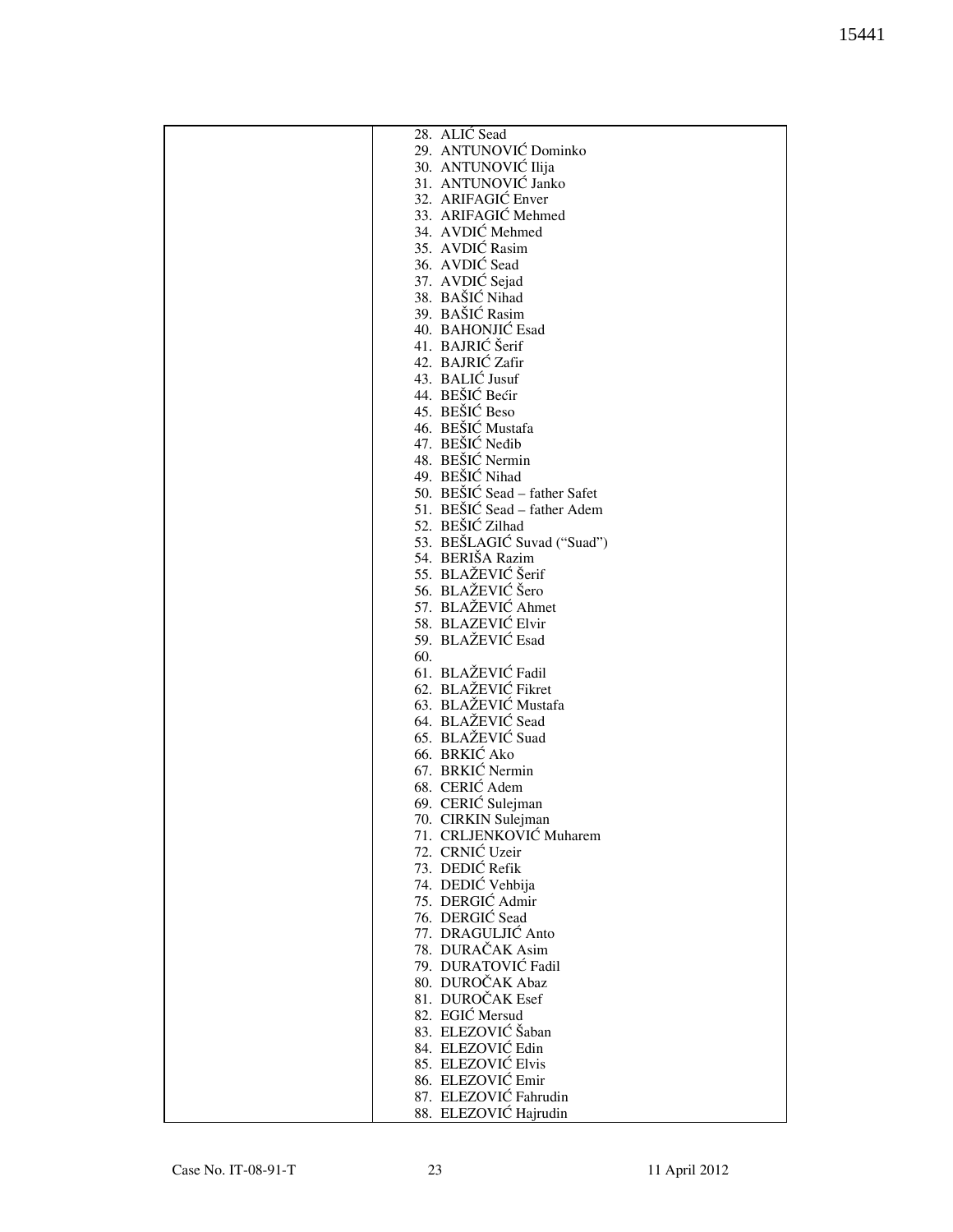| 89. ELEZOVIĆ Jasmin             |
|---------------------------------|
| 90. ELEZOVIĆ Mehmed             |
| 91. ELEZOVIĆ Midhad             |
| 92. EMANOVIĆ Samir              |
|                                 |
| 93. FAZLIĆ Admir                |
| 94. FAZLIĆ Almir                |
| 95. FAZLIĆ Emir                 |
| 96. FAZLIĆ Fikret               |
| 97. FAZLIĆ Ismet                |
| 98. FAZLIĆ Jasim                |
|                                 |
| 99. FAZLIĆ Mirsad               |
| 100.FORIĆ Zijad                 |
| 101.GARIBOVIĆ Šefik             |
| 102.GARIBOVIĆ Admir             |
| 103.GARIBOVIĆ Derviš            |
| 104.GARIBOVIĆ Esad              |
|                                 |
| 105.GARIBOVIĆ Kemal             |
| 106.GARIBOVIĆ Midhet            |
| 107.GARIBOVIĆ Mirzet            |
| 108.GARIBOVIĆ Mustafa           |
| 109.GARIBOVIĆ Samir             |
| 110.GARIBOVIĆ Taib              |
|                                 |
| 111.GARIBOVIĆ Vasif             |
| 112.GARIBOVIĆ Zuhdija           |
| 113.GRABIĆ Muhamed              |
| 114.GRABIĆ Mustafa              |
| 115.GRABIĆ Vejsil               |
| 116.GUTIĆ Mirsad                |
|                                 |
| 117.HADŽIĆ Edhem                |
| 118.HANKIĆ Husein               |
| 119.HASANAGIĆ Osman             |
| 120.HEGIĆ Mesud - father Avdo   |
| 121.HEGIĆ Mesud - father Mehmed |
| 122.HIRKIĆ Šefik                |
|                                 |
| 123.HIRKIĆ Ismet                |
| 124.HIRKIĆ Rifet                |
| 125.HODŽIĆ Adnan                |
| 126.HODŽIĆ Ahmet                |
| 127.HODŽIĆ Alen                 |
| 128.HODŽIĆ Kasim                |
| 129.HODŽIĆ Kemal                |
|                                 |
| 130.HODŽIĆ Midhet               |
| 131.HODŽIĆ Mirsad               |
| 132.HODŽIĆ Nihad                |
| 133.HODŽIĆ Rasim                |
| 134.HOPOVAC Hamed               |
| 135.HOROVIĆ Emsud               |
|                                 |
| 136.HOROZOVIĆ Emsud             |
| 137.HOROZOVIĆ Said              |
| 138.HRNIĆ Harun                 |
| 139.HRNIĆ Jasko                 |
| 140.HRUSTIĆ Esad                |
| 141.HRUSTIĆ Mahmut              |
| 142.HRUSTIĆ Maso                |
|                                 |
| 143.HUSKANOVIĆ Zijad            |
| 144.HUSKIĆ FNU                  |
| 145.IČIĆ Sabahudin              |
| 146.IRKIĆ Šefik                 |
| 147.IRKIĆ Ismet                 |
| 148.IRKIĆ Rifet                 |
|                                 |
| 149.JAKUPOVIĆ Armin             |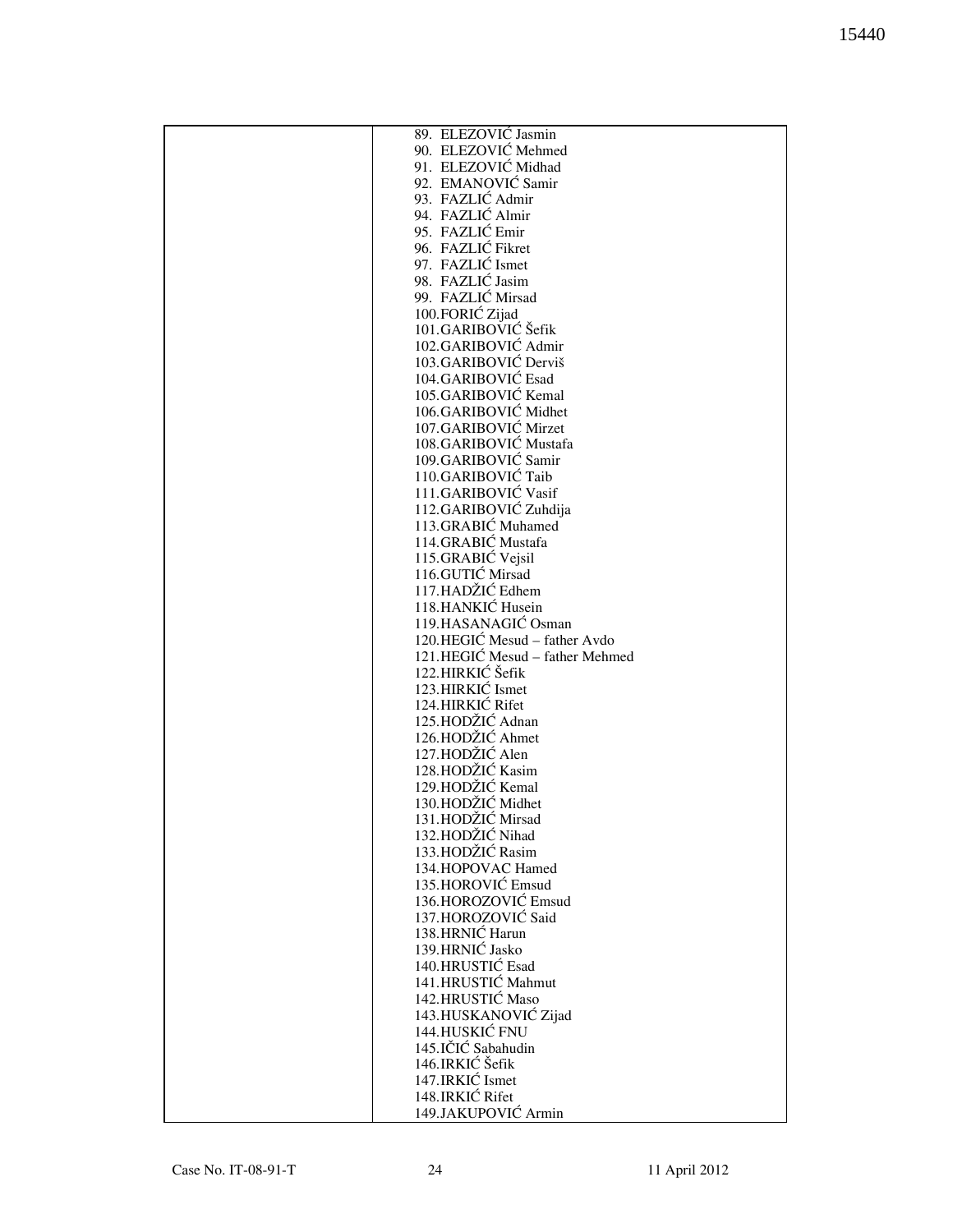| 150.JAKUPOVIĆ Azur                  |
|-------------------------------------|
| 151.JAKUPOVIĆ Dedo - father Bego    |
| 152.JAKUPOVIĆ Dedo - father Mustafa |
| 153.JAKUPOVIĆ Jasmin                |
|                                     |
| 154.JAKUPOVIĆ Kemal                 |
| 155.JAKUPOVIĆ Mustafa               |
| 156.JAKUPOVIĆ Osman                 |
| 157.JAKUPOVIĆ Samir                 |
| 158.JASKIĆ Fehret                   |
|                                     |
| 159.JEZERKIĆ Ahmet                  |
| 160.JUJIĆ Sulejman                  |
| 161.JUSUFAGIĆ Edin                  |
| 162.JUSUFAGIĆ Mesud                 |
| 163.JUSUFAGIĆ Senad                 |
|                                     |
| 164.JUSUFAGIĆ Zijad                 |
| 165. KADIRIĆ Sejad ("Sead")         |
| 166. KADIRIĆ Zuhdija                |
| 167. KAHRIMANOVIĆ Almir             |
| 168. KAHRIMANOVIĆ Dursum            |
|                                     |
| 169. KAHRIMANOVIĆ Emir              |
| 170. KAHRIMANOVIĆ Ermin             |
| 171. KAHRIMANOVIĆ Huzeir            |
| 172. KAHRIMANOVIĆ Mehmed            |
| 173. KAHRIMANOVIĆ Rifet             |
| 174. KAPETANOVIĆ Alija              |
|                                     |
| 175. KARABAŠIĆ Derviš               |
| 176. KARABAŠIĆ Esad                 |
| 177. KARABAŠIĆ Osman                |
| 178. KARABAŠIĆ Samir                |
| 179. KARABAŠIĆ Sead                 |
| 180. KARARIĆ Elvir                  |
|                                     |
| 181.KARARIĆ Emir                    |
| 182. KARARIĆ Hasan                  |
| 183. KARARIĆ Isbak ("Isak")         |
| 184.KARARIĆ Kadir                   |
| 185.KARARIĆ Zebir                   |
| 186. KARBASIĆ Dedo                  |
|                                     |
| 187. KAUKOVIĆ Elvin                 |
| 188.KEŠIĆ Šefir                     |
| 189.KEŠIĆ Adem                      |
| 190. KEŠIĆ Hamdo                    |
| 191. KEŠIĆ Senad                    |
| 192. KILIĆ Nihad                    |
|                                     |
| 193.KLJAJIĆ Meho                    |
| 194.KLJAJIĆ Sakib                   |
| 195.KLJAJIĆ Senad                   |
| 196.KLJAJIĆ Suad                    |
| 197. KRIVDIĆ Muharem                |
| 198. KRKIĆ Ahmet                    |
| 199.KUBURAŠ Sabahudin               |
|                                     |
| 200.KULAŠIĆ Abaz                    |
| 201.KULAŠIĆ Ferzija                 |
| 202.KULAŠIĆ Husein                  |
| 203.KUSURAN Muamer                  |
| 204.MAHIĆ FNU                       |
| 205. MAHIĆ Suvad                    |
|                                     |
| 206. MAHMULJIN Ibrahim              |
| 207.MAROŠLIĆ Fikret                 |
| 208. MAROŠLIĆ Himzo                 |
| 209. MAROŠLIĆ Ramo                  |
| 210.MAROŠLIĆ Velid                  |
|                                     |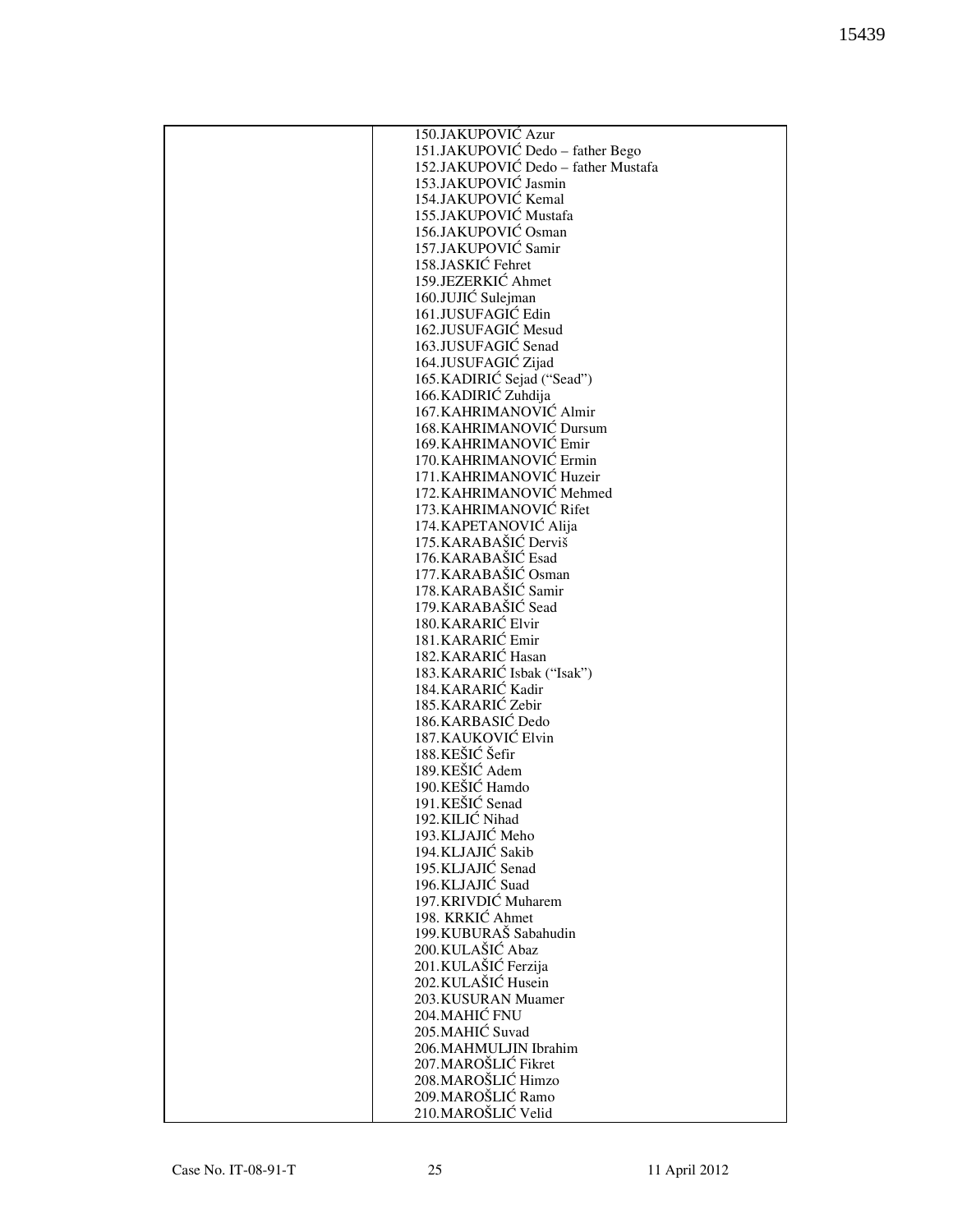| 211.MAROŠLIĆ Zabir                      |
|-----------------------------------------|
| 212. MEDIĆ Šefik                        |
| 213.MEDIĆ Ejub                          |
| 214. MEHMEDAGIĆ Alija                   |
| 215.MEHMEDAGIĆ Osman                    |
|                                         |
| 216.MEMIĆ Asmir                         |
| 217.MEMIĆ Huse                          |
| 218.MEMIC Nihad                         |
| 219.MERDŽIĆ Samir                       |
| 220.                                    |
| 221.MRKALJ Himzo                        |
| 222. MUJKANOVIĆ Edin                    |
| 223.MUJKANOVIĆ Fahrudin                 |
| 224.MUJKANOVIĆ Fikret                   |
| 225.MUJKANOVIĆ Husein                   |
| 226.MUJKANOVIĆ Jasmin                   |
| 227.MUJKANOVIĆ Refik                    |
| 228.MUJKANOVIĆ Senad                    |
|                                         |
| 229. MUJKANOVIĆ Vasif                   |
| 230. MURAČEHAJIĆ ("MURATČEHAJIĆ") Fuad  |
| 231. MURAČEHAJIĆ ("MURATČEHAJIĆ") Idriz |
| 232.                                    |
| 233.MURANOVIĆ Ahmet                     |
| 234. MURANOVIĆ Salih                    |
| 235.MURANOVIĆ Samir                     |
| 236.MURATČEHAJIĆ Edin                   |
| 237. MURATČEHAJIĆ Mehmed                |
| 238. MURATČEHAJIĆ Mirsad                |
| 239. MURATČEHAJIĆ Mujo                  |
| 240.                                    |
| 241.MUSKANOVIĆ Abdulah                  |
| 242.ORUČ Refik                          |
| 243.PARATUŠIĆ Sakib                     |
| 244.PARATUŠIĆ Senad                     |
|                                         |
| 245.PARATUŠIĆ Zijad                     |
| 246.PERVANIĆ Mesud                      |
| 247. PERVANIĆ Mustafa                   |
| 248.PICIC Fehro                         |
| 249.PIDIĆ Samir                         |
| 250.RIZVANČEVIĆ Faik                    |
| 251.SADIĆ Nail                          |
| 252. SAHBAZ Nijaz                       |
| 253. SALDUMOVIĆ Bajazit ("Bajazid")     |
| 254.SALDUMOVIĆ Jasmin                   |
| 255.SELIMOVIĆ Said                      |
| 256.SEMIMOVIĆ Zihad                     |
| 257.SINANAGIĆ Ermin                     |
| 258.SINANAGIĆ Nermin                    |
| 259.SIVAC Edin                          |
| 260.SIVAC Enes                          |
| 261.SIVAC FNU                           |
|                                         |
| 262.SIVAC Kasim                         |
| 263.SIVAC Merzuk                        |
| 264.SIVAC Mujo                          |
| 265.SIVAC Nedžad                        |
| 266.SIVAC Safet                         |
| 267.SIVAC Zuhdija                       |
| 268.SLUJKANOVIĆ Fikret                  |
| 269.SOFTIĆ Ekrem                        |
| 270.SOFTIĆ Esad                         |
| 271.SOFTIĆ Sead                         |
|                                         |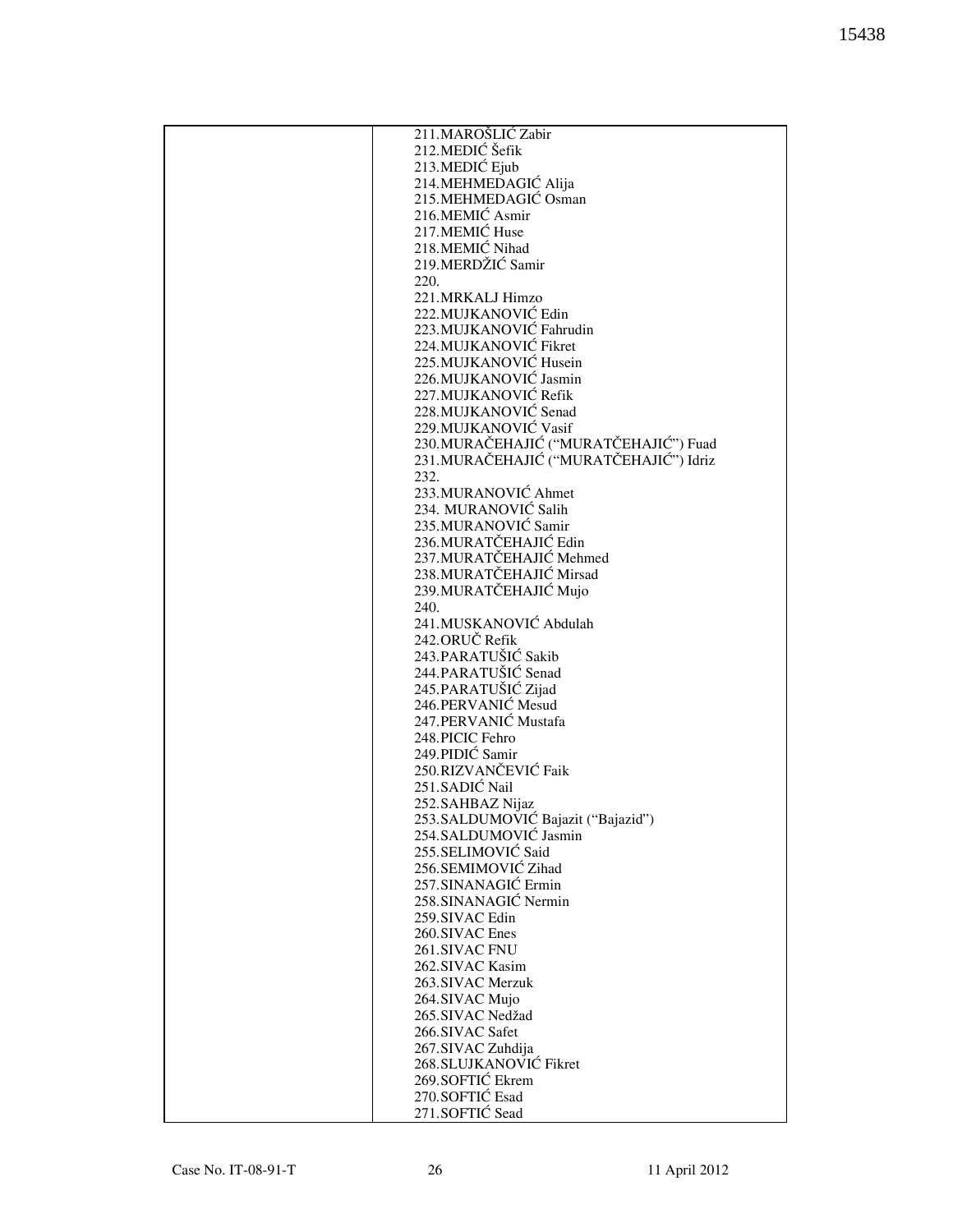|                                                                                          | 272.SUŠIĆ Nihad<br>273.TADŽIĆ Zijad<br>274.TALIĆ Alija<br>275.TALIĆ Mehmedalija<br>276.TRNJANIN Refik<br>277.TRNJANIN Sakib<br>278.TRNJANIN Zijad<br>279.TURKANOVIĆ Senad<br>280.TURKANOVIĆ Suad<br>281.TURKANOVIĆ Zijad<br>282. VEHABOVIĆ Mirsad<br>283. VEHABOVIĆ Seid<br>284. VELIĆ Ekrem<br>285. VELIĆ Fadil<br>286. VELIĆ Fajko<br>287. VELIĆ Jusuf<br>288. VELIĆ Mehmed<br>289. VELIĆ Muhamed<br>290. VELIĆ Zijad<br>291.ZAHIROVIĆ Ziko<br>292. ZERIĆ Ismet<br>293.ZULIĆ Esad<br>294.ZULIĆ Mesud<br>295.ZULIĆ Mirsad<br>296.ZULIĆ Nedžad<br>297.ZULIĆ Suad<br><b>ADDITIONAL NAMES</b><br>298. BLAŽEVIĆ FNU<br>299. CEJVAN Zijad<br>300. FAZLIĆ Edin<br>301. IČIĆ Hajro<br>302. JAKUPOVIĆ Ibrahim<br>303. JUSUFAGIĆ Senad |
|------------------------------------------------------------------------------------------|--------------------------------------------------------------------------------------------------------------------------------------------------------------------------------------------------------------------------------------------------------------------------------------------------------------------------------------------------------------------------------------------------------------------------------------------------------------------------------------------------------------------------------------------------------------------------------------------------------------------------------------------------------------------------------------------------------------------------------|
|                                                                                          | The victims included other persons whose identities at this time are<br>either not known to or cannot be confirmed by the Prosecution.                                                                                                                                                                                                                                                                                                                                                                                                                                                                                                                                                                                         |
|                                                                                          |                                                                                                                                                                                                                                                                                                                                                                                                                                                                                                                                                                                                                                                                                                                                |
| Teslić<br>A number of men died as a<br>7.1<br>result of beatings in the TO<br>warehouse. | ŠAHIROVIĆ ("ŠAĆIROVIĆ") Fikret<br><b>BEGOVIĆ</b> Enes<br>2.<br>3. BEGOVIĆ Fahrudin<br>4. BEGOVIĆ Senad<br>5. BEGOVIĆ Suljo<br>6. BOTIĆ Fehim<br>7. BOTIĆ Ibrahim<br>8. BOTIĆ Salkan<br>GALIJAŠEVIĆ Rasim<br>9.<br>10. GARIĆ Đulaga<br>11. GIBIĆ Fadil<br>12. GIBIĆ Ramiz<br>13. GLANCER Viktor<br>14. ISIĆ Numan<br>15. JAŠAREVIĆ Himzo<br>16. KOPIĆ Besim<br>17. KOPIĆ Mesud<br>18. LNU Zlatan<br>19. LUGONJIĆ Ramo                                                                                                                                                                                                                                                                                                           |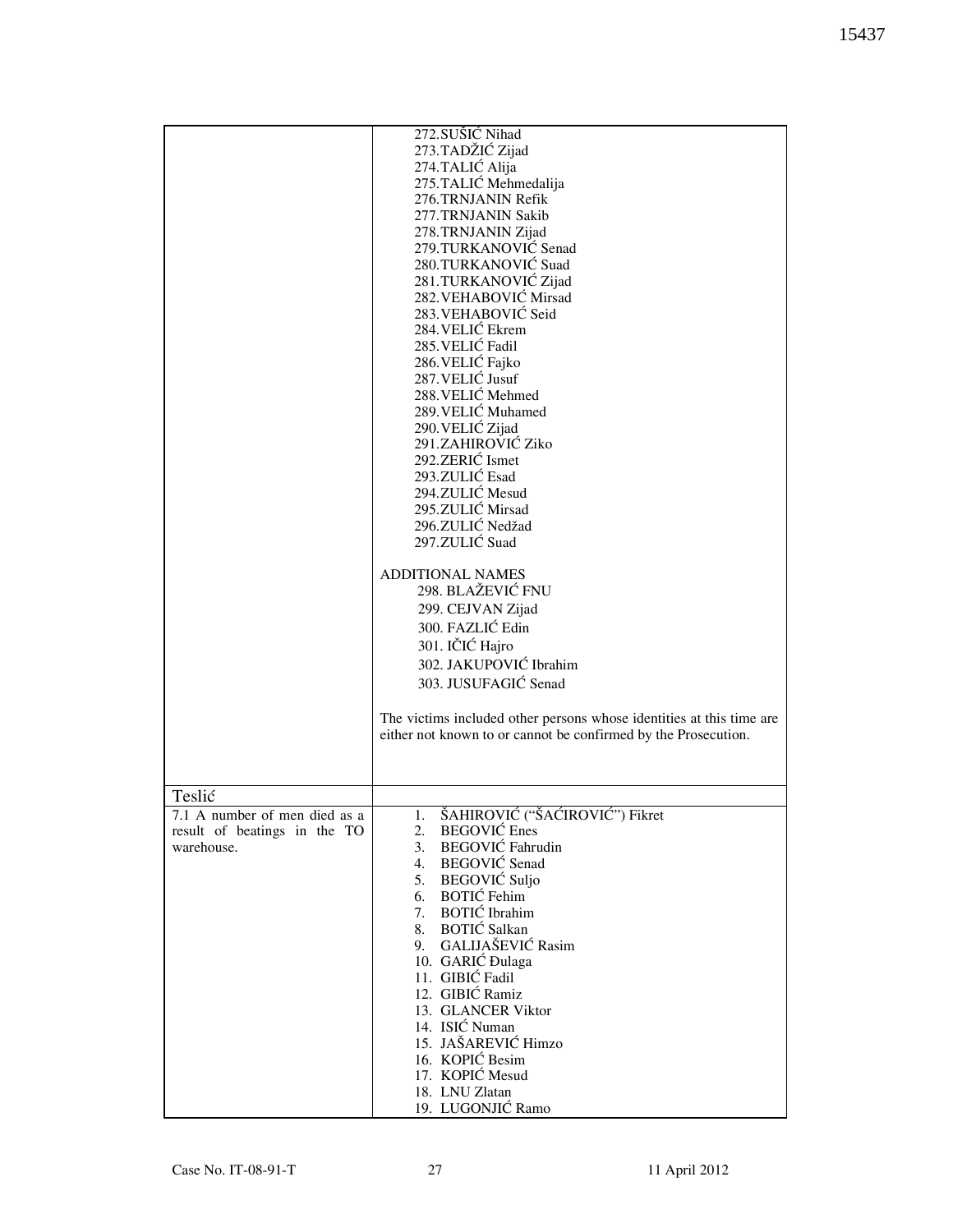|                                                                                       | 20. MEDIĆ Nihad<br>21. MEMIĆ Dževad<br>22. MEMIĆ Munir<br>23. PAŠIĆ Seda ("Sedad")<br>24.<br>25. RAŠIĆ Alija<br>26. SALKIČEVIĆ Hihad ("Nihad")<br>27. TATAREVIĆ Safet<br>28. TIBETANAC Victor<br><b>ADDITIONAL NAMES</b><br>29. BASTUHOVIĆ ("PASTUHOVIĆ") Borislav<br>30. DŽINIĆ Zlatan<br>31. GILIĆ FNU<br>The victims included other persons whose identities at this time are<br>either not known to or cannot be confirmed by the Prosecution.                                                                     |
|---------------------------------------------------------------------------------------|------------------------------------------------------------------------------------------------------------------------------------------------------------------------------------------------------------------------------------------------------------------------------------------------------------------------------------------------------------------------------------------------------------------------------------------------------------------------------------------------------------------------|
| Bileća                                                                                |                                                                                                                                                                                                                                                                                                                                                                                                                                                                                                                        |
| 8.1 A number of men died as a<br>result of beatings in the SUP<br>building in Bileća. | 1. AVDIĆ Ferhat ("Fehrat")<br>2. AVDIĆ Ismet                                                                                                                                                                                                                                                                                                                                                                                                                                                                           |
| <b>Brčko</b>                                                                          |                                                                                                                                                                                                                                                                                                                                                                                                                                                                                                                        |
| 9.1 The killing $\overline{of}$ a number of<br>men at the Luka camp.                  | 1. ĆERIMAGIĆ Sead<br>2. ČUMUROVIĆ Jasminko<br>3. AHMETOVIĆ Muharem<br>4. BUKVIĆ Naza<br>5. GLAVOČEVIĆ STIPO<br>6. GLAVOVIĆ Mirsad<br>7. JAŠAREVIĆ Nihad<br>8. KUCALOVIĆ FNU<br>9. NOVALIJA FNU<br>10. SALKANOVIĆ Elvedin<br>11. ZAHIROVIĆ Huso<br>12. ZAHIROVIĆ Smajil<br><b>ADDITIONAL NAMES</b><br>13. LNU Djoko<br>14. LNU Sejdo<br>15. MUJAGIĆ Mirsad<br>16. RIBIĆ Smail<br>The victims included other persons whose identities at this time are<br>either not known to or cannot be confirmed by the Prosecution. |
| 9.2 The killing of a number of<br>men at the Partisan Sports Hall<br>in Brčko.        | <b>BEĆIROVIĆ Sakib</b><br>1.<br>2. DURMIĆ Baka ("Bake") AKA "Pane"<br>3. DURMIĆ Redžep                                                                                                                                                                                                                                                                                                                                                                                                                                 |
|                                                                                       | <b>ADDITIONAL NAMES</b><br>4. LNU, FNU<br>5. LNU, FNU<br>The victims included other persons whose identities at this time are<br>either not known to or cannot be confirmed by the Prosecution.                                                                                                                                                                                                                                                                                                                        |
| 9.3 A number of men were<br>taken out of the Laser Bus                                | SULEJMANOVIĆ Kemal<br>1.                                                                                                                                                                                                                                                                                                                                                                                                                                                                                               |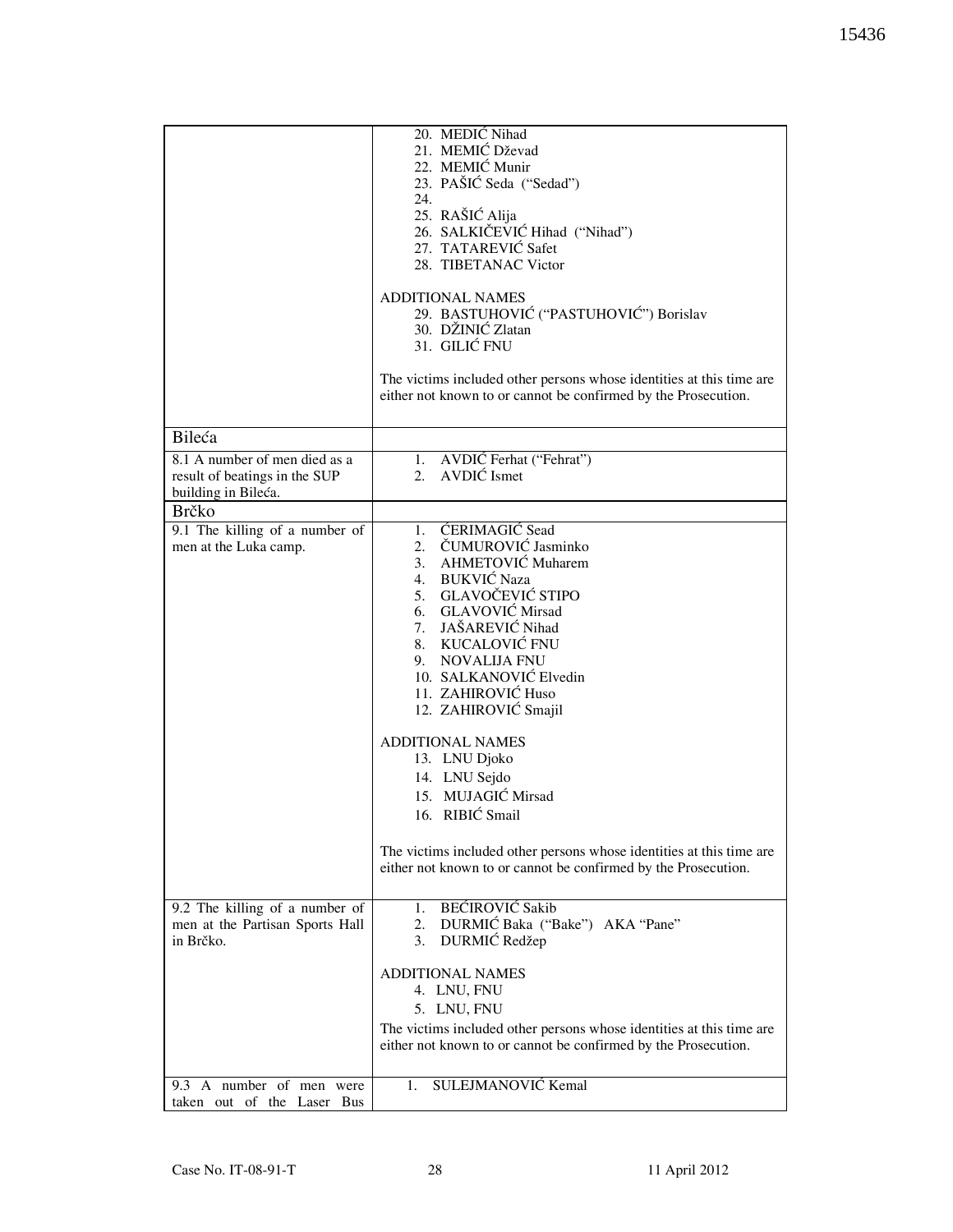| Company and killed.<br>9.4 The killing of number of<br>men in the SJB building in<br>Brčko and in the surrounding<br>areas of the SJB building in<br>Brčko. | <b>ADDITIONAL NAMES</b><br>SULEJMANOVIĆ Muzafer<br>2.<br>The victims included other persons whose identities at this time are<br>either not known to or cannot be confirmed by the Prosecution.<br>Two unknown men taken from Luka camp.<br><b>ADDITIONAL NAMES</b><br>1. HODŽIĆ ("HADŽIĆ") Ahmet<br>2. JAŠAREVIĆ Amir<br>3. KARAGIĆ Sead<br>4. LNU Suad<br>5. NOVALIĆ Amir<br>The victims included other persons whose identities at this time are<br>either not known to or cannot be confirmed by the Prosecution. |
|-------------------------------------------------------------------------------------------------------------------------------------------------------------|-----------------------------------------------------------------------------------------------------------------------------------------------------------------------------------------------------------------------------------------------------------------------------------------------------------------------------------------------------------------------------------------------------------------------------------------------------------------------------------------------------------------------|
|                                                                                                                                                             |                                                                                                                                                                                                                                                                                                                                                                                                                                                                                                                       |
| Bosanski Šamac<br>10.1 The killing of 18 men                                                                                                                | 1. KAHRIMANOVIĆ Izet                                                                                                                                                                                                                                                                                                                                                                                                                                                                                                  |
| taken out of the warehouse in<br>Crkvina.                                                                                                                   | 2. LNU Marko from Domaljevac                                                                                                                                                                                                                                                                                                                                                                                                                                                                                          |
|                                                                                                                                                             | <b>ADDITIONAL NAMES</b><br>3. ĆORKOVIĆ Miro<br>4. AGATIĆ Ivan<br>5. ANTUNOVIĆ Jozo<br>6. BALIĆ Džemal<br>7. BLAŽANOVIĆ Luka<br>8. BRANDIĆ Niko<br>9. GREGUREVIĆ Luka<br>10. HRNIĆ Husein<br>11. HURTIĆ Sead<br>12. MANDIĆ Franjo<br>13. MATIĆ Ilija<br>14. NAĐAK Nezir<br>15. ORSOLIĆ Josip<br>16. PRATLJAČIĆ Dragan<br>17. PURAK Selim<br>18. TUZLAK Ivo<br>The victims included other persons whose identities at this time are<br>either not known to or cannot be confirmed by the Prosecution.                   |
| Pale<br>11.1 A number of men died as a<br>result of beating in the building<br>of the former Cultural Centre in<br>Pale (also referred to as a gym).        | SMAJIĆ Nasko<br>1.<br>PANDŽIĆ FNU ("Selim") AKA "Brico"<br>2.<br><b>ADDITIONAL NAMES</b><br>3. HRVO Fehim<br>4. JAŠAREVIĆ Izet<br>5. JUSUFOVIĆ Alija<br>6. PANDŽIĆ Smail                                                                                                                                                                                                                                                                                                                                              |
|                                                                                                                                                             | The victims included other persons whose identities at this time are<br>either not known to or cannot be confirmed by the Prosecution.                                                                                                                                                                                                                                                                                                                                                                                |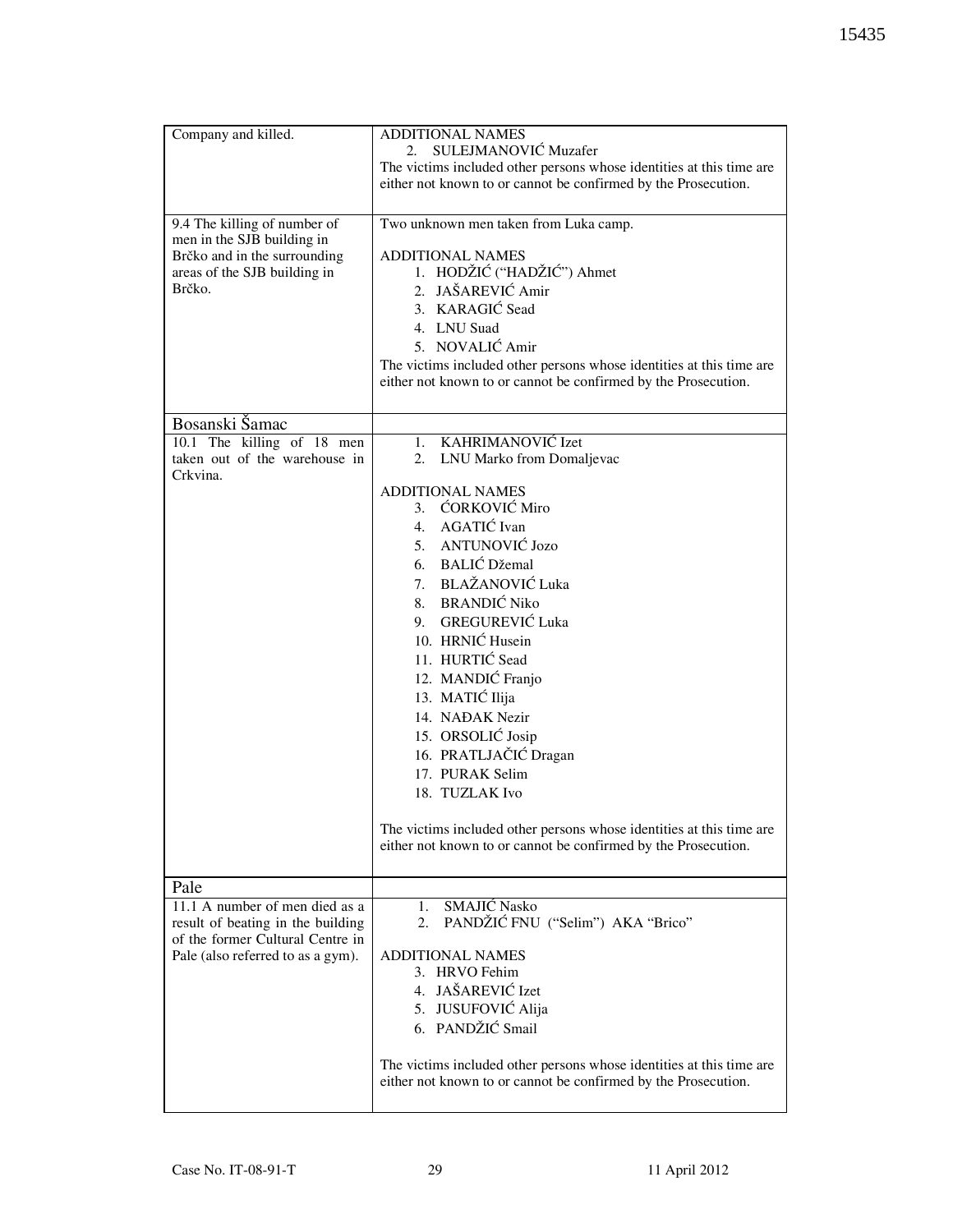| Višegrad                        |                                                                      |
|---------------------------------|----------------------------------------------------------------------|
| 12.1 The killing of a number of | Killed on about 7 June 1992                                          |
| men on the bank of the Drina    | 1. DŽAFIĆ Ekrem                                                      |
| river.                          | 2. DŽAFIĆ Meho                                                       |
|                                 | 3. KURTALIĆ Amir                                                     |
|                                 | 4. KUSTURA Hasan                                                     |
|                                 | 5. MUTAPČIĆ Hasan                                                    |
|                                 | Killed on about 10 June 1992                                         |
|                                 | 1. ČANČAR Mušan                                                      |
|                                 | 2. ALJOŠEVIĆ ("ALJUŠEVIĆ") Nusret                                    |
|                                 | 3. BEKTAŠ Nedžad                                                     |
|                                 | 4. MEMIŠEVIĆ Ibrišim                                                 |
|                                 | 5. OSMANAGIĆ Hamed                                                   |
|                                 | 6. TVRTKOVIĆ Lutvo                                                   |
|                                 | 7. VELAGIĆ Sabahudin                                                 |
|                                 |                                                                      |
|                                 | <b>ADDITIONAL NAMES</b><br>8. DERVIŠEVIĆ Samir                       |
|                                 | 9. HOTA FNU                                                          |
|                                 | 10. LNU Anes                                                         |
|                                 | 11. NUHANOVIĆ Sačir                                                  |
|                                 | 12. NUHANOVIĆ Samir                                                  |
|                                 | 13. RAMIĆ Bećir                                                      |
|                                 | 14. ZUKIĆ Džemal                                                     |
|                                 |                                                                      |
|                                 |                                                                      |
|                                 |                                                                      |
| Vlasenica                       |                                                                      |
| 13.1 The killing of a number of | 1. DEDIĆ Ismet                                                       |
| men in the Sušica camp.         | 2. FERHATBEGOVIĆ Rašid                                               |
|                                 | 3. HANDŽIĆ Durmo                                                     |
|                                 | 4. HATUNIĆ Mevludin<br>5. KOLAREVIĆ Muharem                          |
|                                 | 6. MUSIĆ Galib                                                       |
|                                 | 7. OSMANOVIĆ Hajrudin                                                |
|                                 | 8. SARIĆ Dževad                                                      |
|                                 | 9. ZEKIĆ Ibrahim                                                     |
|                                 | 10. ZILDŽIĆ Asim                                                     |
|                                 |                                                                      |
|                                 | These were taken away and never seen again:                          |
|                                 | 1.                                                                   |
|                                 | 2.                                                                   |
|                                 | 3.<br>REŠIDAJIĆ ("REŠIDAGIĆ") Reuf<br>4.                             |
|                                 | 5.                                                                   |
|                                 |                                                                      |
|                                 | <b>ADDITIONAL NAME</b>                                               |
|                                 | 6. ZEKIĆ Ismet                                                       |
|                                 |                                                                      |
|                                 | The victims included other persons whose identities at this time are |
|                                 | either not known to or cannot be confirmed by the Prosecution.       |
| 13.2 The killing of a number of | AMBEŠKOVIĆ Džemal<br>1.                                              |
| men in the SJB building in      |                                                                      |
| Vlasenica.                      | The victims included other persons whose identities at this time are |
|                                 | either not known to or cannot be confirmed by the Prosecution.       |
|                                 |                                                                      |
| 13.3 The killing of a number of | Twenty men removed from the cell and never seen again:               |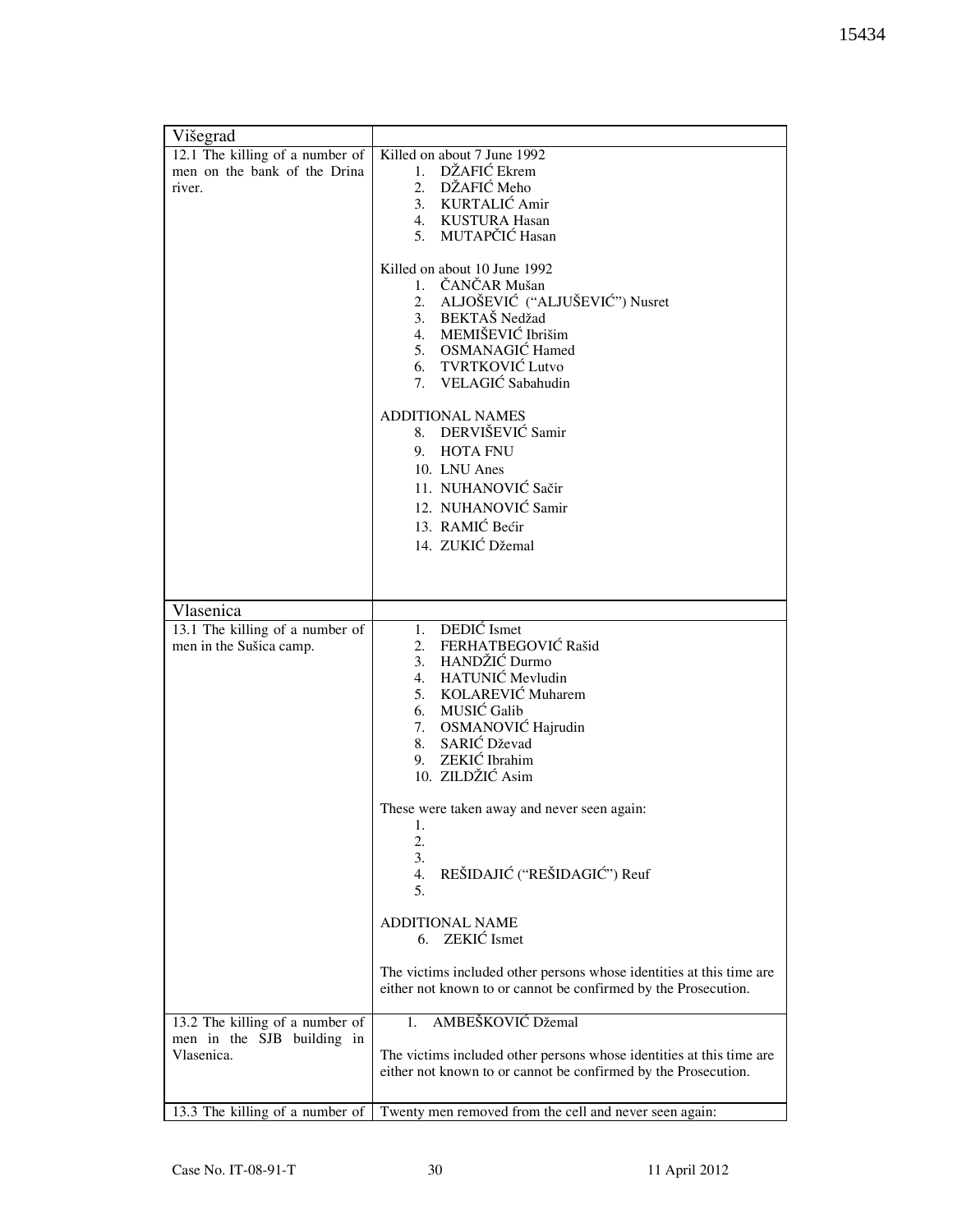| men in the prison building in<br>Vlasenica.                                            | 1. DŽODŽALJEVIĆ Hajrudin<br>2. HODŽIĆ ("HADŽIĆ") Sakib<br>3. IBRIŠEVIĆ ("IBIŠEVIĆ") Bećir<br>4. KAVAZOVIĆ Irfo<br>5. KAVAZOVIĆ Sead<br>6. MUMINOVIĆ Mehmed<br>MUMINOVIĆ Salko<br>7.<br>8.<br>SARAČEVIĆ Braco<br>9.                                                                                                                                                                                                                                                                                            |
|----------------------------------------------------------------------------------------|---------------------------------------------------------------------------------------------------------------------------------------------------------------------------------------------------------------------------------------------------------------------------------------------------------------------------------------------------------------------------------------------------------------------------------------------------------------------------------------------------------------|
|                                                                                        | The victims included other persons whose identities at this time are<br>either not known to or cannot be confirmed by the Prosecution.                                                                                                                                                                                                                                                                                                                                                                        |
| 13.4 The killing of a number of<br>men taken away from the Civil<br>Defence Warehouse. | On 21 May 32 men were taken to Nova Kasaba and were executed.<br>1. DŽAFIĆ ("Mehemed") Mehmed<br>2. DŽAFIĆ Ibro<br>3. DŽAFIĆ Hamed<br>4. DŽAFIĆ Osman<br>5. DŽAFIĆ Fahrudin<br>6. DŽAFIĆ Fejzo<br>7. DŽAFIĆ Mirsad<br>8. DŽAFIĆ Huso<br>9. DŽAFIĆ Samir<br>10. SULJIĆ Sahin ("Šajin")<br>11. SULJIĆ Himzo<br>12. SULJIĆ Izo<br>13. SULJIĆ Suljo<br>14. KARIĆ Ramiz<br>15. KARIĆ Arif<br>16. SALIHOVIĆ Ismet<br>17. SALIHOVIĆ Rabib ("Ragib")<br>18. AHMETOVIĆ Galib<br>19. ALIĆ Hidajet<br>20. SULJAGIĆ, Ibro |
|                                                                                        | 21. SULJAGIĆ Alija<br><b>ADDITIONAL NAMES</b><br>22. ALIĆ Alija<br>23. HUSEINOVIĆ Azem<br>24. MUJČIĆ Aziz<br>25. MUJCIC Halid<br>26. MUJČIĆ Salih<br>27. MUMINOVIĆ Ibrahim<br>28. SULJAGIĆ Munib<br>29. TURSUNOVIĆ Hanija<br>30. TURSUNOVIĆ Hasan<br>The victims included other persons whose identities at this time are<br>either not known to or cannot be confirmed by the Prosecution.                                                                                                                   |
| Zvornik                                                                                |                                                                                                                                                                                                                                                                                                                                                                                                                                                                                                               |
| 14.1 The killing of a number of<br>men in the Drinjača school.                         | 1. ABITOVIĆ Beriz<br>ABITOVIĆ Hariz<br>2.<br><b>ABITOVIĆ Muriz</b><br>3.<br>ABITOVIĆ Ramo<br>4.<br>ALIĆ Aljo<br>5.<br>ALIĆ Hasan<br>6.                                                                                                                                                                                                                                                                                                                                                                        |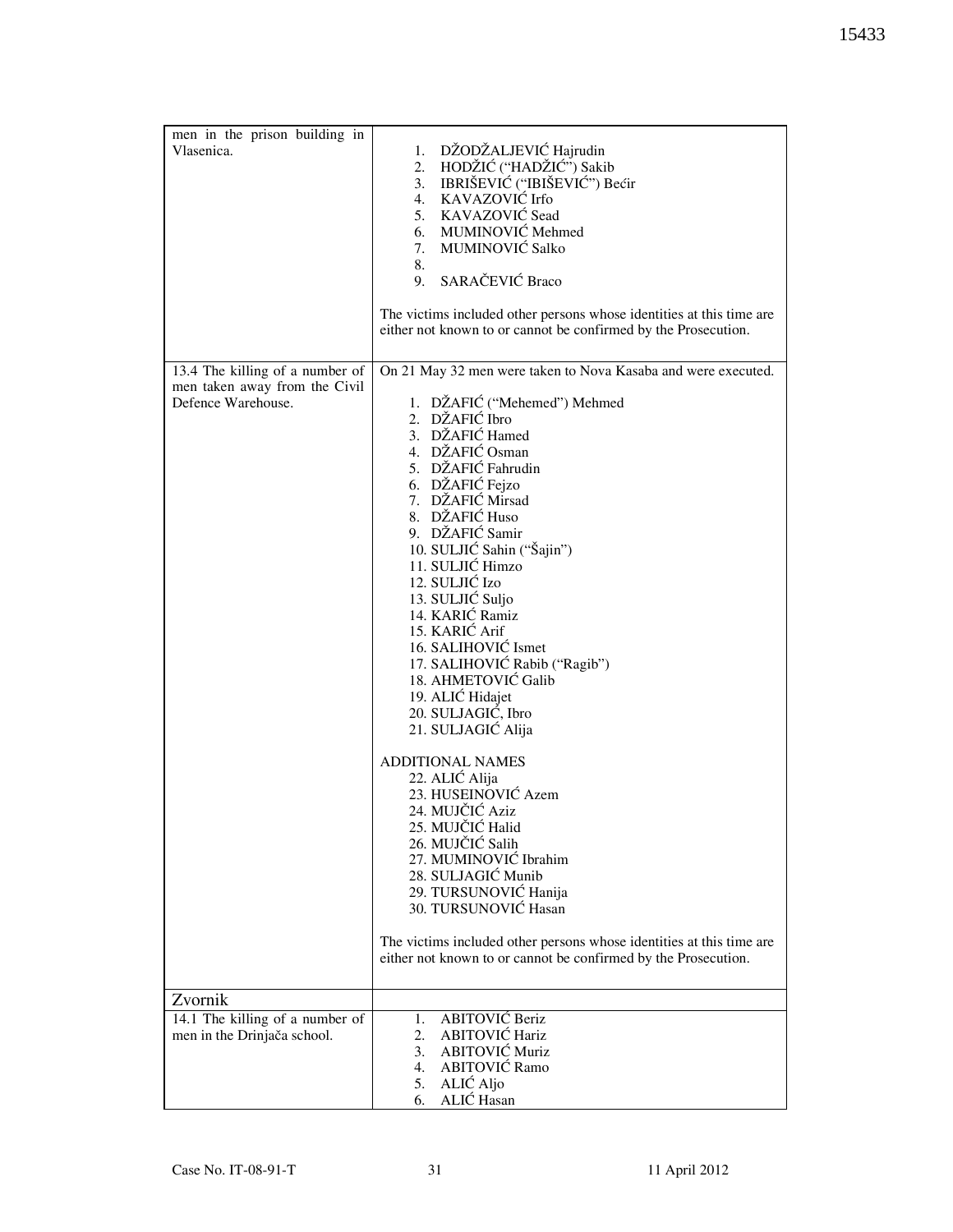|                                 | ALIĆ Ibrahim<br>7.                                                   |
|---------------------------------|----------------------------------------------------------------------|
|                                 | 8. ALIĆ Mehmedalija                                                  |
|                                 | 9. ALIĆ Mujo                                                         |
|                                 | 10. ALIĆ Zihad                                                       |
|                                 | 11. BAŠIĆ Sinan                                                      |
|                                 | 12. BARUČIĆ Mirsad                                                   |
|                                 |                                                                      |
|                                 | 13. BARUČIĆ Suad                                                     |
|                                 | 14. BARUČIĆ Vehid                                                    |
|                                 | 15. BEČIĆ Osman                                                      |
|                                 | 16. BEGANOVIĆ Džemal                                                 |
|                                 | 17. BEGANOVIĆ Esad                                                   |
|                                 | 18. BEGANOVIĆ Mehmed                                                 |
|                                 | 19. BEGANOVIĆ Mustafa                                                |
|                                 | 20. BEGANOVIĆ Nezir                                                  |
|                                 |                                                                      |
|                                 | 21. BEGANOVIĆ Smajo                                                  |
|                                 | 22. DAUTOVIĆ Esad                                                    |
|                                 | 23. DAUTOVIĆ Husejin ("Husein")                                      |
|                                 | 24. DAUTOVIĆ Huso                                                    |
|                                 | 25. DAUTOVIĆ Idriz                                                   |
|                                 | 26. DAUTOVIĆ Mirsad                                                  |
|                                 | 27. DAUTOVIĆ Mirzet                                                  |
|                                 | 28. DAUTOVIĆ Nezir                                                   |
|                                 | 29. DAUTOVIĆ Omer                                                    |
|                                 |                                                                      |
|                                 | 30. DAUTOVIĆ Selmo                                                   |
|                                 | 31. FEJZIĆ Mevludin                                                  |
|                                 | 32. FEJZIĆ Nuko                                                      |
|                                 | 33. HUSEJNOVIĆ ("HUSEJINOVIĆ") Muriz                                 |
|                                 | 34. HUSEJNOVIĆ ("HUSEJINOVIĆ") Velid                                 |
|                                 | 35. MEMIŠEVIĆ Haso                                                   |
|                                 | 36. MEMIŠEVIĆ Ramiz                                                  |
|                                 | 37. MEMIŠEVIĆ Ramo                                                   |
|                                 | 38. MEMIŠEVIĆ Sanaid ("Senaid")                                      |
|                                 |                                                                      |
|                                 | 39. MEMIŠEVIĆ Zahim ("Zaim")                                         |
|                                 | 40. OSMANOVIĆ Mehmed ("Mehmedalija")                                 |
|                                 | 41. OSMANOVIĆ Šaban                                                  |
|                                 | 42. OSMANOVIĆ Šabanija                                               |
|                                 | 43. OSMANOVIĆ Šefer                                                  |
|                                 | 44. OSMANOVIĆ Bajro                                                  |
|                                 | 45. OSMANOVIĆ Juso                                                   |
|                                 | 46. OSMANOVIĆ Mehmed (Meho)                                          |
|                                 | 47. OSMANOVIĆ Meho                                                   |
|                                 |                                                                      |
|                                 | 48. OSMANOVIĆ Muhamed                                                |
|                                 | 49. OSMANOVIĆ Redžo                                                  |
|                                 |                                                                      |
|                                 | ADDITIONAL NAME                                                      |
|                                 | 50. OSMANOVIĆ FNU                                                    |
|                                 | The victims included other persons whose identities at this time are |
|                                 | either not known to or cannot be confirmed by the Prosecution.       |
|                                 |                                                                      |
|                                 |                                                                      |
| 14.2 The killing of a number of | ATLIC Alija<br>1.                                                    |
| men at the Čelopek Dom          | ATLIĆ Hasan<br>2.                                                    |
| Kulture.                        | BIKIĆ Šaban<br>3.                                                    |
|                                 | 4. BIKIĆ Damir                                                       |
|                                 | 5. HADŽIAVDIĆ Salih                                                  |
|                                 | 6. JAHIJAGIĆ Fikret                                                  |
|                                 | 7. KAPIDŽIĆ Sakib                                                    |
|                                 | 8. KURŠUMOVIĆ Himza                                                  |
|                                 |                                                                      |
|                                 | 9. PEZEROVIĆ Zaim                                                    |
|                                 | 10. TUHČIĆ Aziz                                                      |
|                                 | 11. TUHČIĆ Ejub                                                      |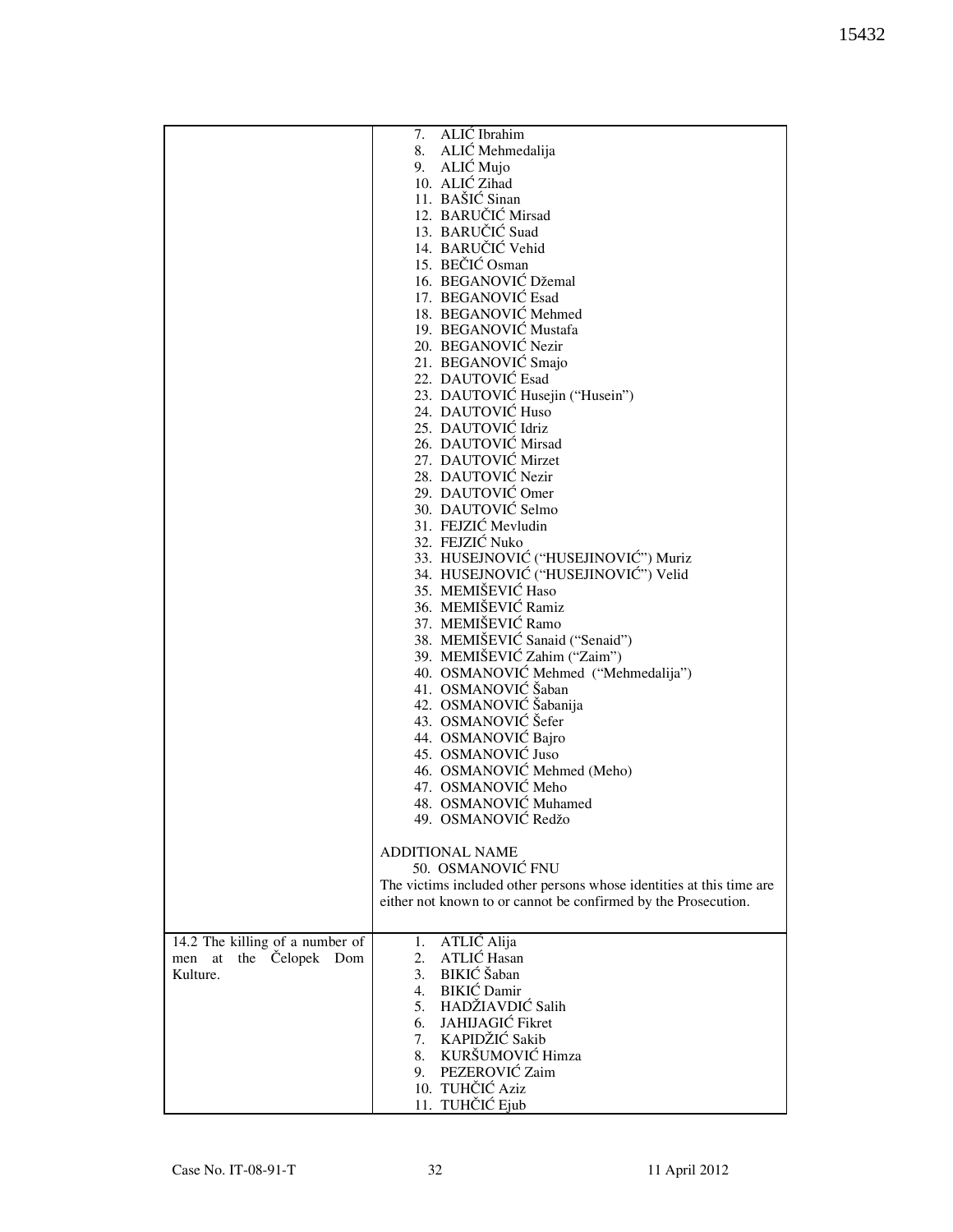|                              | On 28 June the following men were killed:                            |
|------------------------------|----------------------------------------------------------------------|
|                              | 1. ČORMEHIĆ Ibrahim<br>2. ALIHODŽIĆ Ahmet                            |
|                              | 3. ALIHODŽIĆ Benjamin                                                |
|                              | 4. ATLIĆ Avdija ("Abdulah")<br>5. BIKIĆ Alija                        |
|                              | 6. DŽIHIĆ Šemsudin                                                   |
|                              | 7. EFENDIĆ Alija                                                     |
|                              | 8. EFENDIĆ Hajrudin<br>9. EFENDIĆ Zulkarnejn                         |
|                              | 10. FEJZIĆ Meho                                                      |
|                              | 11. HADŽIAVDIĆ Farid<br>12. HALILOVIĆ Abdurahman                     |
|                              | 13. KULIN Edin                                                       |
|                              | 14. KULJANIN Mustafa<br>15. KURŠUMOVIĆ Ismail                        |
|                              | 16. MURATOVIĆ Ahmet                                                  |
|                              | 17. PAŠIĆ Edin<br>18. PAŠIĆ Mujo                                     |
|                              | 19. PEZEROVIĆ Senad                                                  |
|                              | 20. TUHČIĆ Almir                                                     |
|                              | The following men were taken away and never seen again:              |
|                              | 1. ALIHODŽIĆ Ramo<br>2. ATLIĆ Sehad                                  |
|                              | 3. BIHIĆ ("BIKIĆ") Nurija                                            |
|                              | 4. DŽIHIĆ Enes<br>5. DŽIHIĆ Sead                                     |
|                              | 6. DEDIĆ Hajrudin                                                    |
|                              | 7. HADŽIĆ Izet                                                       |
|                              | 8. HADŽIAVDIĆ Husein<br>9. HADŽIAVDIĆ Nurija                         |
|                              | 10. HALILOVIĆ Hasan                                                  |
|                              | 11. HALILOVIĆ Ibrahim<br>12. KAPIDŽIĆ Eniz                           |
|                              | 13. KAPIDŽIĆ Ismail                                                  |
|                              | 14. KAPIDŽIĆ Sead<br>15. KAPIDŽIĆ Sulejman                           |
|                              | 16. OKANOVIĆ Nesib                                                   |
|                              | 17. OKANOVIĆ Omer<br>18. SALIHOVIĆ Husein                            |
|                              | 19. ZAHIROVIĆ Salih                                                  |
|                              |                                                                      |
|                              | The victims included other persons whose identities at this time are |
|                              | either not known to or cannot be confirmed by the Prosecution.       |
| 14.3 The killing of a large  | 1. AHMETOVIĆ Ismet                                                   |
| number of men at the Karakaj | ALIĆ Aljo<br>2.                                                      |
| Technical School.            | AVDIĆ Hasan<br>3.<br>4. AVDIĆ Hrustan                                |
|                              | 5. BOŠNJAK Meho                                                      |
|                              | GOJKIĆ Alija<br>6.<br>GOJKIĆ Himzo<br>7.                             |
|                              | 8. GOJKIĆ Mustafa                                                    |
|                              | 9. GRABIĆ Muradif<br>10. GRAHIĆ Hasan                                |
|                              | 11. GRAHIĆ Saleh ("Salih")                                           |
|                              | 12. HAMZIĆ Hešad ("Nešad")                                           |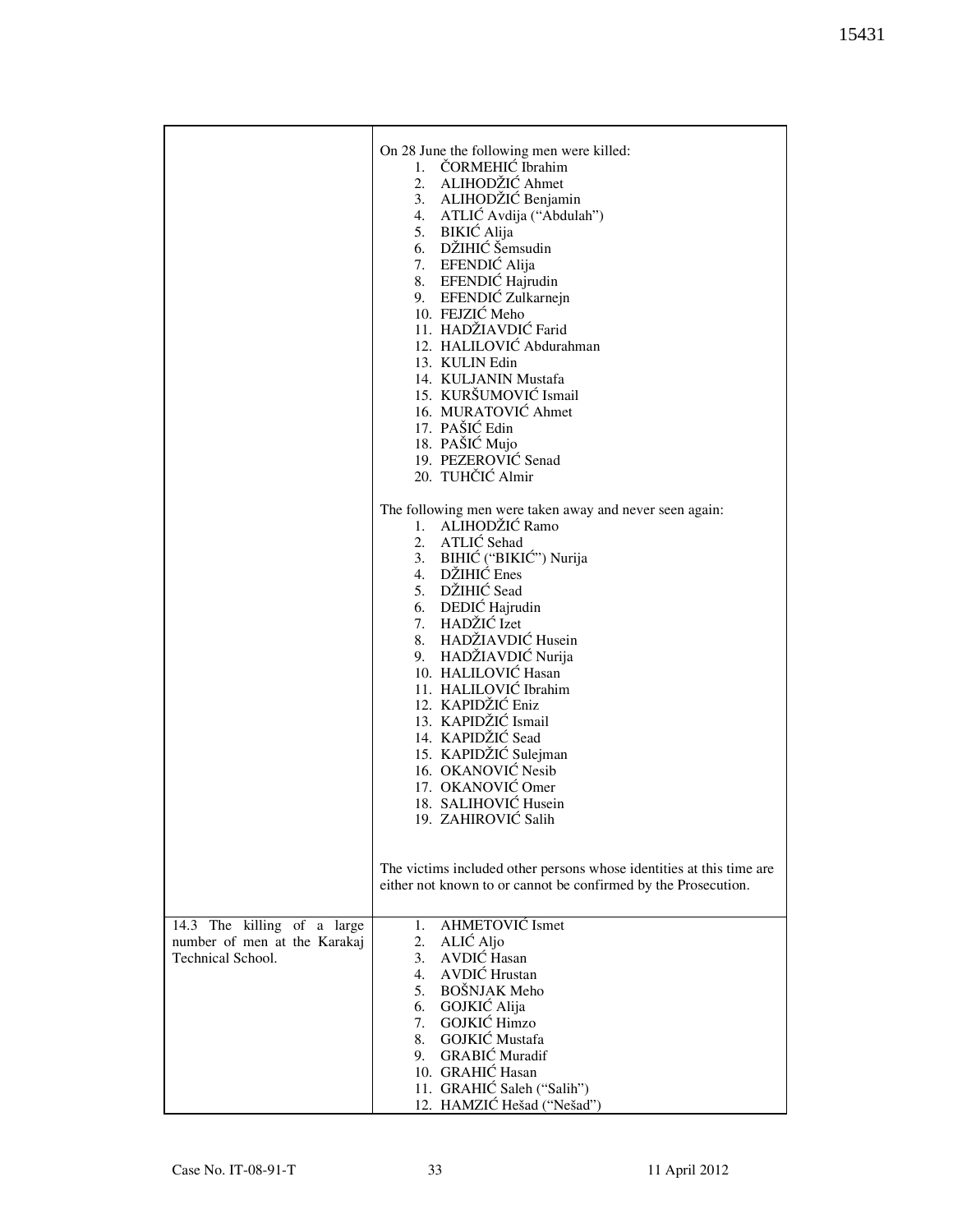|                                 | 13. JAŠAREVIĆ Avdo                                                                                                                   |
|---------------------------------|--------------------------------------------------------------------------------------------------------------------------------------|
|                                 |                                                                                                                                      |
|                                 | 14. JAŠAREVIĆ Nurija                                                                                                                 |
|                                 | 15. KAŠAREVIĆ ("JAŠAREVIĆ") Nešad                                                                                                    |
|                                 | 16. LOLIĆ Ramo                                                                                                                       |
|                                 | 17. SELIMOVIĆ Smajo                                                                                                                  |
|                                 | 18. SELIMOVIĆ Dževad                                                                                                                 |
|                                 | 19. SELIMOVIĆ Sead                                                                                                                   |
|                                 | 20. SINANOVIĆ Ramiz                                                                                                                  |
|                                 | 21. SLIMOVIĆ Osman                                                                                                                   |
|                                 | 22. SMAJLOVIĆ ("MAJLOVIĆ") Enes                                                                                                      |
|                                 | 23. SMAJLOVIĆ Osman                                                                                                                  |
|                                 | 24. SOFTIĆ FNU from Hajdarevići                                                                                                      |
|                                 | <b>ADDITIONAL NAMES</b>                                                                                                              |
|                                 | 25. DEDIĆ Himzo                                                                                                                      |
|                                 | 26. DELIĆ Nurdin                                                                                                                     |
|                                 |                                                                                                                                      |
|                                 | 27. DELIĆ Nurija                                                                                                                     |
|                                 | 28. GOJKIĆ Ahmed                                                                                                                     |
|                                 | 29. GOJKIĆ Hasan                                                                                                                     |
|                                 | 30. GOJKIĆ Husein                                                                                                                    |
|                                 | 31. GOJKIĆ Ibro                                                                                                                      |
|                                 |                                                                                                                                      |
|                                 | 32. GOJKIĆ Mensur                                                                                                                    |
|                                 | 33. GOJKIĆ Nijaz                                                                                                                     |
|                                 | 34. GOJKIĆ Senad                                                                                                                     |
|                                 | 35. GOJKIĆ Zijad                                                                                                                     |
|                                 | 36. LUPIĆ Adam                                                                                                                       |
|                                 |                                                                                                                                      |
|                                 |                                                                                                                                      |
|                                 | The victims included other persons whose identities at this time are                                                                 |
|                                 | either not known to or cannot be confirmed by the Prosecution.<br>About 190 men were killed whose identities at this time are either |
| 14.4 The killing of a large     |                                                                                                                                      |
| number of men at the Gero's     | not known to or cannot be confirmed by the Prosecution.                                                                              |
| slaughterhouse.                 |                                                                                                                                      |
|                                 | <b>ADDITIONAL NAMES</b><br>1. HAMZIĆ Asim                                                                                            |
|                                 |                                                                                                                                      |
|                                 | 2. HAMZIĆ Hasim                                                                                                                      |
|                                 | 3. HASANOVIĆ Asim                                                                                                                    |
|                                 | 4. HASANOVIĆ Muradif                                                                                                                 |
|                                 | 5. HASANOVIĆ Rahmo                                                                                                                   |
|                                 | 6. HASANOVIĆ Sejdo                                                                                                                   |
|                                 | 7. SINANOVIĆ Osman                                                                                                                   |
|                                 |                                                                                                                                      |
|                                 | 8. SMAJLOVIĆ Smajo                                                                                                                   |
|                                 |                                                                                                                                      |
|                                 |                                                                                                                                      |
| 14.5 The killing of a number of | The following men were taken away and have never been seen                                                                           |
| men taken from the Novi Izvor   | again:                                                                                                                               |
| administration building.        | HADŽIAVDIĆ Fikret<br>1.                                                                                                              |
|                                 | 2. KULJANIN Ibrahim                                                                                                                  |
|                                 | 3. KURŠUMOVIĆ Ahmet                                                                                                                  |
|                                 | 4. MARKOŠEVIĆ ("MARHOŠEVIĆ") Ibrahim                                                                                                 |
|                                 | 5. OMEROVIĆ Salih                                                                                                                    |
|                                 | 6. PEZEROVIĆ Enver                                                                                                                   |
|                                 | 7. PEZEROVIĆ Ismail                                                                                                                  |
|                                 | 8. TUHČIĆ Alija                                                                                                                      |
|                                 | 9. TUHČIĆ Hasan                                                                                                                      |
|                                 |                                                                                                                                      |
|                                 |                                                                                                                                      |
|                                 | 10. TUHČIĆ Kemal<br>11. TUHČIĆ Mehmed                                                                                                |